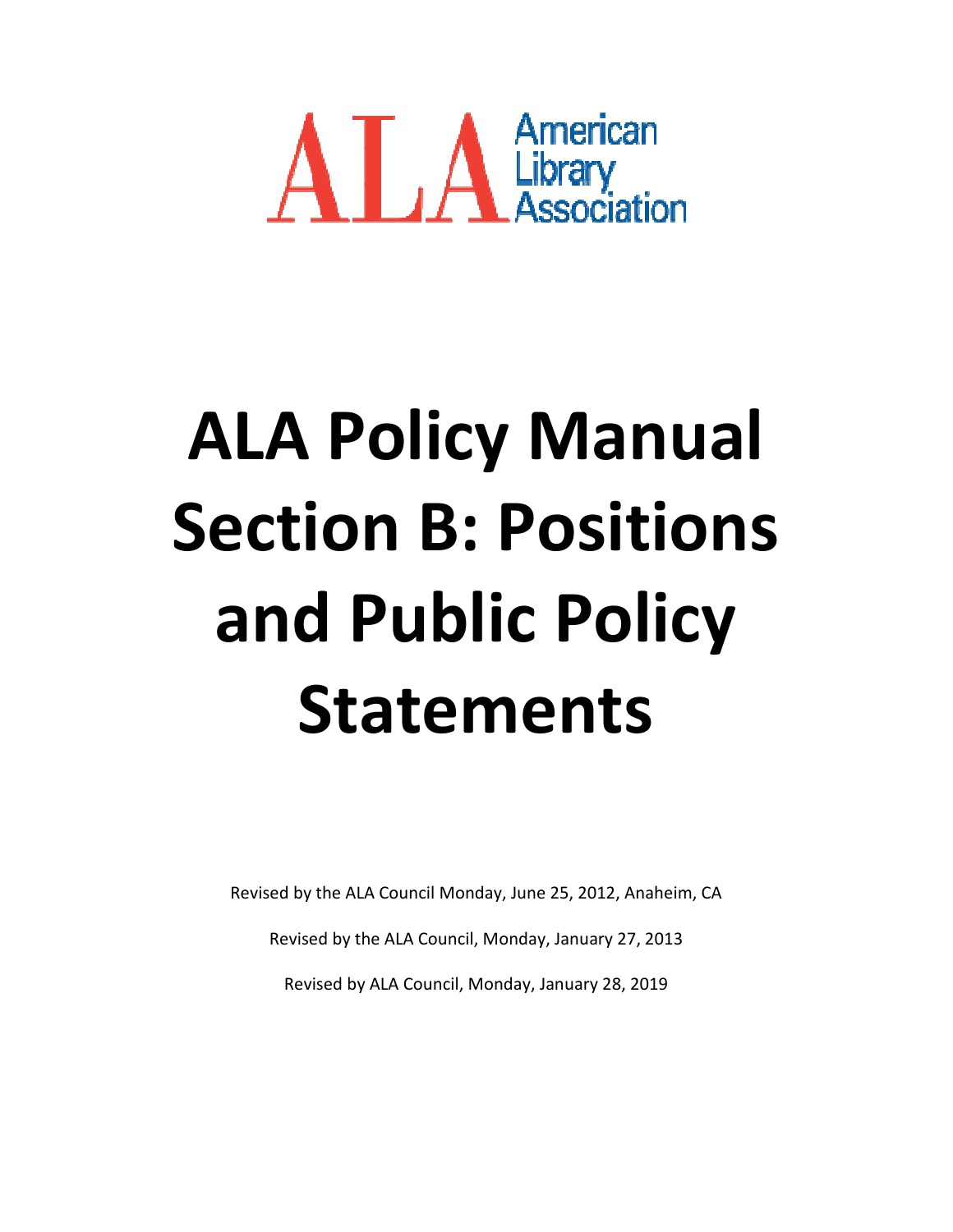# **ALA Policy Manual Section B: Positions and Public Policy Statements**

# **Table of Contents**

| B.1.4 Copyright: An Interpretation of the Code of Professional Ethics for Librarians (NEW)  9 |  |
|-----------------------------------------------------------------------------------------------|--|
|                                                                                               |  |
|                                                                                               |  |
|                                                                                               |  |
|                                                                                               |  |
|                                                                                               |  |
|                                                                                               |  |
|                                                                                               |  |
|                                                                                               |  |
|                                                                                               |  |
|                                                                                               |  |
|                                                                                               |  |
| B.2.11 Radio Frequency Identification (RFID) Technology and Privacy Principles (Old           |  |
|                                                                                               |  |
| B.2.12 Threats to Library Materials Related to Sex, Gender Identity, or Sexual Orientation    |  |
|                                                                                               |  |
|                                                                                               |  |
|                                                                                               |  |
|                                                                                               |  |
| B.3.3 Combating Prejudice, Stereotyping, and Discrimination (Old Number 60.3)  23             |  |
|                                                                                               |  |
| B.3.5 Goals for Inclusive and Culturally Competent Library and Information Services (Old      |  |
|                                                                                               |  |
| B.3.6 Library and Information Studies Education to Meet the Needs of a Diverse Society        |  |
|                                                                                               |  |
|                                                                                               |  |
|                                                                                               |  |
|                                                                                               |  |
|                                                                                               |  |
|                                                                                               |  |
|                                                                                               |  |
| B.4.4 Funding for Community Access Cable Programming (Old Number 50.5) 26                     |  |
|                                                                                               |  |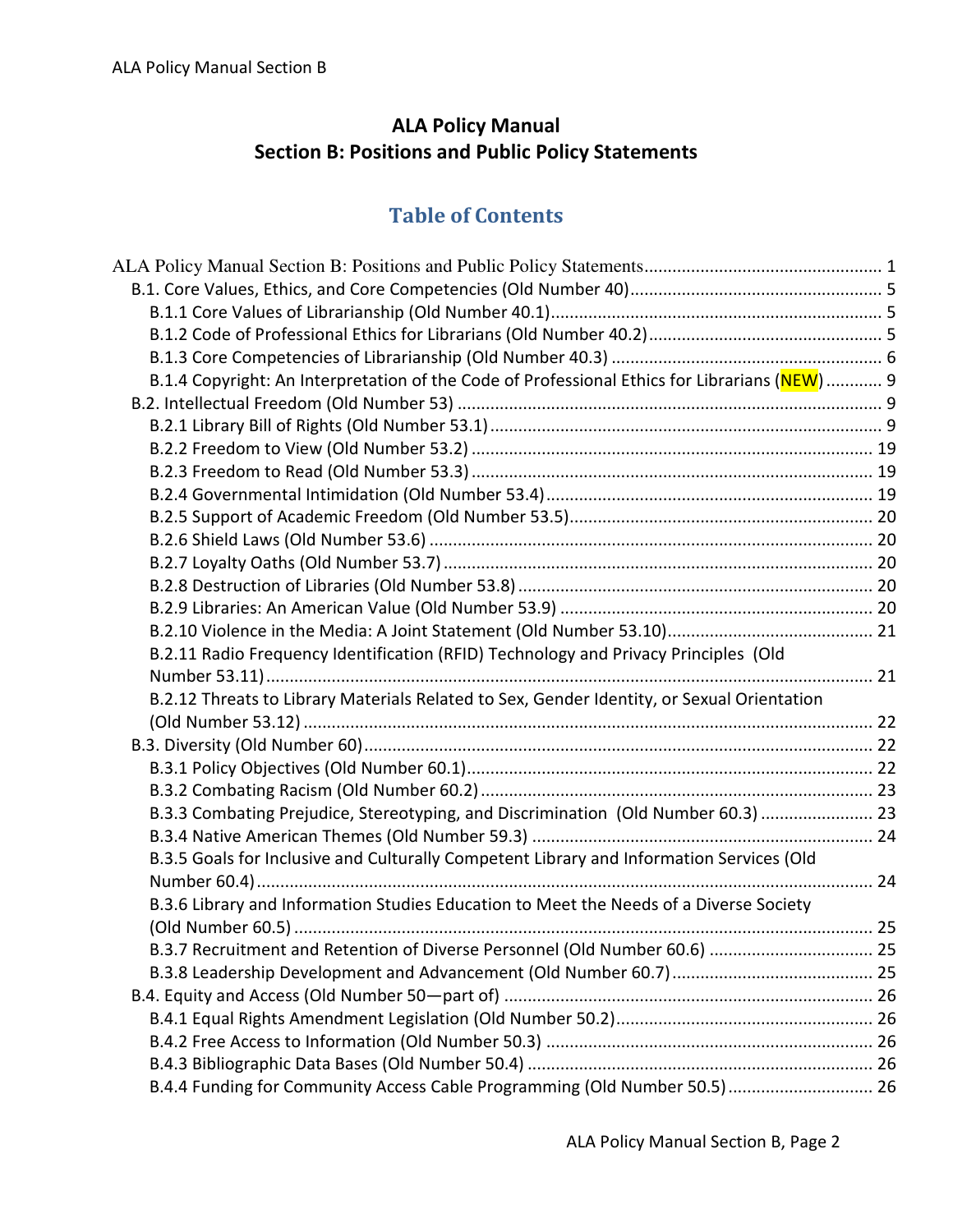| B.5.1 Nominations to the Posts of Librarian of Congress and of Archivist of the United  |  |
|-----------------------------------------------------------------------------------------|--|
|                                                                                         |  |
|                                                                                         |  |
| B.5.3 Disarmament and Conflict Solving Information in Libraries (Old Number 50.10)  29  |  |
| B.5.4 Nuclear Freeze, the Arms Race and National Security (Old Number 50.11) 29         |  |
|                                                                                         |  |
|                                                                                         |  |
|                                                                                         |  |
|                                                                                         |  |
| B.6.2 Human Rights and Freedom of Expression (Old Number 58.4.1 for heading) 32         |  |
|                                                                                         |  |
|                                                                                         |  |
|                                                                                         |  |
|                                                                                         |  |
| B.7.1 Graduate Programs in Library and Information Studies (Old Number 56.1)  34        |  |
|                                                                                         |  |
|                                                                                         |  |
| B.7.4 Standards of Accreditation in Library Education: Appeals Procedure (Old Number    |  |
|                                                                                         |  |
|                                                                                         |  |
|                                                                                         |  |
|                                                                                         |  |
|                                                                                         |  |
|                                                                                         |  |
|                                                                                         |  |
|                                                                                         |  |
|                                                                                         |  |
|                                                                                         |  |
| B.8.9 Disinformation, Media Manipulation and the Destruction of Public Information (Old |  |
|                                                                                         |  |
|                                                                                         |  |
| B.8.11 The Role of Libraries in Providing E-Government and Emergency Services (Old      |  |
|                                                                                         |  |
|                                                                                         |  |
| B.9.1 Library and Information Studies and Human Resource Utilization: A Statement of    |  |
|                                                                                         |  |
|                                                                                         |  |
|                                                                                         |  |
|                                                                                         |  |
| B.9.5 Faculty Status of College and University Librarians (Old Number 54.5)  47         |  |
|                                                                                         |  |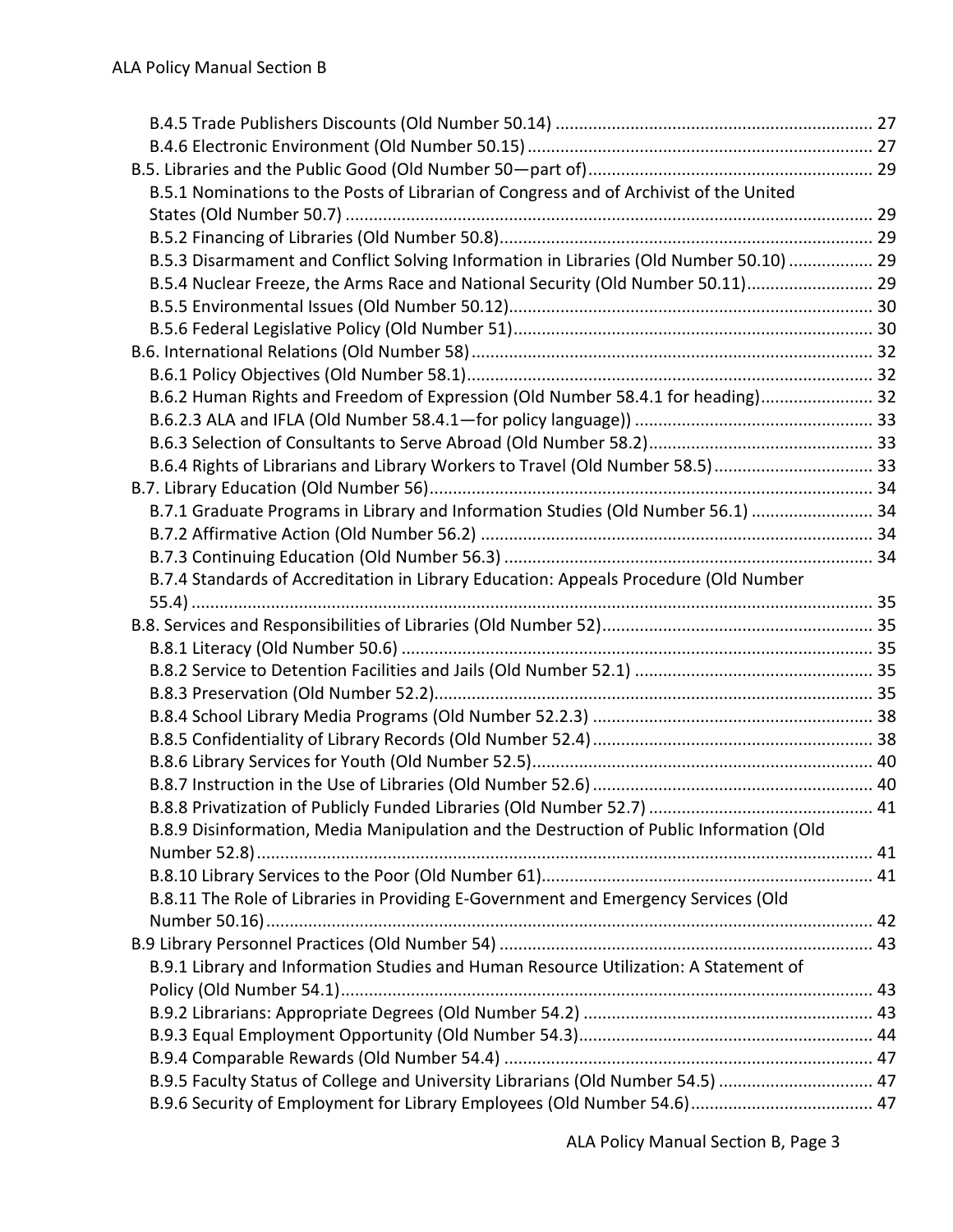| B.9.15 Institutional Support of ALA Members to Attend ALA Conferences (Old Number   |  |
|-------------------------------------------------------------------------------------|--|
|                                                                                     |  |
| B.9.16 Gay, Lesbian, Bisexual, and Transgender Rights (Old Number 54.16)  49        |  |
|                                                                                     |  |
| B.9.18 Reproduction of Noncommercial Educational and Scholarly Journals (Old Number |  |
|                                                                                     |  |
|                                                                                     |  |
|                                                                                     |  |
|                                                                                     |  |
|                                                                                     |  |
|                                                                                     |  |
|                                                                                     |  |
|                                                                                     |  |
|                                                                                     |  |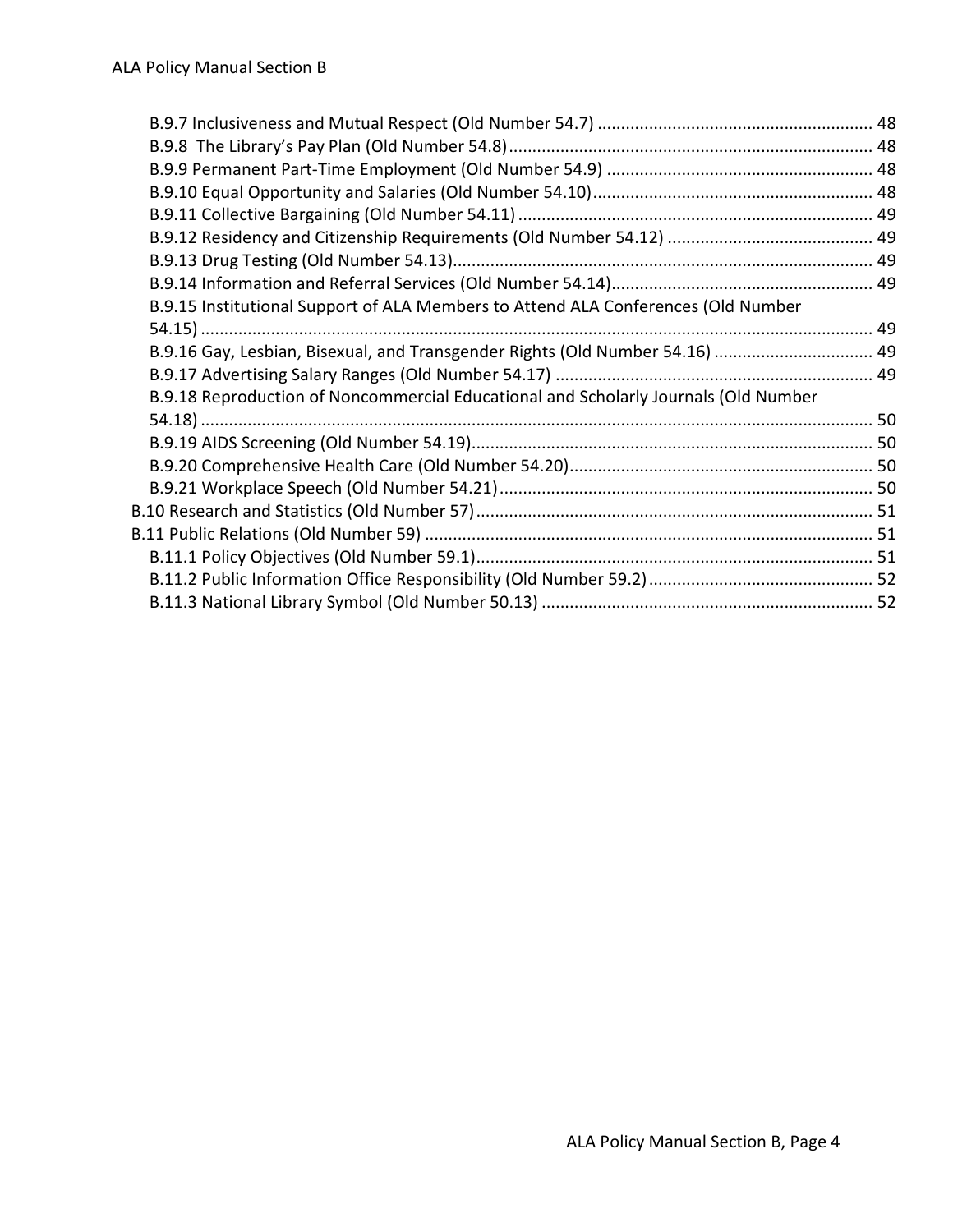# **B.1. Core Values, Ethics, and Core Competencies (Old Number 40)**

#### **B.1.1 Core Values of Librarianship (Old Number 40.1)**

The foundation of modern librarianship rests on an essential set of core values which define, inform, and guide all professional practice. These values reflect the history and ongoing development of the profession and have been advanced, expanded, and refined by numerous policy statements of the American Library Association. Among these are:

- Access
- Confidentiality/Privacy
- Democracy
- Diversity
- Education and Lifelong Learning
- Intellectual Freedom
- Preservation
- The Public Good
- Professionalism
- Service
- Social Responsibility

It would be difficult, if not impossible, to express our values more eloquently than ALA already has in the Freedom to Read statement, the Library Bill of Rights, the ALA Mission Statement, Libraries: an American Value and other documents. These policies have been carefully thought out, articulated, debated, and approved by the ALA Council. They are interpreted, revised, or expanded when necessary. Over time, the values embodied in these statements have been embraced by the majority of librarians as the foundations of their practice. Adopted, 2004.

#### (See "Policy Reference File": Core Values Task Force II Report: 2003-04, CD #7.2 - PDF, 5 pgs)

# **B.1.2 Code of Professional Ethics for Librarians (Old Number 40.2)**

As members of the American Library Association, we recognize the importance of codifying and making known to the profession and to the general public the ethical principles that guide the work of librarians, other professionals providing information services, library trustees, and library staffs.

Ethical dilemmas occur when values are in conflict. The American Library Association Code of Ethics states the values to which we are committed, and embodies the ethical responsibilities of the profession in this changing information environment.

We significantly influence or control the selection, organization, preservation, and dissemination of information. In a political system grounded in an informed citizenry, we are members of a profession explicitly committed to intellectual freedom and the freedom of access to information. We have a special obligation to ensure the free flow of information and ideas to present and future generations.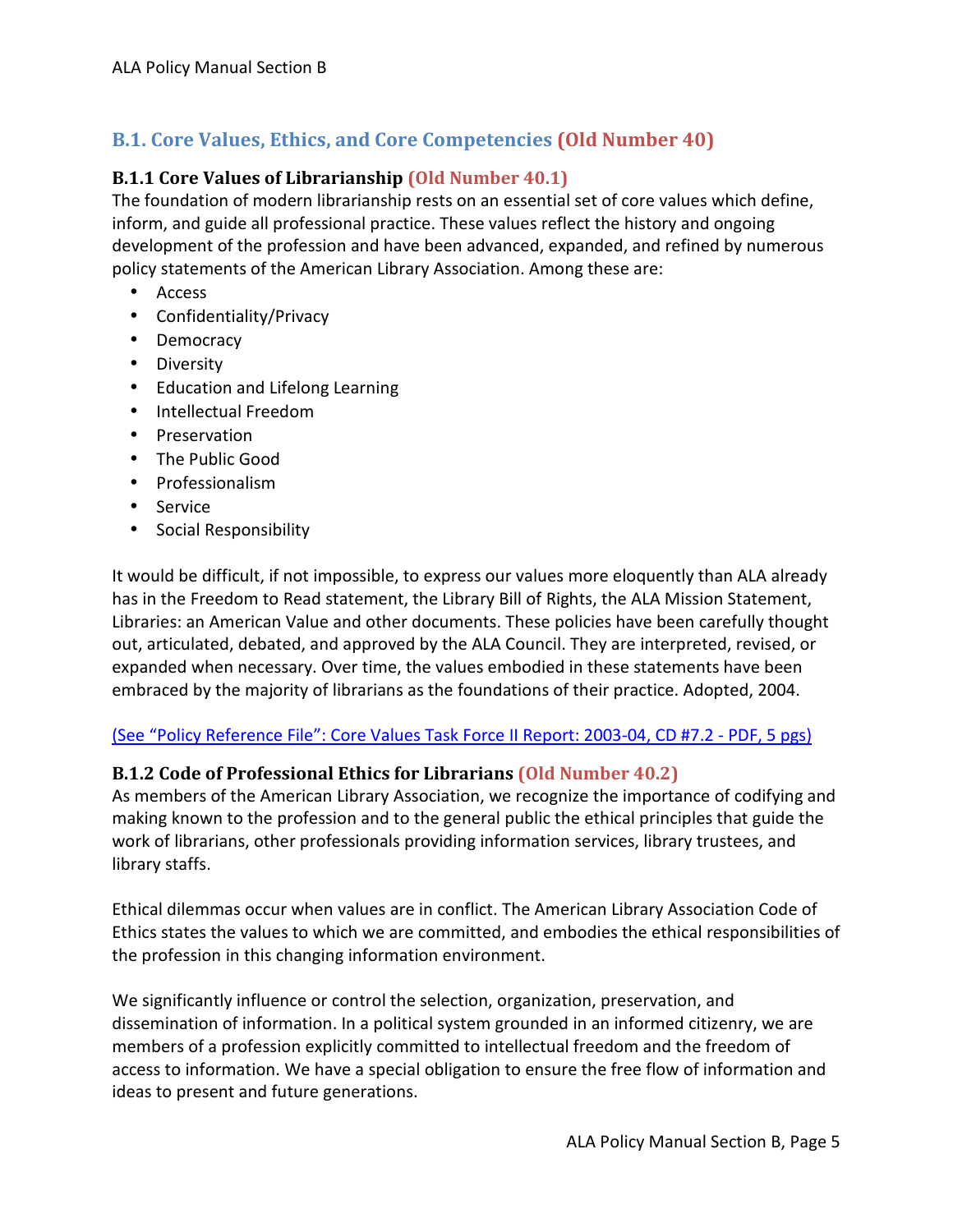The principles of this Code are expressed in broad statements to guide ethical decision making. These statements provide a framework; they cannot and do not dictate conduct to cover particular situations.

- 1. We provide the highest level of service to all library users through appropriate and usefully organized resources; equitable service policies; equitable access; and accurate, unbiased, and courteous responses to all requests.
- 2. We uphold the principles of intellectual freedom and resist all efforts to censor library resources.
- 3. We protect each library user's right to privacy and confidentiality with respect to information sought or received and resources consulted, borrowed, acquired or transmitted.
- 4. We respect intellectual property rights and advocate balance between the interests of information users and rights holders.
- 5. We treat co-workers and other colleagues with respect, fairness, and good faith, and advocate conditions of employment that safeguard the rights and welfare of all employees of our institutions.
- 6. We do not advance private interests at the expense of library users, colleagues, or our employing institutions.
- 7. We distinguish between our personal convictions and professional duties and do not allow our personal beliefs to interfere with fair representation of the aims of our institutions or the provision of access to their information resources.
- 8. We strive for excellence in the profession by maintaining and enhancing our own knowledge and skills, by encouraging the professional development of co-workers, and by fostering the aspirations of potential members of the profession.

Adopted at the 1939 Midwinter Meeting by the ALA Council; amended June 30, 1981; June 28, 1995; and January 22, 2008

# **B.1.3 Core Competencies of Librarianship (Old Number 40.3)**

This document defines the basic knowledge to be possessed by all persons graduating from an ALA-accredited master's program in library and information studies. Librarians working in school, academic, public, special, and governmental libraries and in other contexts will need to possess specialized knowledge beyond that specified here.

#### CONTENTS:

- 1. Foundations of the Profession
- 2. Information Resources
- 3. Organization of Recorded Knowledge and Information
- 4. Technological Knowledge and Skills
- 5. Reference and User Services
- 6. Research
- 7. Continuing Education and Lifelong Learning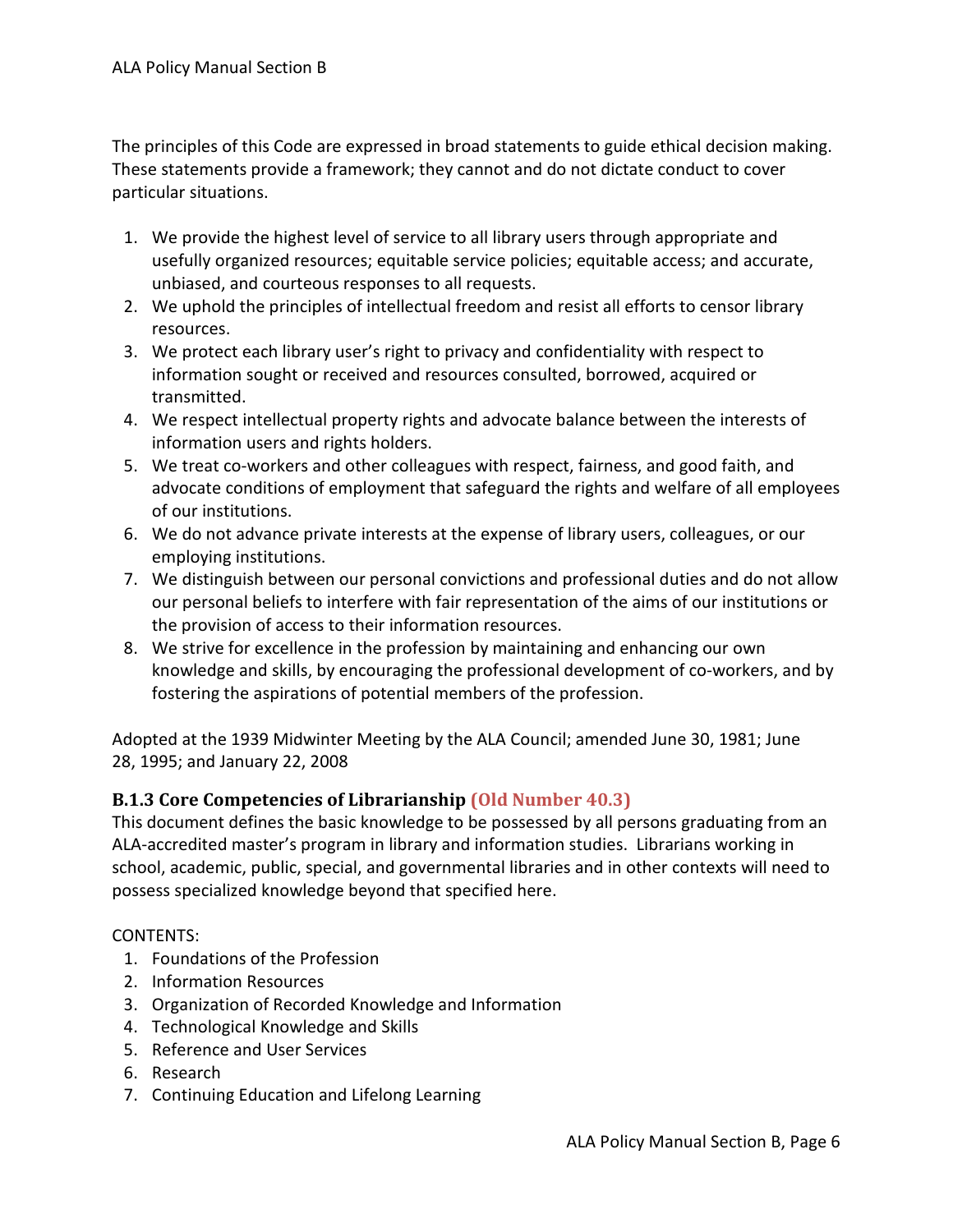8. Administration and Management

A person graduating from an ALA-accredited master's program in library and information studies should know and, where appropriate, be able to employ:

- 1. Foundations of the Profession
	- a. The ethics, values, and foundational principles of the library and information profession.
	- b. The role of library and information professionals in the promotion of democratic principles and intellectual freedom (including freedom of expression, thought, and conscience).
	- c. The history of libraries and librarianship.
	- d. The history of human communication and its impact on libraries.
	- e. Current types of library (school, public, academic, special, etc.) and closely related information agencies.
	- f. National and international social, public, information, economic, and cultural policies and trends of significance to the library and information profession.
	- g. The legal framework within which libraries and information agencies operate. That framework includes laws relating to copyright, privacy, freedom of expression, equal rights (e.g., the Americans with Disabilities Act), and intellectual property.
	- h. The importance of effective advocacy for libraries, librarians, other library workers, and library services.
	- i. The techniques used to analyze complex problems and create appropriate solutions.
	- j. Effective communication techniques (verbal and written).
	- k. Certification and/or licensure requirements of specialized areas of the profession.
- 2. Information Resources
	- a. Concepts and issues related to the lifecycle of recorded knowledge and information, from creation through various stages of use to disposition.
	- b. Concepts, issues, and methods related to the acquisition and disposition of resources, including evaluation, selection, purchasing, processing, storing, and deselection.
	- c. Concepts, issues, and methods related to the management of various collections.
	- d. Concepts, issues, and methods related to the maintenance of collections, including preservation and conservation.
- 3. Organization of Recorded Knowledge and Information
	- a. The principles involved in the organization and representation of recorded knowledge and information.
	- b. The developmental, descriptive, and evaluative skills needed to organize recorded knowledge and information resources.
	- c. The systems of cataloging, metadata, indexing, and classification standards and methods used to organize recorded knowledge and information.
- 4. Technological Knowledge and Skills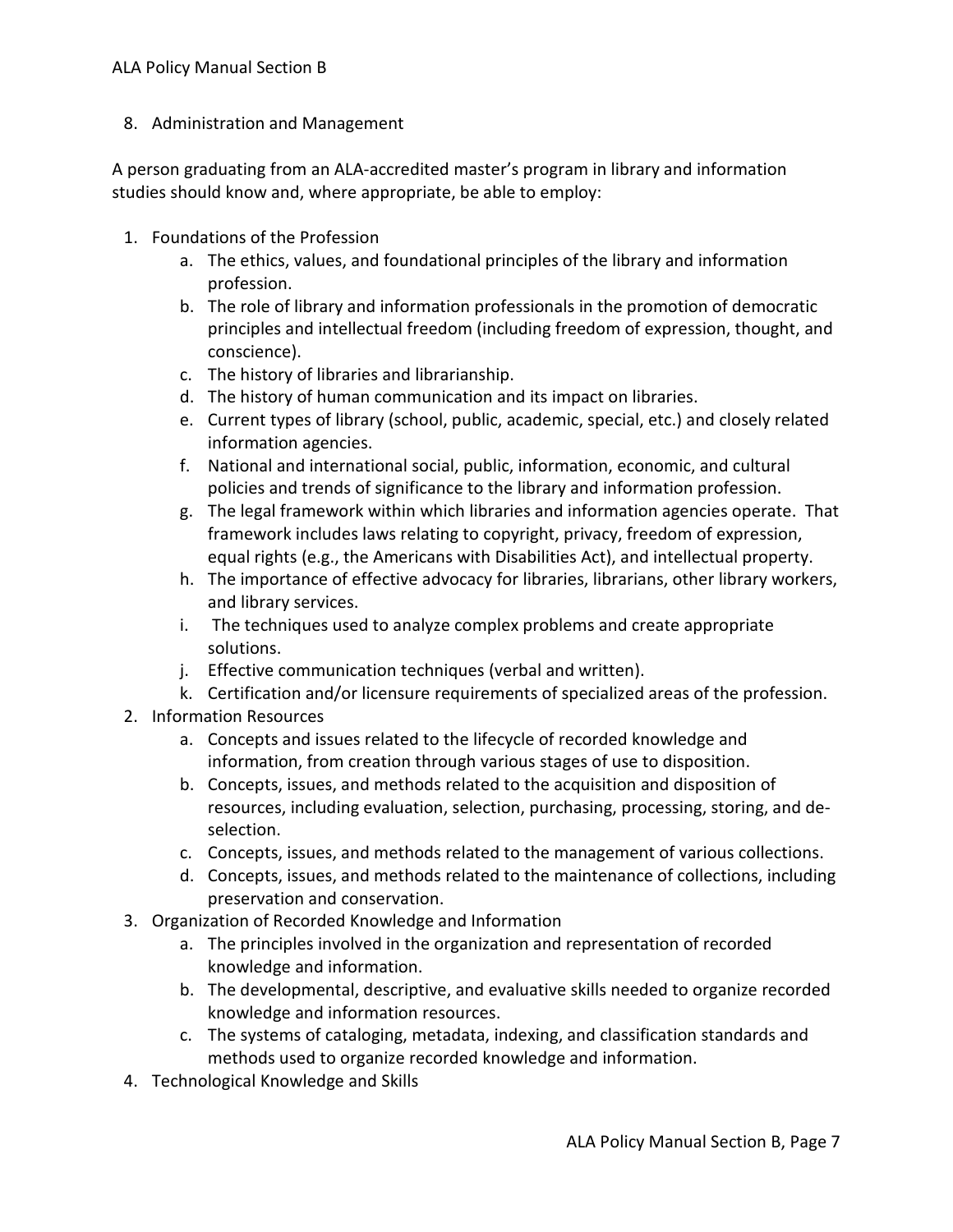- a. Information, communication, assistive, and related technologies as they affect the resources, service delivery, and uses of libraries and other information agencies.
- b. The application of information, communication, assistive, and related technology and tools consistent with professional ethics and prevailing service norms and applications.
- c. The methods of assessing and evaluating the specifications, efficacy, and cost efficiency of technology-based products and services.
- d. The principles and techniques necessary to identify and analyze emerging technologies and innovations in order to recognize and implement relevant technological improvements.
- 5. Reference and User Services
	- a. The concepts, principles, and techniques of reference and user services that provide access to relevant and accurate recorded knowledge and information to individuals of all ages and groups.
	- b. Techniques used to retrieve, evaluate, and synthesize information from diverse sources for use by individuals of all ages and groups.
	- c. The methods used to interact successfully with individuals of all ages and groups to provide consultation, mediation, and guidance in their use of recorded knowledge and information.
	- d. Information literacy/information competence techniques and methods, numerical literacy, and statistical literacy.
	- e. The principles and methods of advocacy used to reach specific audiences to promote and explain concepts and services.
	- f. The principles of assessment and response to diversity in user needs, user communities, and user preferences.
	- g. The principles and methods used to assess the impact of current and emerging situations or circumstances on the design and implementation of appropriate services or resource development.
- 6. Research
	- a. The fundamentals of quantitative and qualitative research methods.
	- b. The central research findings and research literature of the field.
	- c. The principles and methods used to assess the actual and potential value of new research.
- 7. Continuing Education and Lifelong Learning
	- a. The necessity of continuing professional development of practitioners in libraries and other information agencies.
	- b. The role of the library in the lifelong learning of patrons, including an understanding of lifelong learning in the provision of quality service and the use of lifelong learning in the promotion of library services.
	- c. Learning theories, instructional methods, and achievement measures; and their application in libraries and other information agencies.
	- d. The principles related to the teaching and learning of concepts, processes and skills used in seeking, evaluating, and using recorded knowledge and information.
- 8. Administration and Management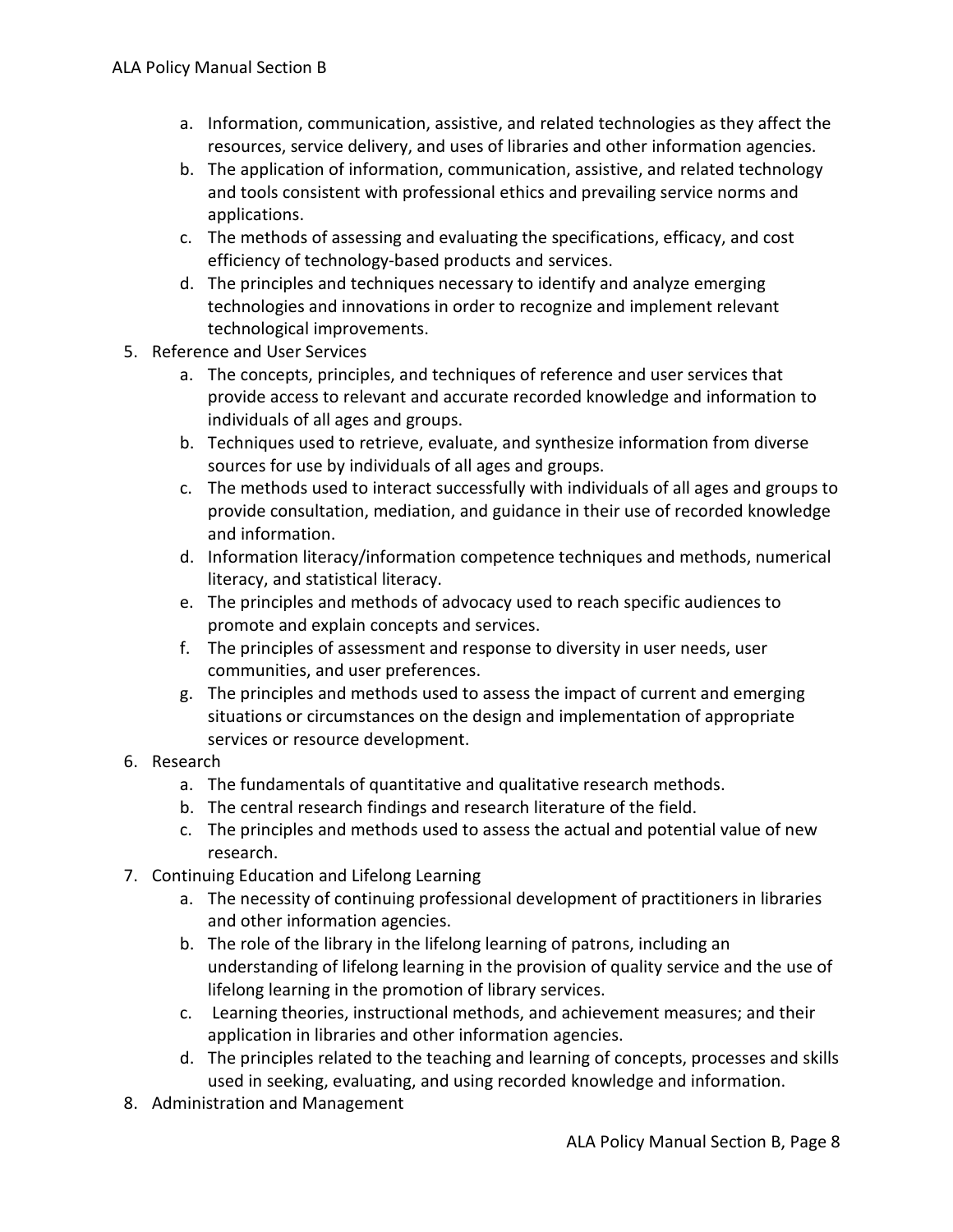- a. The principles of planning and budgeting in libraries and other information agencies.
- b. The principles of effective personnel practices and human resource development.
- c. The concepts behind, and methods for, assessment and evaluation of library services and their outcomes.
- d. The concepts behind, and methods for, developing partnerships, collaborations, networks, and other structures with all stakeholders and within communities served.
- e. The concepts behind, issues relating to, and methods for, principled, transformational leadership.

## Adopted as amended by the ALA Council, January 27, 2009, 2008-2009 ALA CD#10-10.1 revised. (PDF, 6 pgs)

## **B.1.4 Copyright: An Interpretation of the Code of Professional Ethics for Librarians (NEW)**

Librarians are sources of copyright information for their user communities. Librarians should acquire a solid understanding of the purpose of copyright law and knowledge of its details relevant to library activities. They should do so in order to develop the ability to critically analyze issues of fair use or other limits to the rights of copyright holders, as well as to gain the confidence to implement the law using good judgment. Librarians and library staff should be educated to recognize and observe copyright and its limits, to understand and act on their rights and those of their users, and to be ready to inform or properly refer users with questions pertaining to copyright. When the balance between rights holders and information users' needs to be restored, librarians should engage with rights holders and legislators and advocate on behalf of their users and user rights. Adopted, 2014. (See "Policy Reference File": Copyright: An Interpretation of the Code of Ethics, 2013-2014 ALA CD#40.1\_63014\_act)

# **B.2. Intellectual Freedom (Old Number 53)**

# **B.2.1 Library Bill of Rights (Old Number 53.1)**

The American Library Association affirms that all libraries are forums for information and ideas, and that the following basic policies should guide their services.

- 1. Books and other library resources should be provided for the interest, information, and enlightenment of all people of the community the library serves. Materials should not be excluded because of the origin, background, or views of those contributing to their creation.
- 2. Libraries should provide materials and information presenting all points of view on current and historical issues. Materials should not be proscribed or removed because of partisan or doctrinal disapproval.
- 3. Libraries should challenge censorship in the fulfillment of their responsibility to provide information and enlightenment.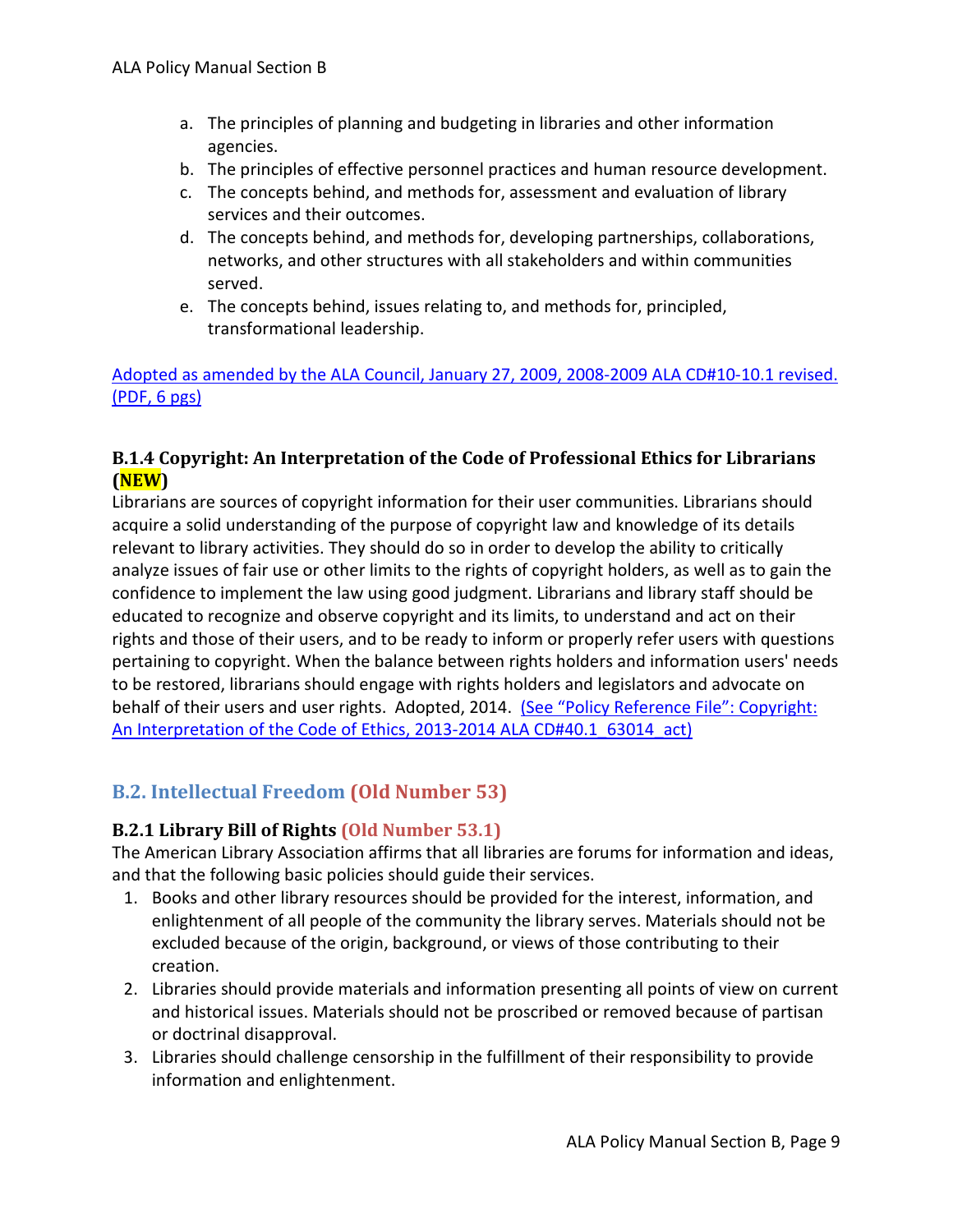- 4. Libraries should cooperate with all persons and groups concerned with resisting abridgment of free expression and free access to ideas.
- 5. A person's right to use a library should not be denied or abridged because of origin, age, background, or views.
- 6. Libraries which make exhibit spaces and meeting rooms available to the public they serve should make such facilities available on an equitable basis, regardless of the beliefs or affiliations of individuals or groups requesting their use.

Adopted June 18, 1948. Amended February 2, 1961, June 27, 1967, and January 23, 1980, by the ALA Council (PDF, 1 pg)

# **B.2.1.1 Challenged Resources (Old Number 53.1.1)**

Libraries: An American Value" states, "We protect the rights of individuals to express their opinions about library resources and services." The American Library Association declares as a matter of firm principle that it is the responsibility of every library to have a clearly defined written policy for collection development that includes a procedure for review of challenged resources. Collection development applies to print and media resources or formats in the physical collection. It also applies to digital resources such as databases, e-books and other downloadable and streaming media. Adopted 1971, amended 1990, 2014.

(*See* ''Policy Reference File'': Challenged Resources: An Interpretation of the Library *Bill of Rights*: 2013-2014 ALA CD#19.7\_63014\_act - PDF, 9 pgs). *Formerly titled:* Challenged Materials: An Interpretation of the *Library Bill of Rights)*.

#### **B.2.1.2 Expurgation of Library Materials (Old Number 53.1.2)**

The act of expurgation denies access to the complete work and the entire spectrum of ideas that the work is intended to express. This is censorship. Expurgation based on the premise that certain portions of a work may be harmful to minors is equally a violation of the Library Bill of Rights.

*Note*: At the 2014 Annual Conference, the ALA Council amended the wording in and title to Expurgation of Library Materials: An Interpretation of the *Library Bill of Rights; now titled:*  **Expurgation of Library Resources**. The policy abstract was not revised.

Adopted 1973, revised 1990, 2008, 2014. (*See* "Policy Reference File": Expurgation of Library Materials: An Interpretation of the *Library Bill of Rights*, revised, 2013–2014 ALA CD#19.10\_63014 - PDF, 7 pgs)

## **B.2.1.3 Access to Resources and Services in the School Library Media Program (Old Number 53.1.3)**

Members of the school community involved in the collection development process employ educational criteria to select resources unfettered by their personal, political, social, or religious views. Students and educators served by the school library have access to resources and services free of constraints resulting from personal, partisan, or doctrinal disapproval. School librarians resist efforts by individuals or groups to define what is appropriate for all students or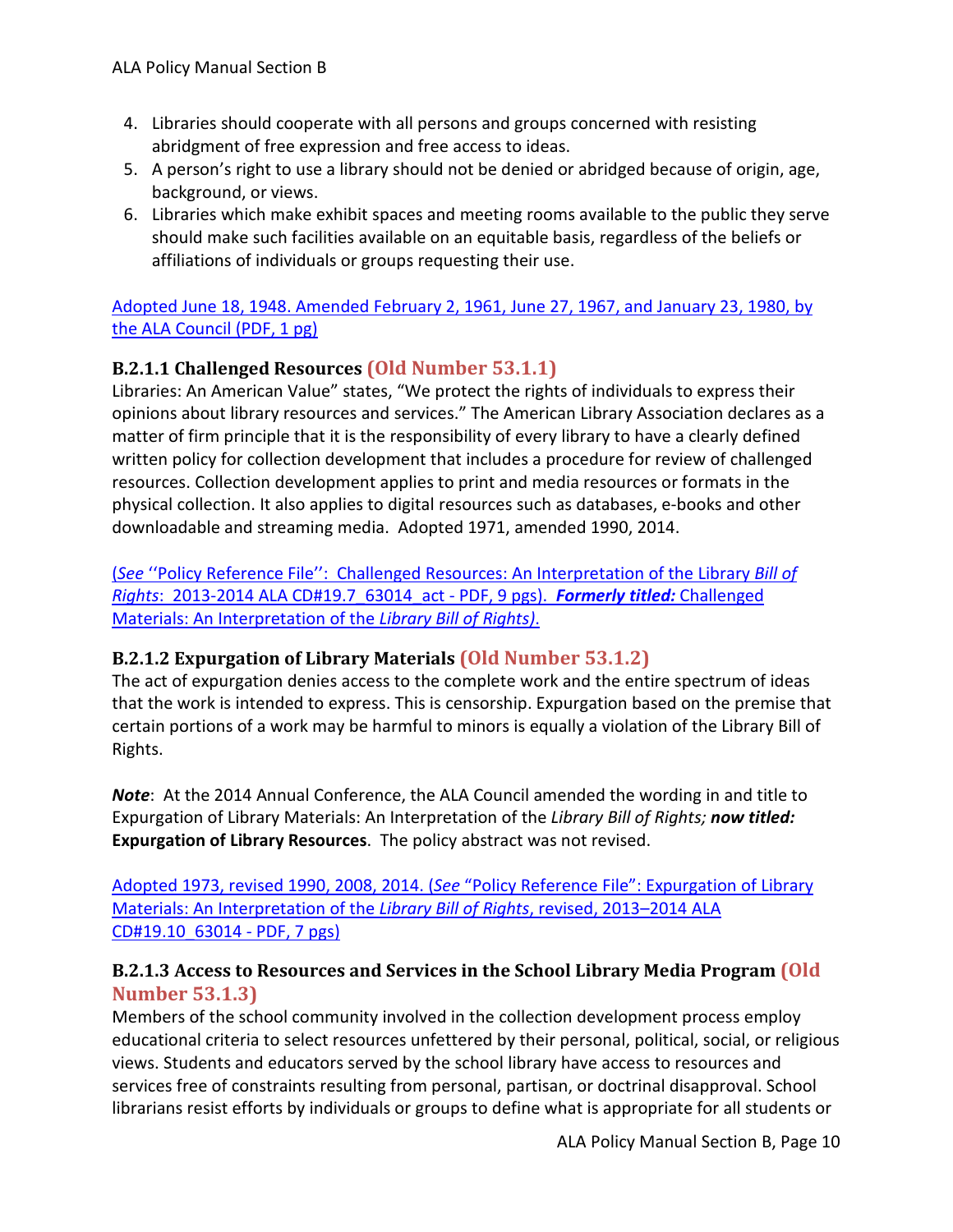teachers to read, view, hear, or access regardless of technology, formats or method of delivery. Adopted 1986, amended 1990, 2000, 2005, 2008, 2014.

(*See* Policy Reference File": Access to Resources and Services in the School Library: An Interpretation of the *Library Bill of Rights*, revised, 2013-2014 ALA CD#19.5 - PDF, 15 pgs). **Formerly entitled:** Access to Resources and Services in the School Library Media: An Interpretation of the *Library Bill of Rights*).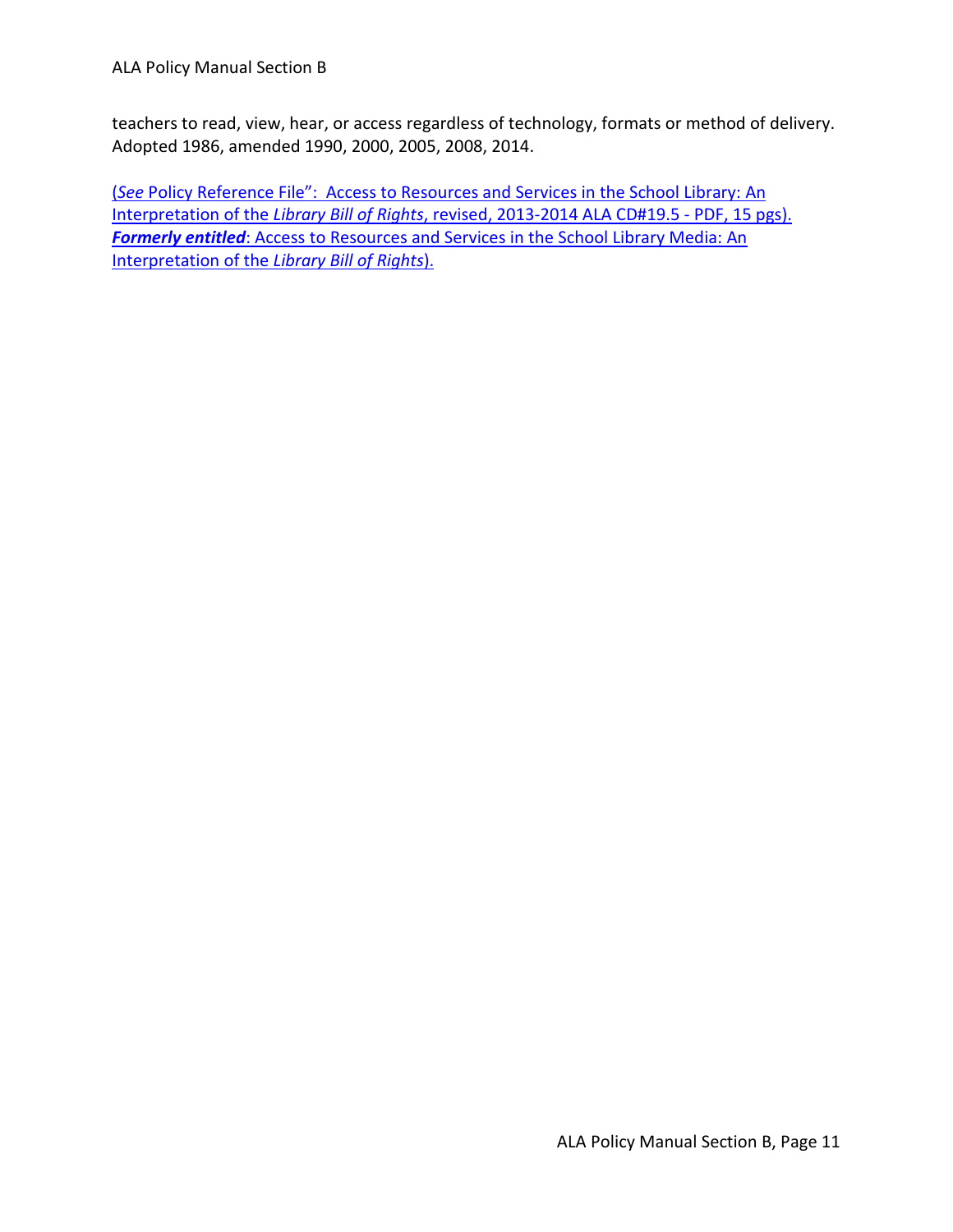## **B.2.1.4 Access to Library Resources and Services for Minors (Old Number 53.1.4)**

Librarians and library governing bodies have a public and professional obligation to ensure that all members of the community they serve have free, equal, and equitable access to the entire range of library resources regardless of content, approach, or format. This principle of library service applies equally to all users, minors as well as adults. Lack of access to information can be harmful to minors. Librarians and library governing bodies must uphold this principle in order to provide adequate and effective service to minors.

Adopted June 30, 1972; amended: AC 1981; AC 1991; AC 2004; AC 2008; and AC2014. (*See*  Policy Reference File": Access to Library Resources and Services for Minors: An Interpretation of the *Library Bill of Rights*, revised, 2013-2014 ALA CD#19.4. (*Formerly entitled*: Free Access to Libraries for Minors: An Interpretation of the *Library Bill of Rights; also incorporates content from Access for Children and Young Adults to Nonprint Materials, B.2.1.13 (old number: 53.1.13) -* PDF, 22 pgs*)*.

#### **B.2.1.5 Evaluating Library Collections (Old Number 53.1.5)**

Evaluation of library materials is not to be used as a convenient means to remove materials that might be viewed as controversial or objectionable.

Adopted 1973, amended 1981, 2008. (See "Policy Reference File": Evaluating Library Collections: An Interpretation of the Library Bill of Rights, revised, 2007-2008 ALA CD#19.5. - PDF, 2 pgs)

#### **B.2.1.6 Restricted Access to Library Materials (Old Number 53.1.6)**

Participation in a democratic society requires unfettered access to current social, political, economic, cultural, scientific, and religious information. Information and ideas available outside the prison are essential to prisoners for a successful transition to freedom. Learning to be free requires access to a wide range of knowledge, and suppression of ideas does not prepare the incarcerated of any age for life in a free society. Even those individuals that a lawful society chooses to imprison permanently deserve access to information, to literature, and to a window on the world. Censorship is a process of exclusion by which authority rejects specific points of view. That material contains unpopular views or even repugnant content does not provide justification for censorship. Unlike censorship, selection is a process of inclusion that involves the search for resources, regardless of format, that represent diversity and a broad spectrum of ideas. The correctional library collection should reflect the needs of its community. Adopted 2010, amended 2014.

(See Policy Reference File: Prisoners' Right to Read: An Interpretation of the *Library Bill of Rights*: 2013–2014 ALA CD#19.14\_63014\_act - PDF, 12 pgs)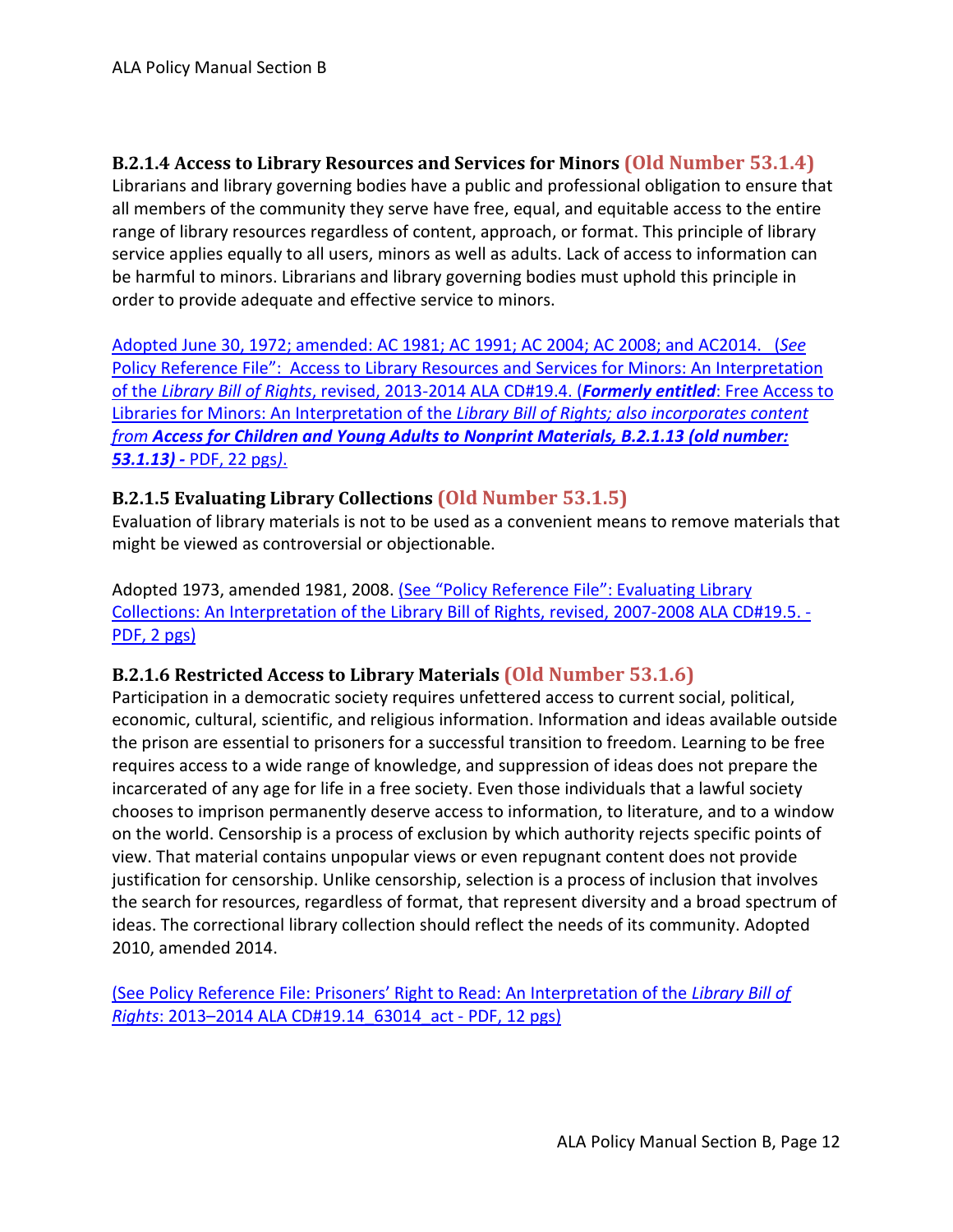# **B.2.1.7 Labeling Systems (Old Number 53.1.7)**

Labels as viewpoint-neutral directional aids are intended to facilitate access by making it easier for users to locate resources. The prejudicial label is used to warn, discourage, or prohibit users or certain groups of users from accessing the resource. The prejudicial label presupposes that individuals must be directed in making up their minds about the ideas they examine. The American Library Association affirms the rights of individuals to form their own opinions about resources they chose to access. Adopted 1951, amended 1971, 1981, 1990, 2005, 2009, 2015.

(See "Policy Reference File": Labeling Systems: An Interpretation of the Library Bill of Rights, 2014-2015 ALA CD#19.4)

# **B.2.1.8 Rating Systems (Old Number 53.1.7)**

Many organizations use or devise rating systems as a means of advising their opinions of the content and suitability or appropriate age or grade level for use of certain materials. However, the American Library Association affirms the rights of individuals to form their own opinions about resources they choose to read or view. Libraries are not required to provide ratings in their bibliographic records. If they choose to do so, they should cite the source of the rating in their catalog or discovery tool displays to indicate the library does not endorse any external rating system. Adopted 1951, amended 1971, 1981, 1990, 2005, 2009, 2015.

(See "Policy Reference File": Rating Systems: An Interpretation of the Library Bill of Rights, 2014-2015 ALA CD#19.5)

# **B.2.1.9 Exhibit Spaces and Bulletin Boards (Old Number 53.1.8)**

Libraries that make bulletin boards available to public groups for posting notices of public interest should develop criteria for the use of these spaces based on the same considerations as those outlined above. Libraries may wish to develop criteria regarding the size of material to be displayed, the length of time materials may remain on the bulletin board, the frequency with which material may be posted for the same group, and the geographic area from which notices will be accepted. Adopted 1991, amended 2004, 2014.

(See "Policy Reference File": Exhibit Spaces and Bulletin Boards: An Interpretation of the *Library Bill of Rights*, ALA 2013-2014 ALA CD#19.9\_63014\_act – PDF 8 pgs.)

#### **B.2.1.10 Meeting Rooms (Old Number 53.1.9)**

Libraries maintaining meeting room facilities should develop and publish statements governing use. These statements can properly define time, place, or manner of use; such qualifications should not pertain to the content of a meeting or to the beliefs or affiliations of the sponsors. If meeting rooms in libraries supported by public funds are made available to the general public for non-library sponsored events, the library may not exclude any group based on the subject matter to be discussed or based on the ideas that the group advocates. A publicly supported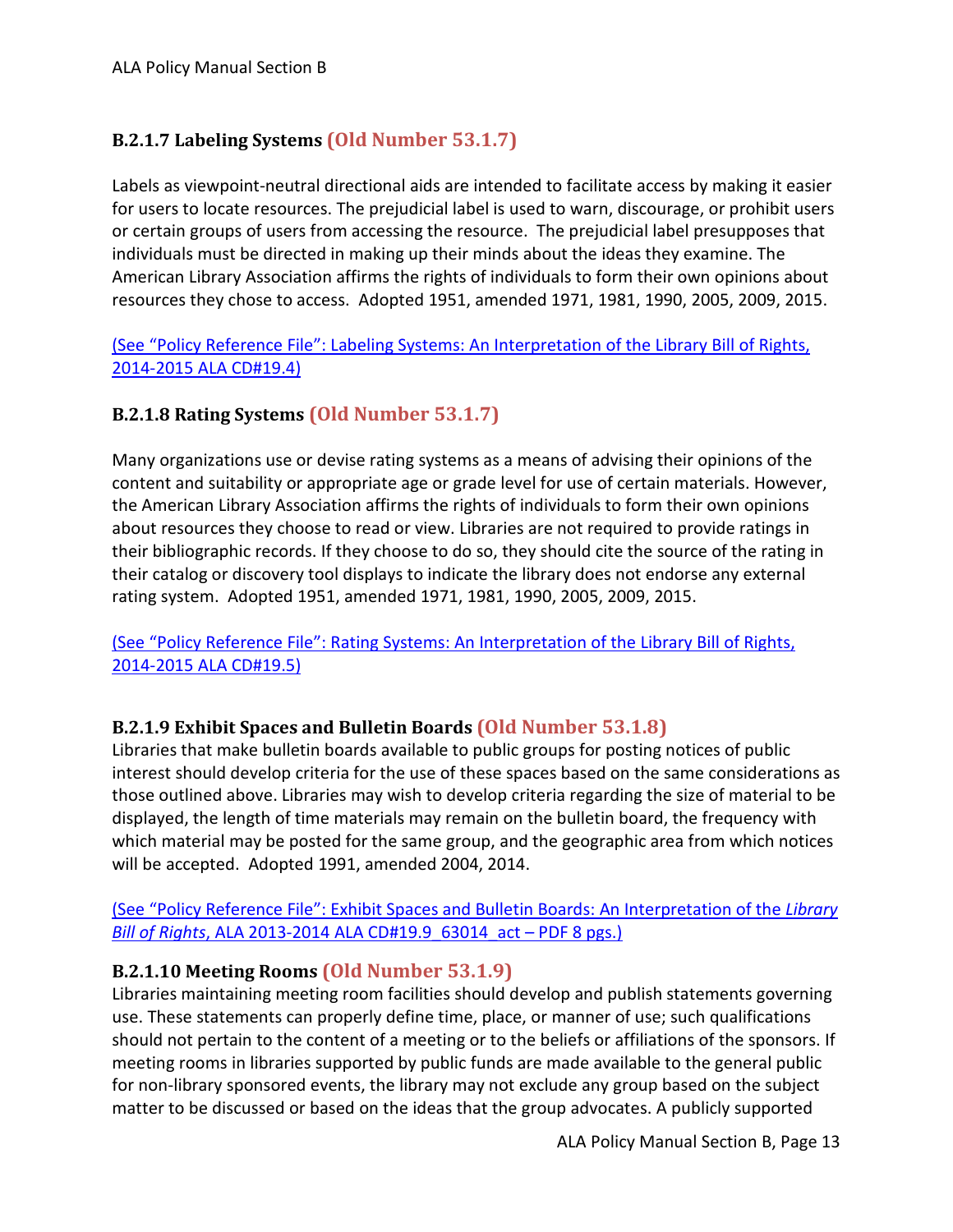library may limit use of its meeting rooms to strictly ''library related'' activities, provided that the limitation is clearly circumscribed and is viewpoint neutral. Adopted 1991. (See ''Policy Reference File'': Meeting Rooms: An Interpretation of the Library Bill of Rights. - PDF, 5 pgs)

#### **B.2.1.11 Library Initiated Programs as a Resource (Old Number 53.1.10)**

The American Library Association affirms that library-initiated programs provide vital support for the mission of libraries by providing users with additional opportunities for accessing information, education, and recreation. Libraries should actively seek to include a variety of programming options representing a diversity of genres, formats, and expressions representing a multitude of viewpoints and cultural perspectives, and accommodate the information needs of those who speak and read languages other than English. Library-initiated programming should not discriminate against individuals with disabilities and should comply with the ADA and other disability accessibility guidelines, including the provision of accommodations for the deaf or hard-of hearing.

Libraries should have a policy guiding the development and implementation of programs that sets forth the library's commitment to free and open access to information and ideas for all users. Libraries should vigorously defend the First Amendment right of speakers and participants to express themselves. Library programming should not be canceled because of the topics of the program or the views expressed by the participants or speakers. The "right to use a library" includes the right to attend library-initiated programs. Any restrictions on participation based solely on the gender, chronological age or educational level of users violates this right and should be enforced only when it would adversely impact the safety of the participants. Libraries should not deny access to library-initiated programs if patrons owe the library for overdue fines or other fees, nor should program attendees be required to share their personal information in order to attend a library program. If libraries charge program participants for supplies used, they should make every effort to reduce economic barriers to participation.

Adopted 1982, revised 1990, 2000, Adopted AC 2018. (*See* "Policy Reference File": Library-Initiated Programs as a Resource: *An Interpretation of the Library Bill of Rights*, 2017-2018 ALA CD#19.7\_62617\_act-PDF 2 pgs.)

# **B.2.1.12 Diversity in Collection Development (Old Number 53.1.11)**

Library collections must represent the diversity of people and ideas in our society. There are many complex facets to any issue, and many contexts in which issues may be expressed, discussed, or interpreted. Librarians have an obligation to select and support access to content on all subjects that meet, as closely as possible, the needs, interests, and abilities of all persons in the community the library serves. Adopted 1982, amended 1990, 2008, 2014.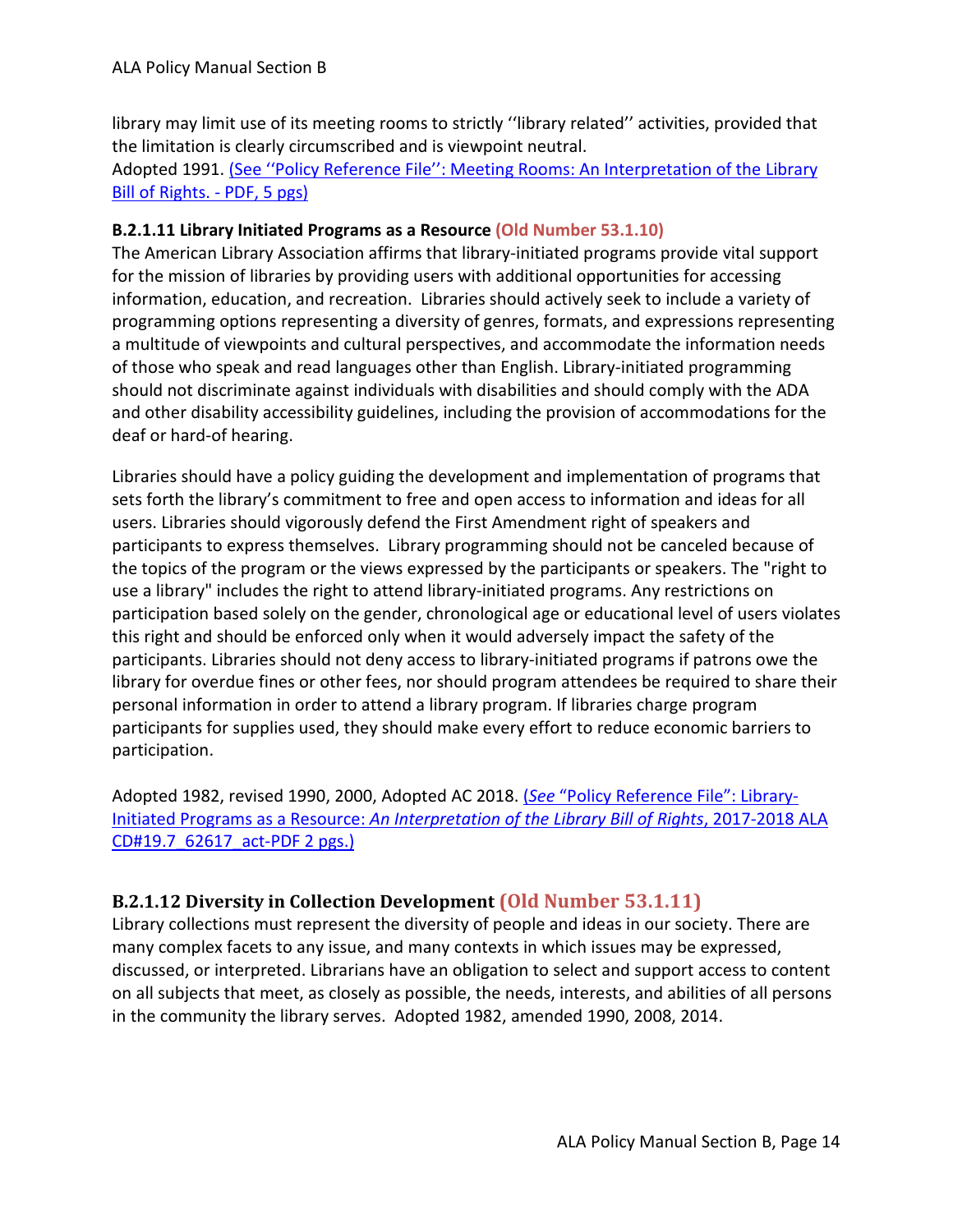(See "Policy Reference File": Diversity in Collection Development: An Interpretation of the Library Bill of Rights, 2013-2014 ALA CD#19.8\_63014\_act – PDF, 17)

# **B.2.1.13 Universal Right to Free Expression (Old Number 53.1.12)**

The American Library Association is unswerving in its commitment to human rights, but cherishes a particular commitment to privacy and free expression; the two are inseparably linked and inextricably entwined with the professional practice of librarianship. We believe that the rights of privacy and free expression are not derived from any claim of political, racial, economic, or cultural hegemony. These rights are inherent in every individual. They cannot be surrendered or subordinated, nor can they be denied, by the decree of any government or corporate interest. True justice and equality depend upon the constant exercise of these rights.

Adopted 1989, amended 2014. (See ''Policy Reference File'': The Universal Right to Free Expression: An Interpretation of the *Library Bill of Rights*, ALA CD#19.17\_63014\_act – PDF, 7 pgs. )

## **B.2.1.14**

# **B.2.1.15 Economic Barriers to Information Access (Old Number 53.1.14)**

The American Library Association opposes the charging of user fees for the provision of information by all libraries and information services that receive their major support from public funds. All information resources that are provided directly or indirectly by the library, regardless of technology, format, or methods of delivery, should be readily, equally, and equitably accessible to all library users. The ALA opposes any legislative or regulatory attempt to impose content restrictions on library resources, or to limit user access to information, as a condition of funding for publicly supported libraries and information services.

Adopted 1993. (See also Policies B.4.2, B.5.2, B.3.1, and B.8.10.1). (See ''Policy Reference File'': Economic Barriers to Information Access: An Interpretation of the Library Bill of Rights: 1992-93 CD #26.6.2. - PDF, 2 pgs)

# **B.2.1.16 Access to Library Resources and Services Regardless of Sex, Gender Identity, Gender Expression, or Sexual Orientation (Old Number 53.1.15)**

The American Library Association stringently and unequivocally maintains that libraries and librarians have an obligation to resist efforts that systematically exclude materials dealing with any subject matter, including sex, gender identity or expression, or sexual orientation. The Association also encourages librarians to proactively support the First Amendment rights of all library users, regardless of sex, sexual orientation, or gender identity or expression.

Adopted 1993, amended 2000, 2004, 2008, 2010. (See "Policy Reference File": Access to Library Resources and Services Regardless of Sex, Gender Identity, Gender Expression, or Sexual Orientation: An Interpretation of the Library Bill of Rights: revised, 2007-2008 ALA CD#19.2 - PDF, 3 pgs)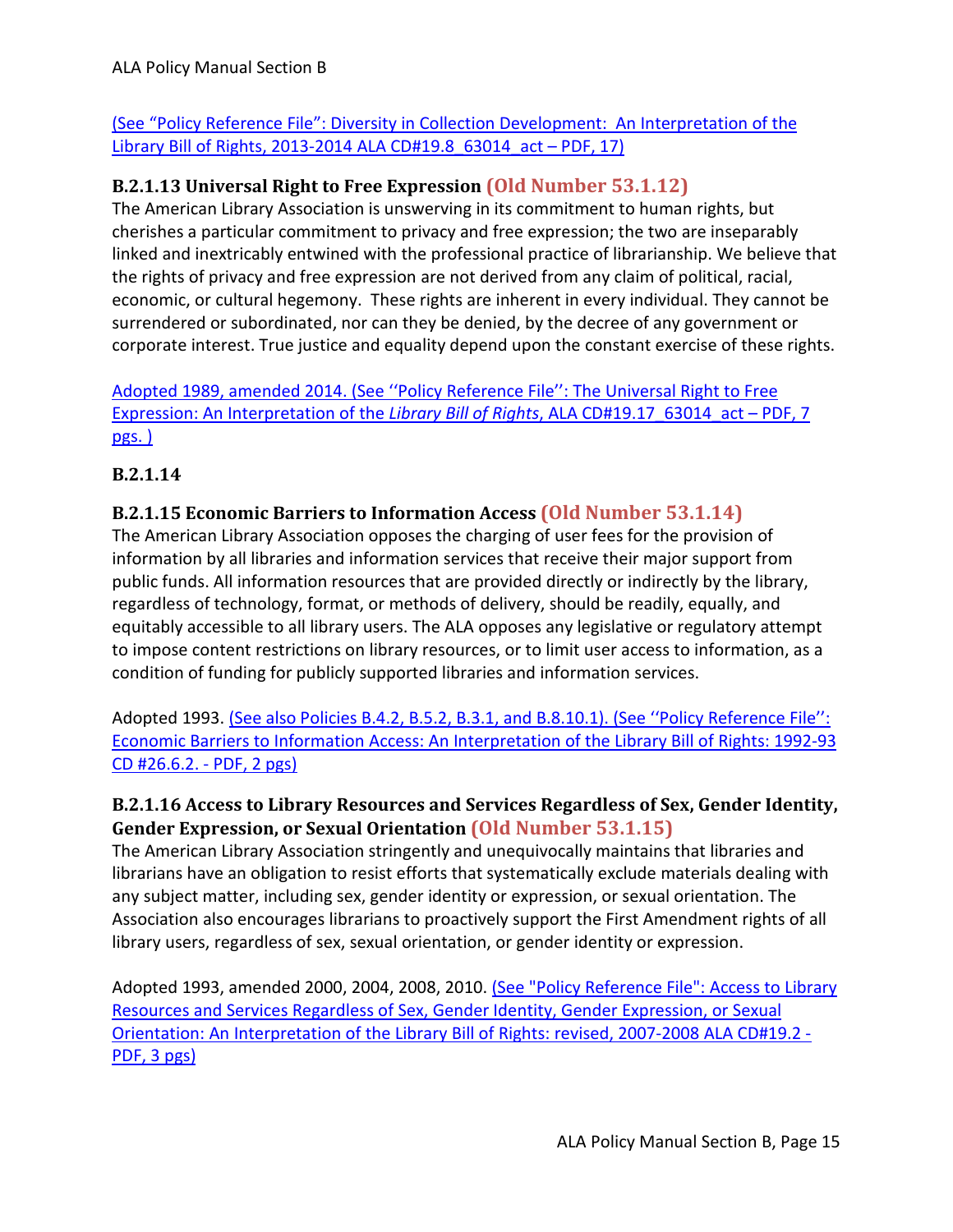# **B.2.1.17 Privacy (Old Number 53.1.16)**

In a library (physical or virtual), the right to privacy is the right to open inquiry without having the subject of one's interest examined or scrutinized by others. Confidentiality exists when a library is in possession of personally identifiable information about users and keeps that information private on their behalf. Protecting user privacy and confidentiality is necessary for intellectual freedom and fundamental to the ethics and practice of librarianship.

(See "Policy Reference File": Privacy: An Interpretation of the Library Bill of Rights: 2001-2002 CD#19.6. - PDF, 5 pgs)

#### **B.2.1.18 Use of Filtering Software in Libraries (Old Number 53.1.17)**

The ALA affirms that the use of filtering software by libraries to block access to constitutionally protected speech violates the Library Bill of Rights.

(See "Policy Reference File": Resolution on the Use of Filtering Software in Libraries, 1996-97 CD #19.4 - PDF, 1 pg)

# **B.2.1.18.l Internet Filtering. (NEW)**

The negative effects of content filters on Internet access in public libraries and schools are demonstrable and documented. Consequently, the American Library Association cannot recommend filtering. However, the American Library Association recognizes that local libraries and schools often must rely on federal or state funding for computers and internet access. Because adults and, to a lesser degree minors, have First Amendment rights, libraries and schools that choose to use content filters should implement policies and procedures that mitigate the negative effects of filtering to the greatest extent possible. Adopted, 2015.

(See "Policy Reference File": Committee on Professional Ethics Report: 2014-2015 ALA CD#19.3)

#### **B.2.1.19 Intellectual Freedom Principles for Academic Libraries (Old Number 53.1.18)**

A service philosophy should be promoted that affords equal access to information for all in the academic community with no discrimination on the basis of race, age, values, gender, sexual orientation, gender identity, cultural or ethnic background, physical, sensory, cognitive or learning disability, economic status, religious beliefs, or views. Adopted 2000, amended 2014.

(See "Policy Reference File": Intellectual Freedom Principles for Academic Libraries: An Interpretation of the *Library Bill of Right*s: 2013-2014 ALA CD#19.11\_63014\_act - PDF 4 pgs)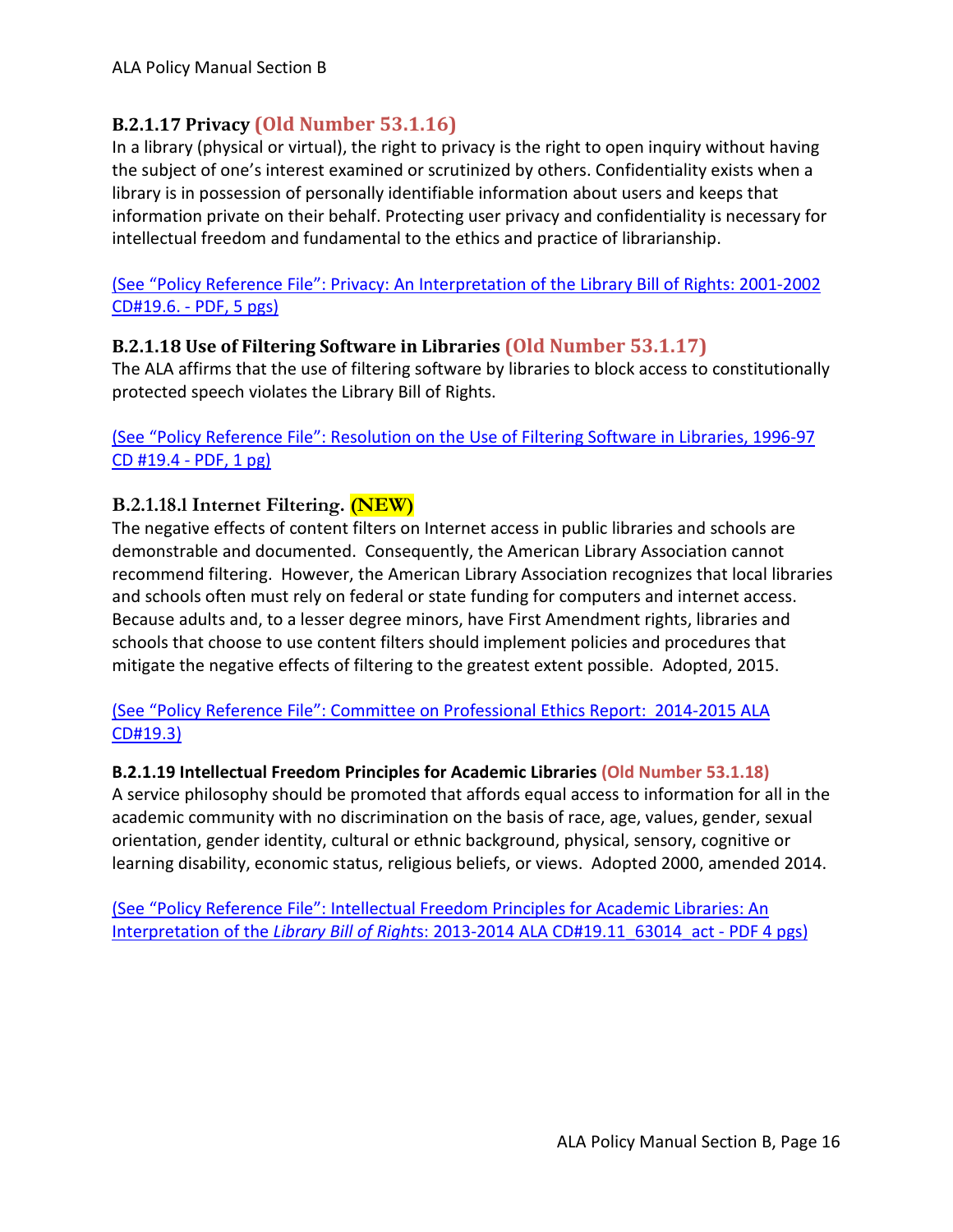# **B.2.1.20 Access to Digital Information, Services, and Networks (Old Number 53.1.19)**

Freedom of expression is an inalienable human right and the foundation for self-government. Freedom of expression encompasses the freedom of speech and the corollary right to receive information. Libraries and librarians protect and promote these rights regardless of the format or technology employed to create and disseminate information.

Adopted 1996, amended 2005, 2009. (See "Policy Reference File": Access to Digital Information, Services, and Networks: An Interpretation of the Library Bill of Ri ghts: 2008-09 ALA CD #19.5 - PDF, 4 pgs)

# **B.2.1.21 Services to Persons with Disabilities (Old Number 53.1.20)**

The American Library Association affirms that people with disabilities are a large and vibrant part of society. Libraries should be fully inclusive of all members of their community and strive to break down barriers to access. Library staff should never presuppose a person's limits based on disability, and a person's right to use a library should not be denied or abridged because of a disability, whether actual or perceived. Libraries should provide equal access to collections, services, programming, and facilities for all library users, and all library resources, including its website and online resources, should be available in formats accessible to people of all ages and abilities. When this is not possible, reasonable accommodations and timely remediation should be employed to provide an equivalent experience to people with disabilities. Libraries should comply with all applicable laws, including the standards and requirements of the ADA and state or local disability accessibility guidelines.

Libraries should contain a diverse collection that highlights the perspectives of marginalized groups, including the words and depictions of people with disabilities. People with disabilities are to be reflected in the collection not as a single group but as an intersectional part of the community, across age, race, gender, class, and orientation. Libraries should adopt policies to ensure that people with disabilities have an opportunity to serve as members of the library staff, administrative units, and governing boards. As part of a commitment to free access, library staff should proactively reach out to individuals with disabilities, as well as advocacy and support organizations, to create formal or informal partnerships with them. By working to remove barriers to access, libraries promote the full inclusion of people with disabilities into society. Adopted AC2018.

Adopted 2009, Adopted 2018 (*See* "Policy Reference File": Services to People with Disabilities: An Interpretation of the *Library Bill of Rights*, 2017-2018 ALA CD#19.8\_62617\_act, PDF, 4 pgs.)

#### **B.2.1.22 Advocating for Intellectual Freedom (Old Number 53.1.21)**

Libraries of all types foster education by promoting the free expression and interchange of ideas, leading to empowered lifelong learners. Libraries use resources, programming, and services to strengthen intellectual and physical access to information and thus build a foundation of intellectual freedom: developing collections (both real and virtual) with multiple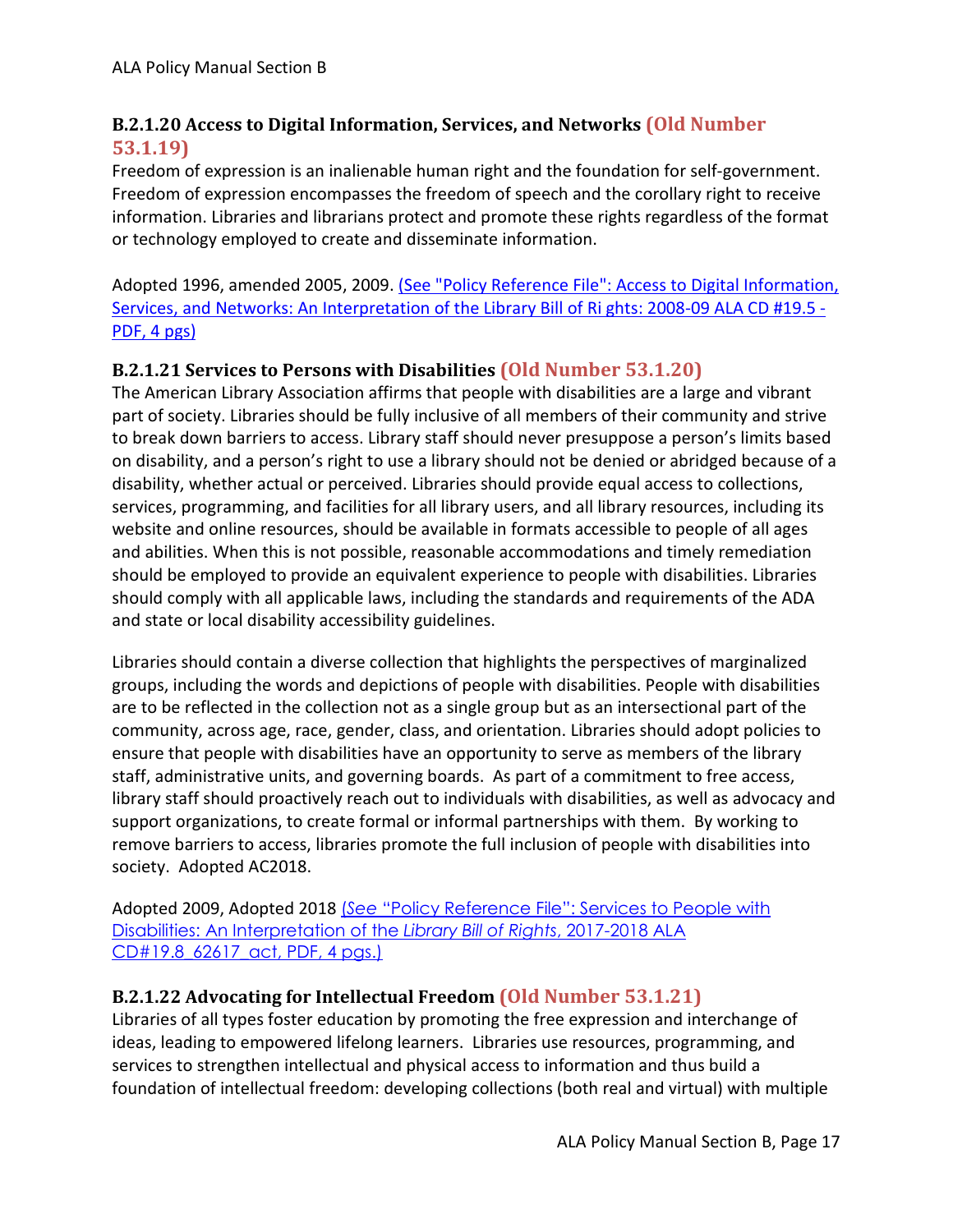perspectives and individual needs of users in mind; providing programming and instructional services framed around equitable access to information and ideas; and teaching information skills and intellectual freedom rights integrated appropriately throughout the spectrum of library programming. Adopted 2009, amended 2014.

(See "Policy Reference File" Advocating for Intellectual Freedom: An Interpretation of the Library Bill of Rights: revised, 2013-2014 ALA CD#19.6 63014 - PDF, 6 pgs). Formerly titled: Importance of Education to Intellectual Freedom: An Interpretation of the Library Bill of Rights).

# **B.2.1.23 Minors and Internet Activity (Old Number 53.1.22)**

The First Amendment applies to speech created by minors on interactive sites. Use of these social networking sites in a school or library allows minors to access and create resources that fulfill their interests and needs for information, for social connection with peers, and for participation in a community of learners. Restricting expression and access to interactive web sites because the sites provide tools for sharing information with others violates the tenets of the *Library Bill of Rights*. It is the responsibility of librarians and educators to monitor threats to the intellectual freedom of minors and to advocate for extending access to interactive applications on the Internet.

Adopted 2009, amended 2014. (See "Policy Reference File": Minors and Internet Activity: An Interpretation of the Library Bill of Rights: 2013-2014 ALA CD#19.13\_63014\_act). **Formerly titled:** Minors and Internet Interactivity: An Interpretation of the Library Bill of Rights).

# **B.2.1.24 Prisoners' Right to Read (Old Number 53.1.23)**

Participation in a democratic society requires unfettered access to current social, political, economic, cultural, scientific, and religious information. Information and ideas available outside the prison are essential to prisoners for a successful transition to freedom. Learning to be free requires access to a wide range of knowledge, and suppression of ideas does not prepare the incarcerated of any age for life in a free society. Even those individuals that a lawful society chooses to imprison permanently deserve access to information, to literature, and to a window on the world. Censorship is a process of exclusion by which authority rejects specific points of view. That material contains unpopular views or even repugnant content does not provide justification for censorship. Unlike censorship, selection is a process of inclusion that involves the search for resources, regardless of format, that represent diversity and a broad spectrum of ideas. The correctional library collection should reflect the needs of its community. Adopted 2010, amended 2014.

(*See* Policy Reference File: Prisoners' Right to Read: An Interpretation of the *Library Bill of Rights*: 2013–2014 ALA CD#19.14\_63014\_act – PDF, 6 pgs. )

# **B.2.1.25 User-Generated Content in Library Discovery Systems (NEW)**

Libraries offer a variety of discovery systems to provide access to the resources in their collections. When discovery systems incorporate social media components, intelligent objects and knowledge-sharing tools, they create opportunities for users to contribute to discussions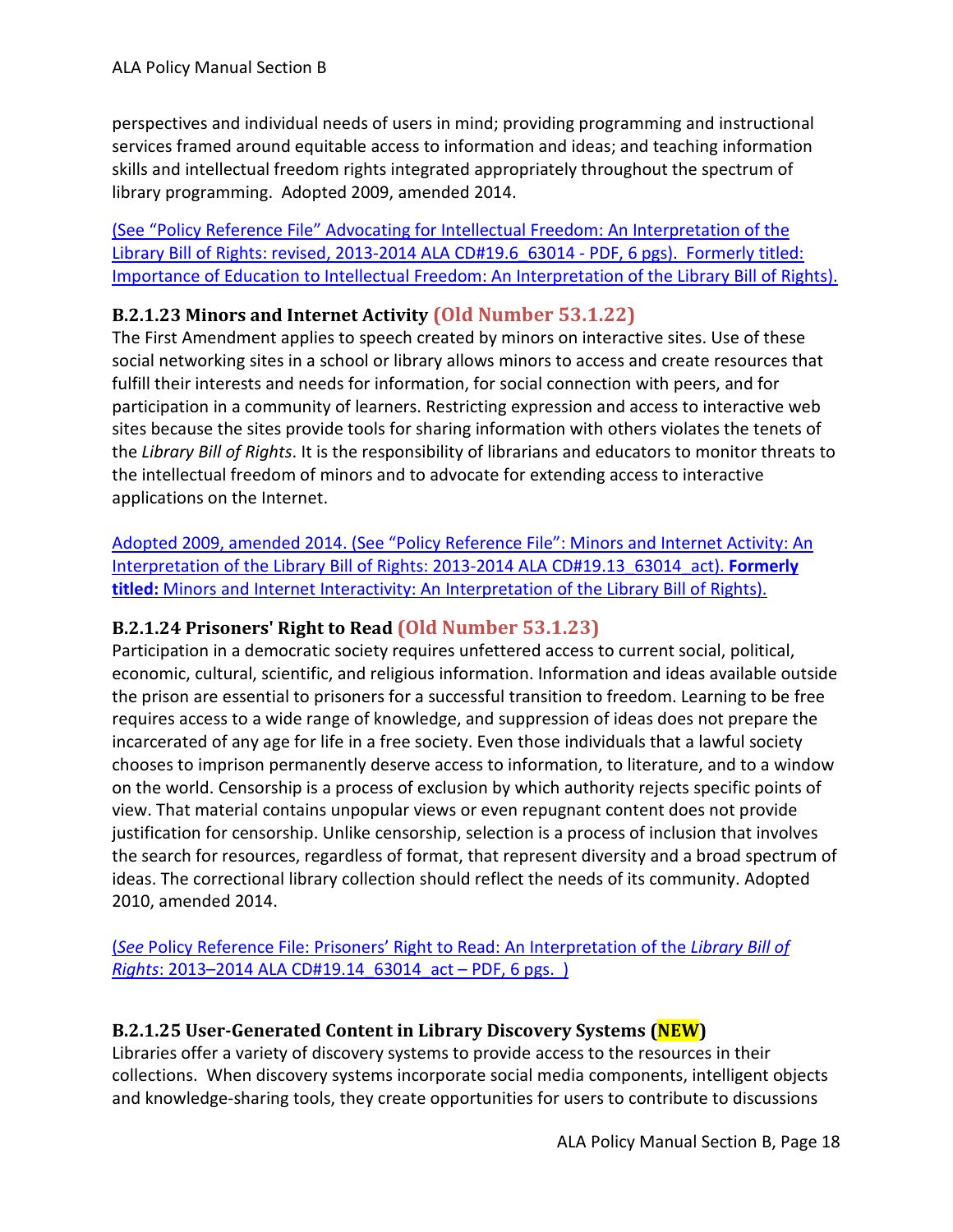about library resources within the discovery system. Libraries that open their discovery systems to user-generated content should develop and publish viewpoint-neutral policies that describe how users may contribute, how user-generated content will be displayed, and how the personal information of contributors will be protected. Adopted, January 2016.

(See "Policy Reference File": User-Generated Content in Library Discovery Systems: An Interpretation of the Library Bill of Rights, 2015-2016 ALA CD#19.2. Adopted January 12, 2016)

# **B.2.1.26 Religion in Libraries (NEW)**

The First Amendment guarantees the right of individuals to believe and practice their religion or to practice no religion at all, and prohibits government from establishing or endorsing a religion or religions. Thus the freedom of, for and from religion, are similarly guaranteed. The First Amendment also guarantees the corollary right of individuals to receive information on religious topics. Libraries support this right by providing access to diverse religious thought without becoming a proponent of any of them. Adopted AC 2016

(See "Policy Reference File": Religion in American Libraries: An Interpretation of the Library Bill of Rights, 2015-2016 CD #19.9. Adopted June 28, 2016)

# **B.2.2 Freedom to View (Old Number 53.2)**

The American Library Association endorses Freedom to View, a statement of the American Film and Video Association.

(See ''Policy Reference File'': Freedom to View, revised 1990; 1989-90 CD #61.5. - PDF, 2 pgs)

# **B.2.3 Freedom to Read (Old Number 53.3)**

The American Library Association endorses Freedom to Read, a joint statement by the American Library Association and the Association of American Publishers. Adopted 1953, revised 1972, 1991, 2000, and 2004.

(See "Policy Reference File": Freedom to Read: 2003-04 ALA CD#19.11 - PDF, 17 pgs)

# **B.2.3.1 Linguistic Pluralism (Old Number 53.3.1)**

The American Library Association opposes all language laws, legislation, and regulations which restrict the rights of citizens who speak and read languages other than English, and those language laws, legislation, and regulations which abridge pluralism and diversity in library collections and services. The Association works with state associations and other agencies in devising ways to counteract restrictions arising from existing language laws and regulations, and encourages and supports the provision of library resources and services in the languages in common use in each community in the United States.

# **B.2.4 Governmental Intimidation (Old Number 53.4)**

The American Library Association opposes any use of governmental prerogatives that lead to the intimidation of individuals or groups and discourages them from exercising the right of free expression as guaranteed by the First Amendment to the U.S. Constitution. ALA encourages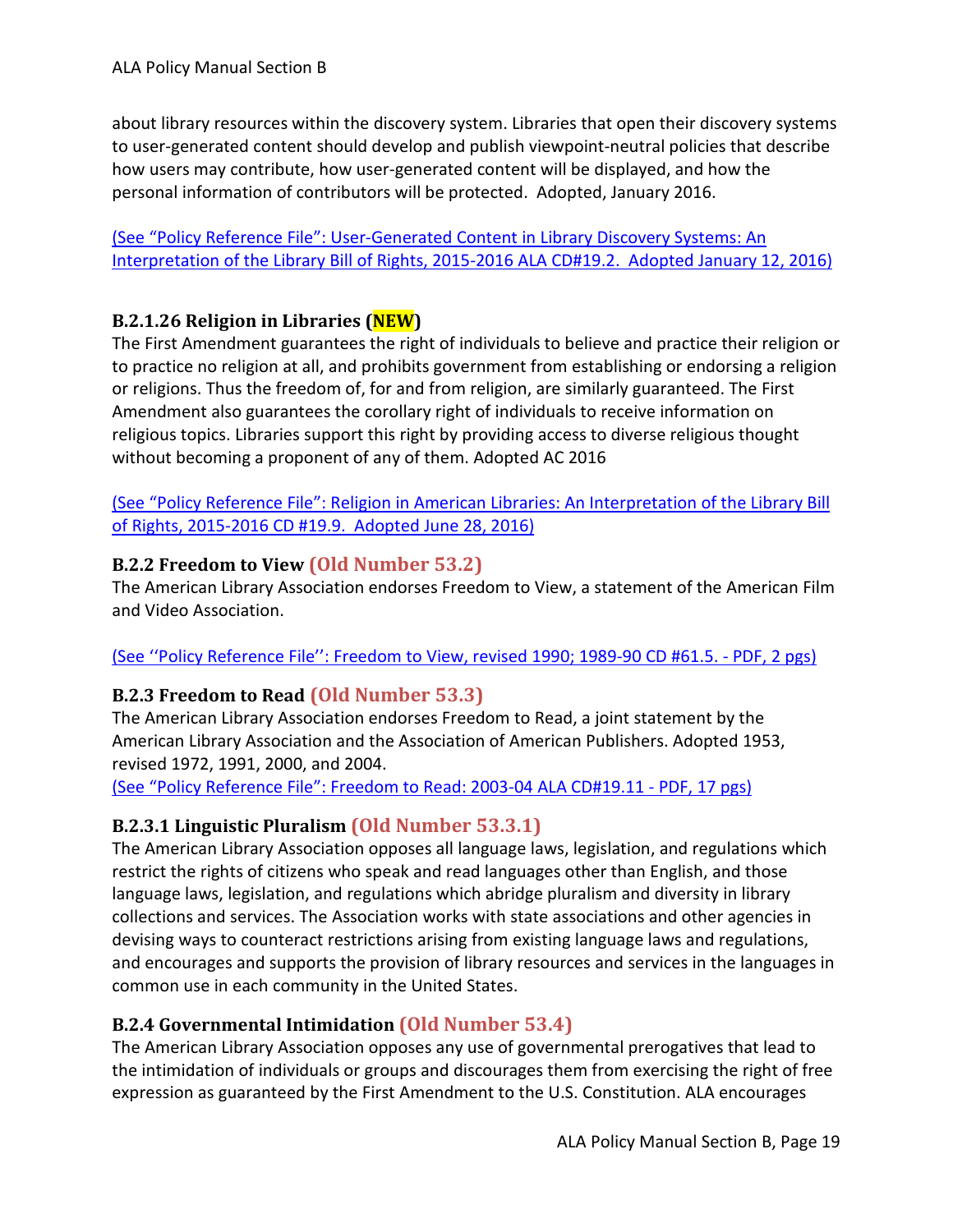resistance to such abuse of governmental power and supports those against whom such governmental power has been employed.

## **B.2.5 Support of Academic Freedom (Old Number 53.5)**

The American Library Association reaffirms the principles of academic freedom embodied in the American Association of University Professors' "Statement on Academic Freedom and Tenure" (1940), and opposes any legislation or codification of documents (e.g. the "Academic Bill of Rights" (ABOR)) that undermine academic or intellectual freedom, chill free speech, and/or otherwise interfere with the academic community's well-established norms and values of scholarship and educational excellence.

(See "Policy Reference File": Resolution in Support of Academic Freedom 2005-2006 ALA CD 36 - PDF, 9 pgs).

## **B.2.6 Shield Laws (Old Number 53.6)**

The American Library Association supports the enactment by Congress of a broad and effective federal shield law. The Association exhorts its chapters to work vigorously for the enactment of broad and effective shield laws in every state.

## **B.2.7 Loyalty Oaths (Old Number 53.7)**

The American Library Association protests conditions of employment predicated on inquiries into library employees' thoughts, reading matter, associates, or memberships in organizations. The Association also protests compulsory affirmations of allegiance as a condition of employment in libraries and calls on libraries not to impose loyalty tests or oaths as conditions of employment.

#### **B.2.8 Destruction of Libraries (Old Number 53.8)**

The American Library Association deplores the destruction of libraries, library collections and property, and the disruption of the educational process by that act, whether it be done by individuals or groups of individuals and whether it be in the name of honest dissent, the desire to control or limit thought or ideas, or for any other purpose.

#### **B.2.9 Libraries: An American Value (Old Number 53.9)**

Libraries in America are cornerstones of the communities they serve. Free access to the books, ideas, resources, and information in America's libraries is imperative for education, employment, enjoyment, and self-government.

Libraries are a legacy to each generation, offering the heritage of the past and the promise of the future. To ensure that libraries flourish and have the freedom to promote and protect the public good in the 21st century, we believe certain principles must be guaranteed.

To that end, we affirm this contract with the people we serve:

• We defend the constitutional rights of all individuals, including children and teenagers, to use the library's resources and services;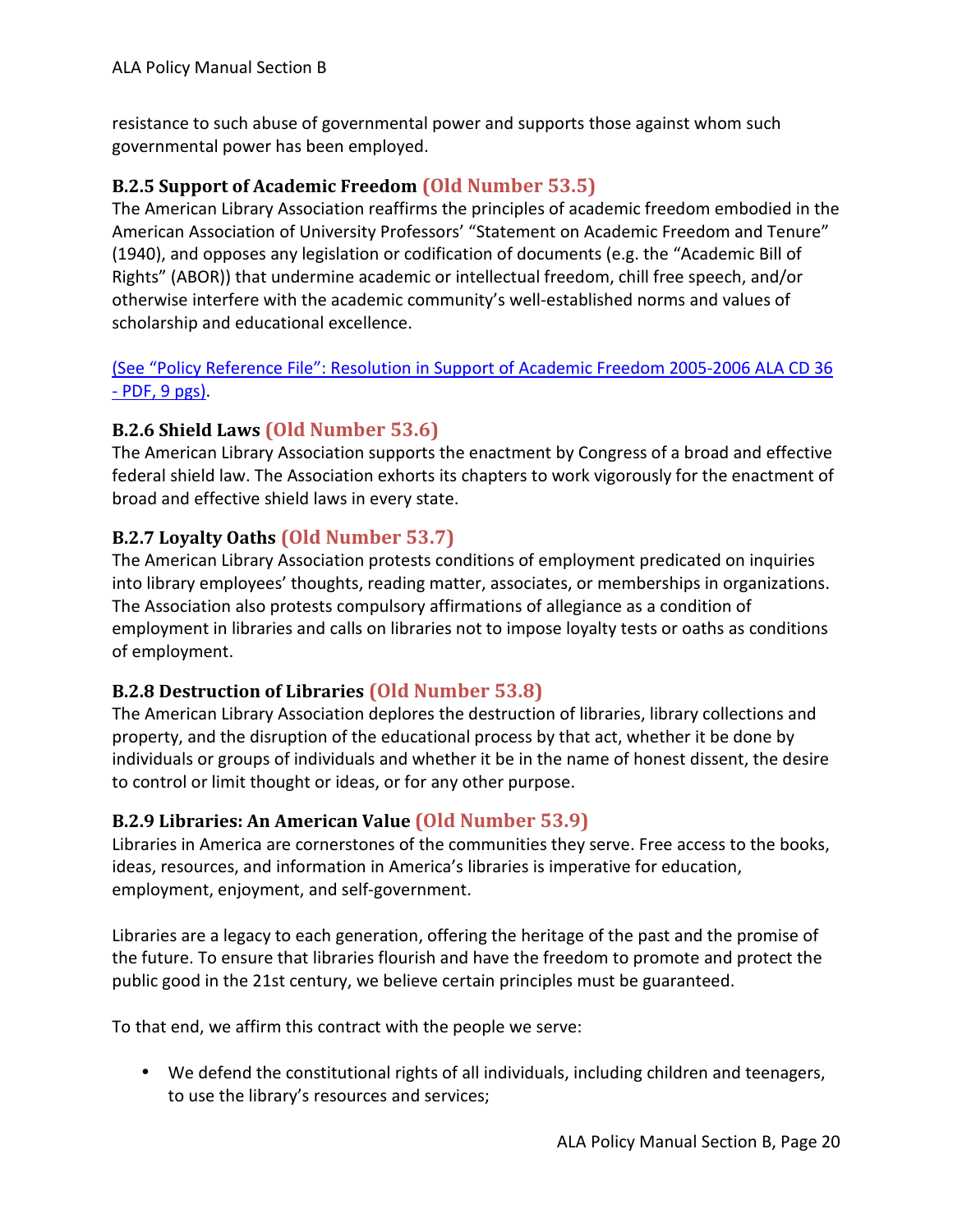- We value our nation's diversity and strive to reflect that diversity by providing a full spectrum of resources and services to the communities we serve;
- We affirm the responsibility and the right of all parents and guardians to guide their own children's use of the library and its resources and services;
- We connect people and ideas by helping each person select and effectively use the library's resources; We protect each individual's privacy and confidentiality in the use of library resources and services; We protect the rights of individuals to express their opinions about library resources and services;
- We celebrate and preserve our democratic society by making available the widest possible range of viewpoints, opinions and ideas, so that all individuals have the opportunity to become lifelong learners – informed, literate, educated, and culturally enriched.
- Change is constant, but these principles transcend change and endure in a dynamic technological, social, and political environment.
- By embracing these principles, libraries in the United States can contribute to a future that values and protects freedom of speech in a world that celebrates both our similarities and our differences, respects individuals and their beliefs, and holds all persons truly equal and free.

#### **B.2.10 Violence in the Media: A Joint Statement (Old Number 53.10)**

The American Library Association endorses Violence in the Media: A Joint Statement, a statement of the Association of American Publishers, Inc.

(See "Policy Reference File": Violence in the Media: A Joint Statement: 2000-2001 CD #19.3 - PDF, 6 pgs)

## **B.2.11 Radio Frequency Identification (RFID) Technology and Privacy Principles (Old Number 53.11)**

All businesses, organizations, libraries, educational institutions, and non-profits that buy, sell, loan, or otherwise make available books and other content to the public utilizing RFID technologies shall:

- 1. Implement and enforce an up-to-date organizational privacy policy that gives notice and full disclosure as to the use, terms of use, and any change in the terms of use for data collected via new technologies and processes, including RFID.
- 2. Ensure that no personal information is recorded on RFID tags, which, however, may contain a variety of transactional data.
- 3. Protect data by reasonable security safeguards against interpretation by an unauthorized third party.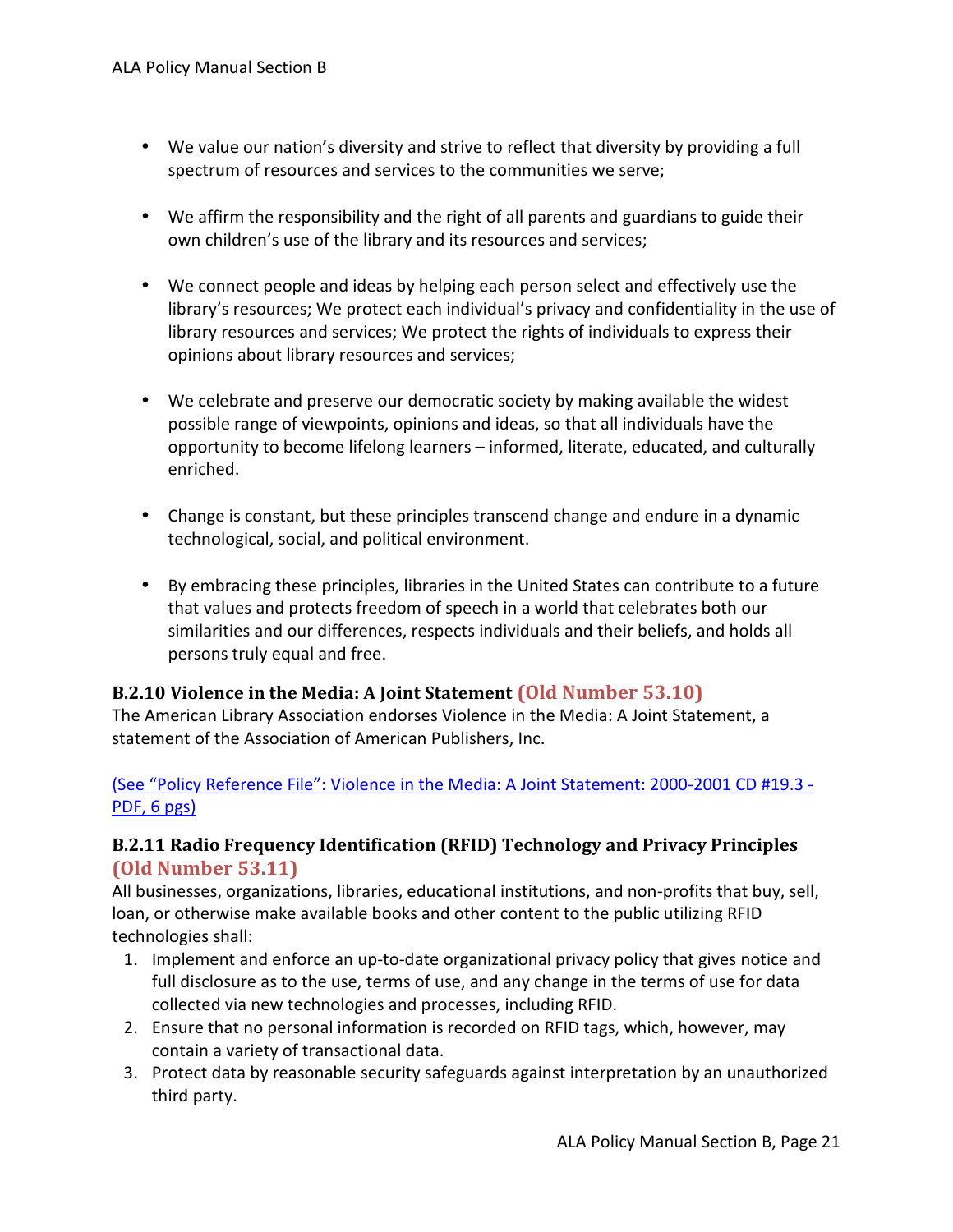- 4. Comply with relevant federal, state, and local laws as well as industry best practices and policies.
- 5. Ensure that the four principles outlined above must be verifiable by an independent audit.

Adopted 2005. (See "Policy Reference File": Resolution on Radio Frequency Identification (RFID) Technology and Privacy Principles: 2004-05 CD#19.1 - PDF, 6 pgs)

## **B.2.12 Threats to Library Materials Related to Sex, Gender Identity, or Sexual Orientation (Old Number 53.12)**

The American Library Association supports the inclusion in library collections of materials that reflect the diversity of our society, including those related to sex, sexual orientation, and gender identity or expression. ALA encourages all American Library Association chapters to take active stands against all legislative or other government attempts to proscribe materials related to sex, sexual orientation, and gender identity or expression; and encourages all libraries to acquire and make available materials representative of all the people in our society.

Adopted 2005, Amended 2009, 2010. (See "Policy Reference File": Resolution on Threats to Library Materials Related to Sex, Gender Identity, or Sexual Orientation, 2004-2005 ALA CD#57)

# **B.3. Diversity (Old Number 60)**

The American Library Association (ALA) promotes equal access to information for all persons and recognizes the ongoing need to increase awareness of and responsiveness to the diversity of the communities we serve. ALA recognizes the critical need for access to library and information resources, services, and technologies by all people, especially those who may experience language or literacy-related barriers; economic distress; cultural or social isolation; physical or attitudinal barriers; racism; discrimination on the basis of appearance, ethnicity, immigrant status, religious background, sexual orientation, gender identity, gender expression; or barriers to equal education, employment, and housing.

Libraries can and should play a crucial role in empowering diverse populations for full participation in a democratic society. In order to accomplish this, however, libraries must utilize multivariate resources and strategies. In the library workforce, concrete programs of recruitment, training, development, advancement and promotion are needed in order to increase and retain diverse library personnel who are reflective of the society we serve. Within the American Library Association and in the services and operations of libraries, efforts to include diversity in programs, activities, services, professional literature, products and continuing education must be ongoing and encouraged.

# **B.3.1 Policy Objectives (Old Number 60.1)**

The American Library Association will implement these objectives by:

- 1. Promoting the removal of all barriers to library and information services.
- 2. Promoting the publication, development, and purchase of materials, resources and exhibits that present positive role models from diverse populations.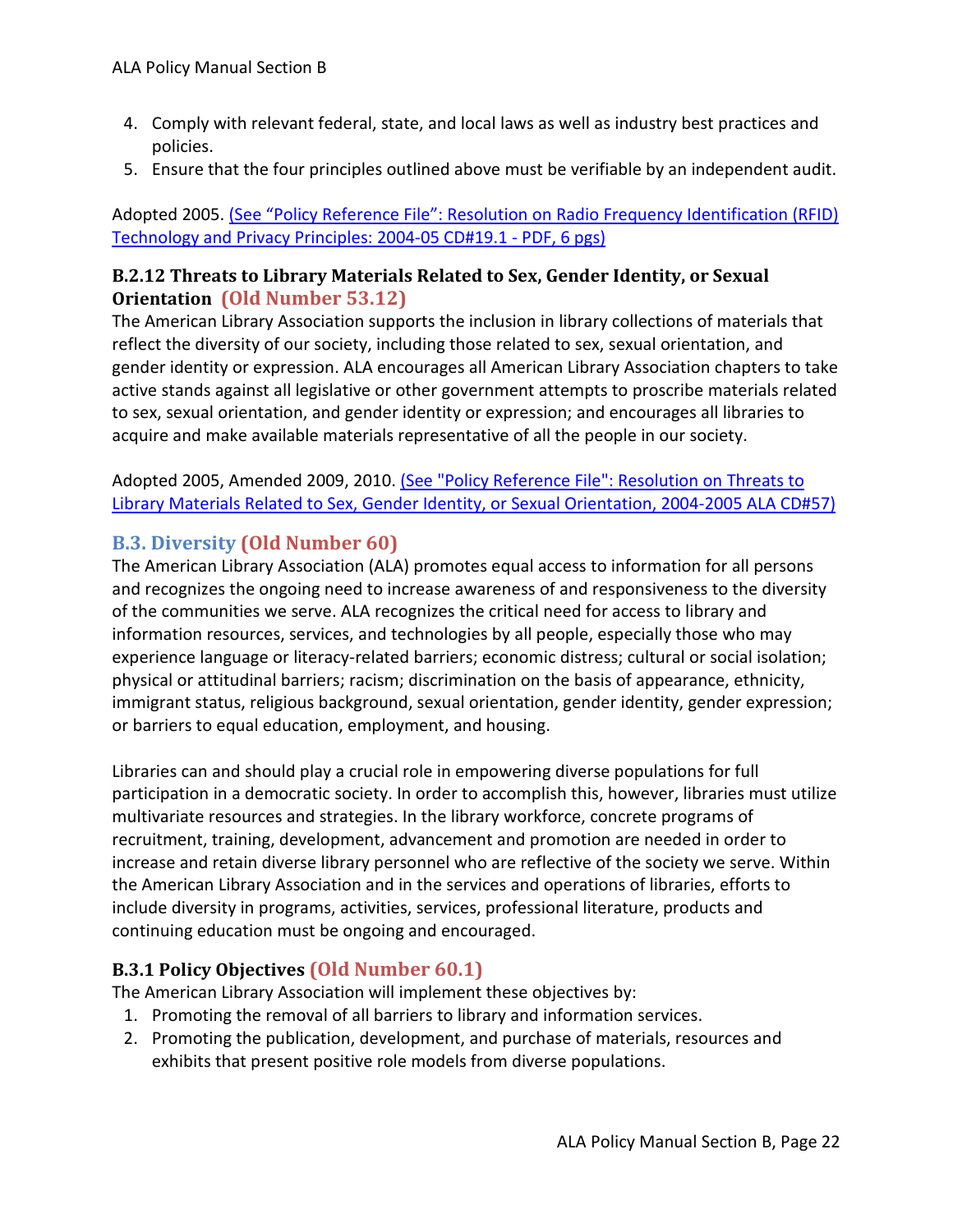- 3. Promoting full funding for existing legislative programs in support of equal education and employment, and exploring alternative funding sources for scholarships, fellowships, and assistantships in order to attract individuals from diverse backgrounds into librarianship.
- 4. Promoting training opportunities for library personnel that will give them the skills needed to both provide effective services to diverse populations and to raise funds to enhance library services for diverse communities.
- 5. Promoting the incorporation of programs and services designed for diverse populations into the budgets of all types of libraries, rather than supporting these activities solely from ''soft monies'' such as private grants or federal monies.
- 6. Promoting adequate funding of library personnel, resources, facilities and equipment for the provision of equitable library services to diverse populations.
- 7. Promoting supplemental support for library resources for diverse communities by urging local, state, and federal government, and the private sector, to provide adequate funding.
- 8. Promoting public awareness of the importance of library resources and services among all segments of society, especially in diverse communities.
- 9. Promoting the creation of output measures through the encouragement of community needs assessment.
- 10. Promoting the career advancement of diverse personnel by providing increased professional and leadership development opportunities.

(See 1.3-A and ''Policy Reference File'': Equity at Issue [1985-1986 CD #30] adopted by Council June 1986. - PDF, 7 pgs)

# **B.3.2 Combating Racism (Old Number 60.2)**

Since 1936, the American Library Association has been actively engaged in combating any and all attitudes, behavior, services or programs which amount to the exclusion or restriction of a targeted group of people based on a designation of race, skin color, ethnic origin or descent.

ALA also recognizes that institutionalized inequities based on race are embedded into our society and are reinforced through social institutions and further perpetuated by policies, practices, behaviors, traditions, and structures. And, since libraries are a microcosm of the larger society and play an important and unique role in the communities they serve, they must seek to provide an environment free of racism, where all are treated with respect and dignity.

# **B.3.3 Combating Prejudice, Stereotyping, and Discrimination (Old Number 60.3)**

The American Library Association actively commits its programs and resources to those efforts that combat prejudice, stereotyping, and discrimination against individuals and groups in the library profession and in library user populations on the basis of race, age, sex, sexual orientation, gender identity, gender expression, creed, color, religious background, national origin, language of origin or disability. Nothing in the Resolution on Prejudice, Stereotyping, and Discrimination authorizes censoring, expurgation, or restrictive labeling of materials. Actions and programs to raise the awareness of library users to any problem or condition would not be in conflict with the Library Bill of Rights when they are free of any element of advocacy. Both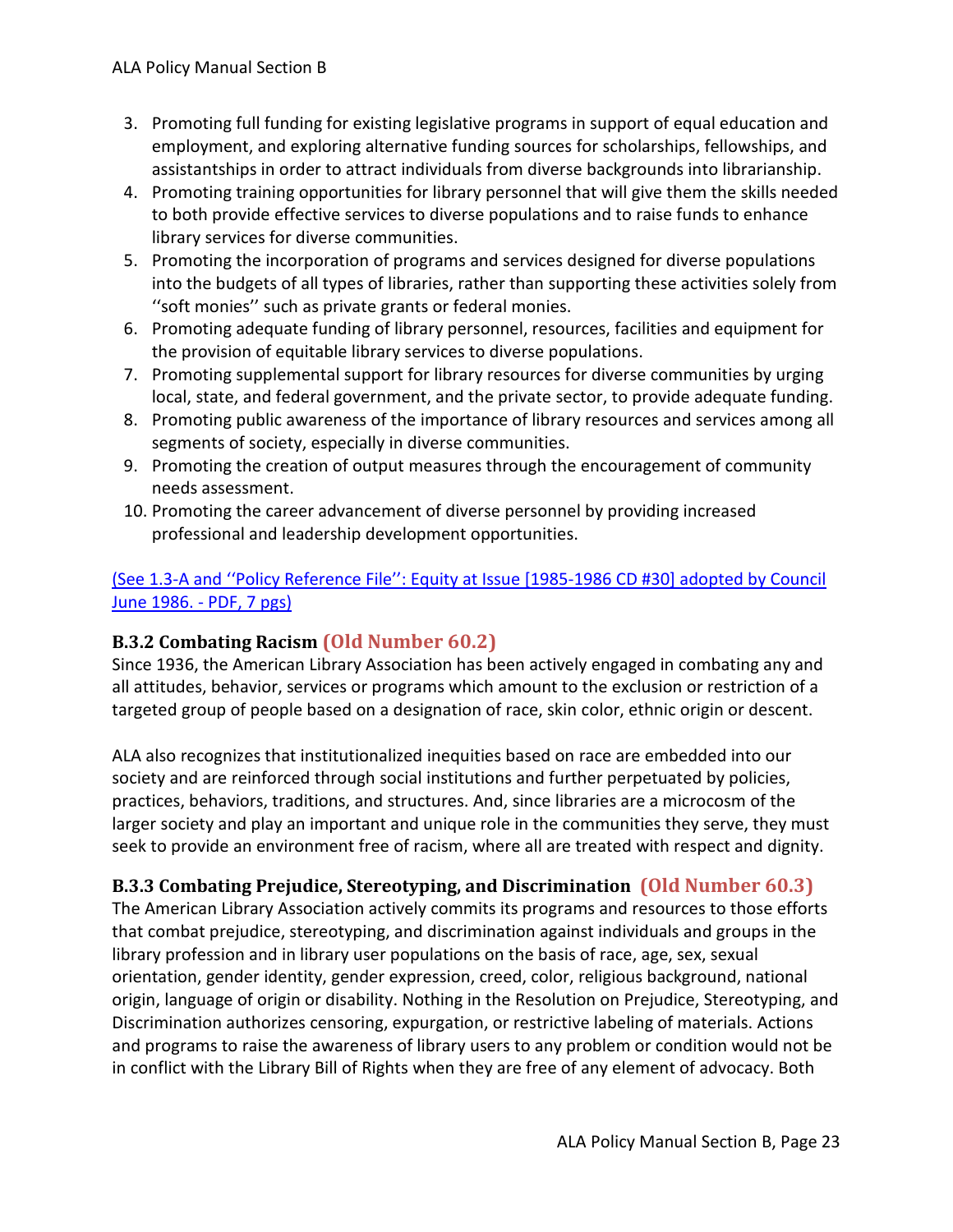documents respect the rights of all who use libraries to do so freely and without being subjected to pressure or censorship from within the institution.

Furthermore, ALA believes that the struggle against racism, prejudice, stereotyping, and discrimination is a continuous effort and must extend throughout its membership.

Specifically, the American Library Association and libraries will:

- 1. Seek to facilitate equitable participation of all people within decision-making processes in the Association and will strive to create an environment where all are welcome and where diversity is a collective goal.
- 2. Encourage its membership, libraries, vendors and stakeholders to implement anti-racism policies that outline the organization's expectations of its participants, staff and members.
- 3. Support anti-racism work within the broader society by monitoring, evaluating and advocating for human rights and equity legislation, regulations, policy and practice.

Thus, the American Library Association will endeavor to ensure full representation of all racial groups and have this reflected in its policies, procedures, and programs, as well as in its relations with staff, members, stakeholders, and the community at large, thereby reaffirming its commitment to diversity, inclusiveness, and mutual respect for all human beings.

(See ''Policy Reference File'' for full Resolution on Prejudice, Stereotyping, and Discrimination, a revision of the Resolution on Racism and Sexism Awareness.)

# **B.3.4 Native American Themes (Old Number 59.3)**

ALA and its divisions are encouraged to consult with the American Indian Library Association before using or creating Native American themed illustrations, graphics, programs, or publicity.

# **B.3.5 Goals for Inclusive and Culturally Competent Library and Information Services (Old Number 60.4)**

Cultural competency is defined as the acceptance and respect for diversity, continuing selfassessment regarding culture, and the ongoing development of knowledge, resources, and service models that work towards effectively meeting the needs of diverse populations. Cultural competence is critical to the equitable provision of library and information services; therefore, the American Library Association urges library personnel to commit themselves to the following guidelines.

- 1. To ensure equitable services to every community member or group, training and ongoing education that promote awareness of and sensitivity to diversity must be stressed for all library personnel.
- 2. Care must be taken to acquire and provide materials that meet the educational, informational, and recreational needs of diverse communities.
- 3. Efforts to identify and eliminate cultural, economic, literacy-related, linguistic, physical, technological, or perceptional barriers that limit access to library and information resources must be prioritized and ongoing.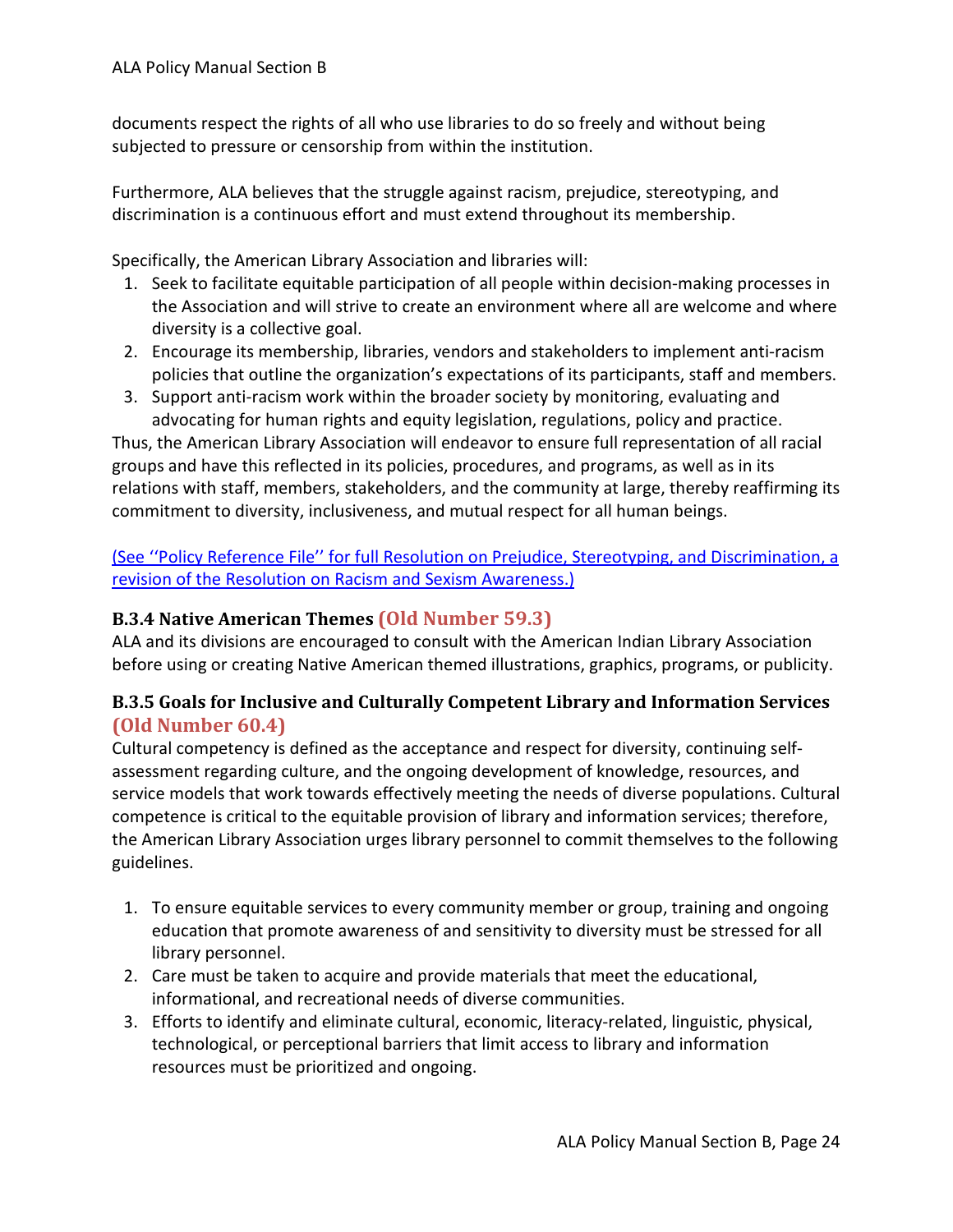- 4. The creation of library services and delivery operations, which will ensure rapid access to information in a manner reflective of the communities they serve.
- 5. A diverse workforce is essential to the provision of competent library services. A concerted effort must be undertaken to recruit and retain diverse personnel at every level of the library workforce. Opportunities for career advancement must also be available to these individuals.
- 6. To ensure the development and enhancement of library services to diverse populations, library personnel from diverse and underrepresented backgrounds must be encouraged to take active roles in the American Library Association and other professional library organizations.

# **B.3.6 Library and Information Studies Education to Meet the Needs of a Diverse Society (Old Number 60.5)**

The American Library Association, through the Committee on Accreditation, will encourage graduate programs in library and information studies seeking accreditation or re-accreditation to ensure that their student bodies, faculties, and curricular effect the diverse histories and information needs of all people in the United States. Collaboration between these programs and local libraries and community-based organizations serving diverse populations is to be particularly encouraged.

# **B.3.7 Recruitment and Retention of Diverse Personnel (Old Number 60.6)**

In order to ensure that libraries are both reflective of and relevant to the communities they serve, the American Library Association encourages and supports recruitment and continuing education initiatives that facilitate the hiring and promotion of a diverse workforce in libraries of all types and at all organizational levels.

# **B.3.8 Leadership Development and Advancement (Old Number 60.7)**

The American Library Association encourages libraries and library professional organizations to develop internal and collaborative initiatives that will assist library personnel from diverse backgrounds in identifying and preparing for career advancement and management opportunities. Such continuing education programs and learning modules may promote the development of skills necessary for leadership in 21st century information environments.

- 1. Libraries will be encouraged to provide information, training, and skill development activities to enhance leadership capabilities for diverse populations in the library profession.
- 2. ALA will assist in identifying proven leaders willing to participate as mentors to provide feedback, encouragement, and advice regarding continuing education, professional development, and career advancement opportunities for interested members.
- 3. Opportunities for learning and strengthening leadership skills will be available as workshops and conference programs in all sectors of the Association. Program developers will acknowledge the concerns of diverse populations and take this into consideration when developing these programs, by involving the appropriate representation in program planning and advertising.
- 4. Diversity initiatives will include leadership development components to prepare the leaders of tomorrow.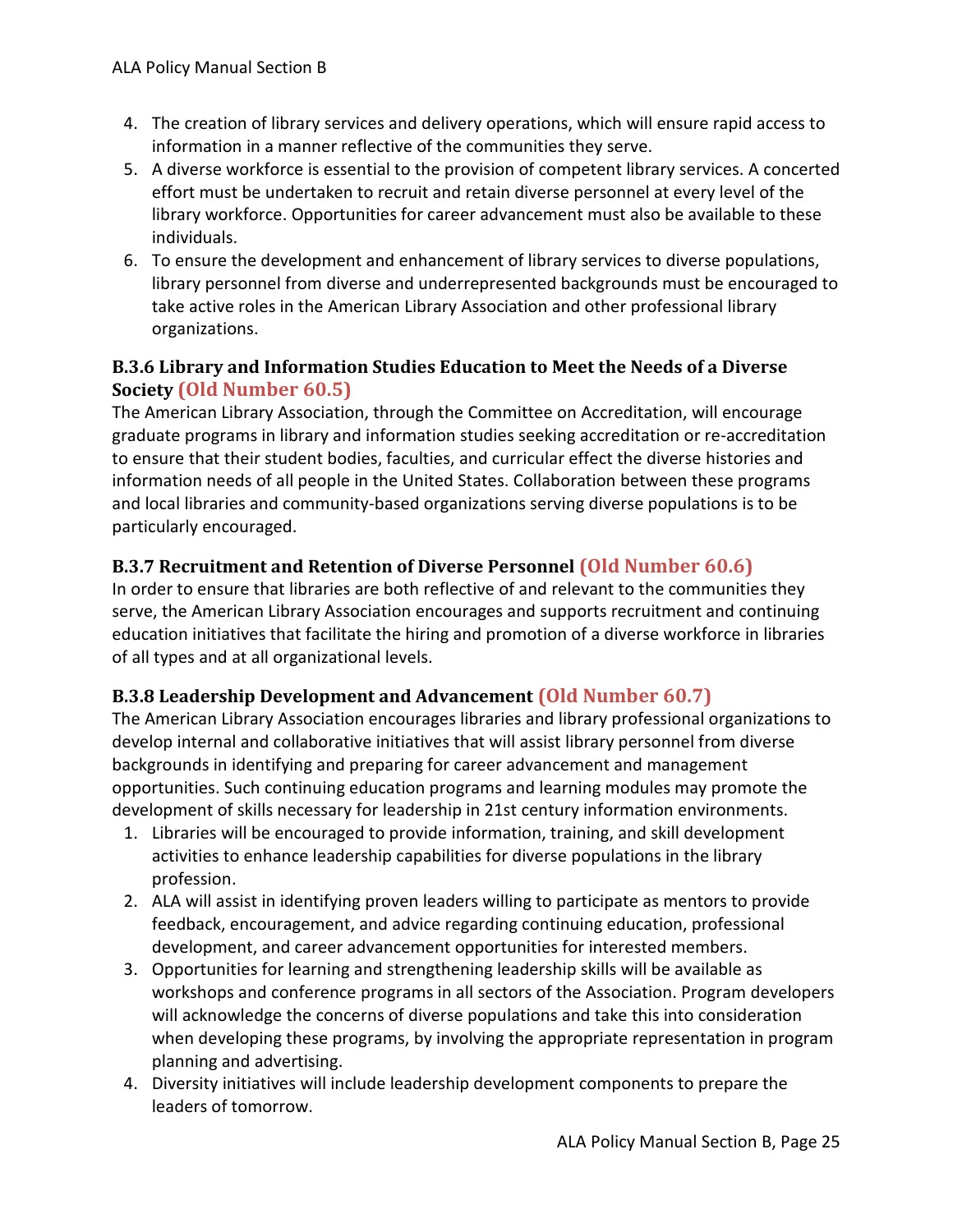# **B.4. Equity and Access (Old Number 50—part of)**

# **B.4.1 Equal Rights Amendment Legislation (Old Number 50.2)**

The American Library Association supports the equality of women both in the profession and in society at large. To this end the Association (a) supports implementation of the national plan of action as amended at the National Women's Conference in Houston in November 1977; (b) supports through employment practices policy the equal treatment of women in the work place; (c) supports the elimination of sex--stereotyping terminology through avoiding the use of such terminology in ALA publications and (e) supports adherence to affirmative action policies through its support of the enforcement of such policies in its library school accreditation standards and guidelines.

## **B.4.2 Free Access to Information (Old Number 50.3)**

The American Library Association asserts that the charging of fees and levies for information services, including those services utilizing the latest information technology, is discriminatory in publicly supported institutions providing library and information services.

The American Library Association shall seek to make it possible for library and information service agencies which receive their major support from public funds to provide service to all people without additional fees and to utilize the latest technological developments to insure the best possible access to information, and ALA will actively promote its position on equal access to information.

#### **B.4.3 Bibliographic Data Bases (Old Number 50.4)**

The American Library Association supports open access to information, including the information contained in online data bases, and encourages data base providers and other organizations to minimize restrictions placed on their members' use of bibliographic records maintained in their online data bases.

#### (See ''Policy Reference File'': 1984-1985 CD #41 - PDF, 16 pgs)

#### **B.4.4 Funding for Community Access Cable Programming (Old Number 50.5)**

Libraries should work cooperatively with other groups in promoting the widest possible access to communications and information, including community access cable casting. The American Library Association, in order to support stable sources of funding for community access channels, endorses the following principles articulated by Open Channel and Publicable, two organizations with knowledge and experience in community access cablecasting:

- 1. That a portion of cable revenues be designated to provide financial and technical assistance for community access programming.
- 2. That this support be sufficient to promote genuine access.
- 3. That this assistance increase as the cable operator's revenue increases.
- 4. That the specific structures, funding formulas, and monitoring arrangements be left to the local community.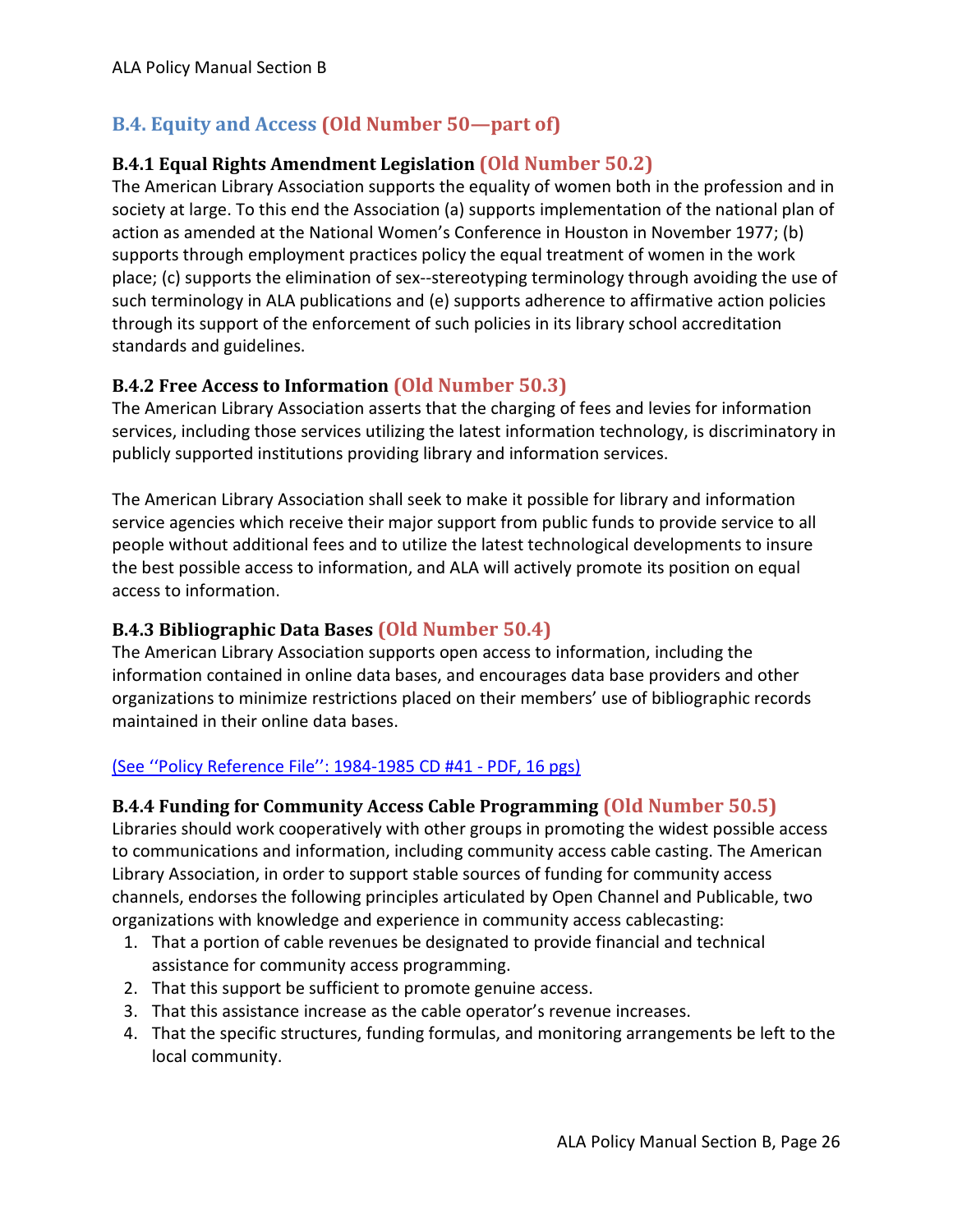# **B.4.5 Trade Publishers Discounts (Old Number 50.14)**

The American Library Association supports the concept of equal discounts on equal volume orders for all buyers.

# **B.4.6 Electronic Environment (Old Number 50.15)**

## **B.4.6.1 Principles for the Networked World (Old Number 50.15.1)**

Libraries are crucial to assuring that society benefits from the promises of technology but are increasingly challenged by a number of critical policy debates. There are seven policy areas intrinsic to libraries, technology, and the role that libraries play in connecting people to an increasingly networked world. These specific areas are:

- intellectual freedom, the right to access and express ideas;
- privacy, the freedom to choose the degree to which personal information is made available;
- equitable access to information;
- intellectual property;
- infrastructure, physical and social architectures within the context of the networked world;
- content, including public and government information; and
- information literacy, the ability to access and effectively participate in the networked world.

By establishing a baseline for ongoing policy discussions and decisions, the fundamental public policy requirements needed to support the ability of libraries to serve the public's information needs are well defined.

# (See "Policy Reference File": Principles for the Networked World: 2001-2002 CD 20.2 - PDF, 8 pgs)

# **B.4.6.2 Principles for Digitized Content (Old Number 50.15.2)**

The accelerating mass digitization of collections in libraries and cultural heritage institutions demands a framework of principles and a body of policy to guide decision-making and to enable values-driven choices. The principles for the digitization of content will provoke a review of American Library Association policies that address the creation, access, use and preservation of digital materials and that require revision, enhancement and creation. This is critical to the advancement of ALA's leadership role in the information society and to the support provided to members. This will also sustain the relevance and impact of libraries and librarians in their communities.

1.Values

Digital collections are as important to libraries as all other types of collections. The policies of the Association apply fully to digital collections, including values such as intellectual freedom, commitment to access, respect for confidentiality and privacy, freedom of information, service for the public good, and professionalism.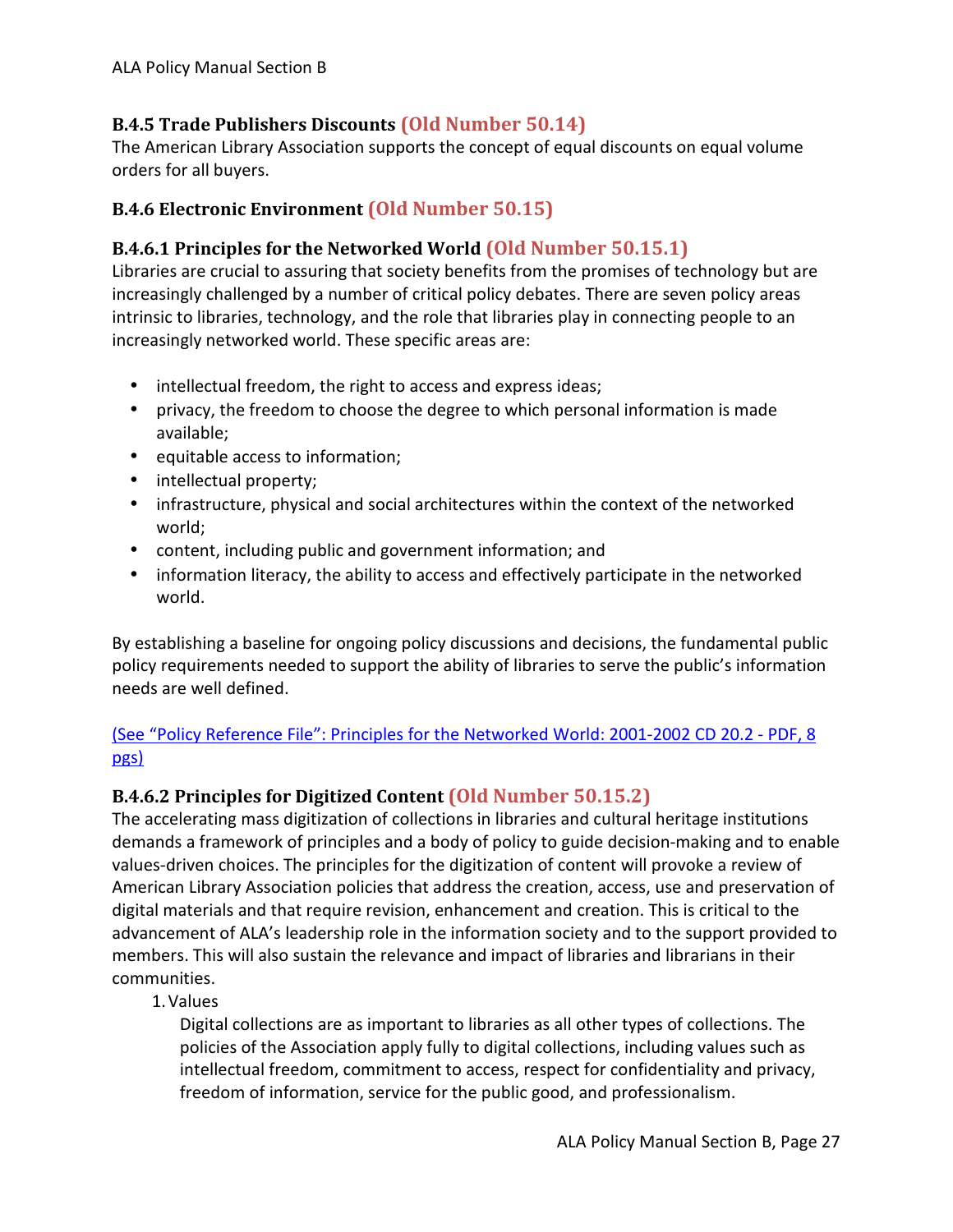Digital content must be given the same consideration as other library materials when conducting collection development, organization and cataloging of works, reference services, and preservation.

Digital content must be provided in various and alternative ways to meet the unique needs and circumstances of all people.

Equitable access to digital library materials is ensured through maximum accessibility, ubiquity, sustainability, and barrier-free access

2.Intellectual Property Rights

Access to and use of digital content that is protected by copyright should be provided in a fair and equitable manner, balancing the rights and privileges of users, creators, and owners.

Rights management policies and procedures must promote the advancement and sharing of knowledge, innovation, and creativity.

3.Sustainable Collections

A library's digital collections and associated activities must be sustainable. Sustainability requires secure and ongoing funding, technology solutions that are appropriate to the longevity of the cultural record, and long-term management capabilities.

4.Collaboration

Collaboration enables the building of collections that support research, scholarship and information needs of diverse communities.

Collaboration will require strong organizational support and promotion by library and cultural heritage practitioners, their institutions, and their associations.

#### 5.Advocacy

A library's digital programs and associated activities require ongoing communication for its success.

The library and cultural heritage communities must reach out to the public, to government, and to funding institutions with a clear and compelling message regarding the role of digital libraries and collections.

#### 6.International Scope

Digital collections increasingly serve an international audience and are part of a global information infrastructure that is not limited by geography.

The library and cultural heritage communities must understand the origination of materials in digital collections, respect the ownership of these materials, and be attentive to issues surrounding cultural asset exploitation and repatriation. Digital collections and services must be developed with goals of technical and social interoperability in the international information sphere.

7.Continuous learning

Digital collections are developed and sustained by an educated workforce. Members of the library and cultural heritage professions must engage in ongoing learning. They must explore new technology, work with new partners, and reach new audiences.

#### 8.Preservation

Digital resources must receive appropriate preservation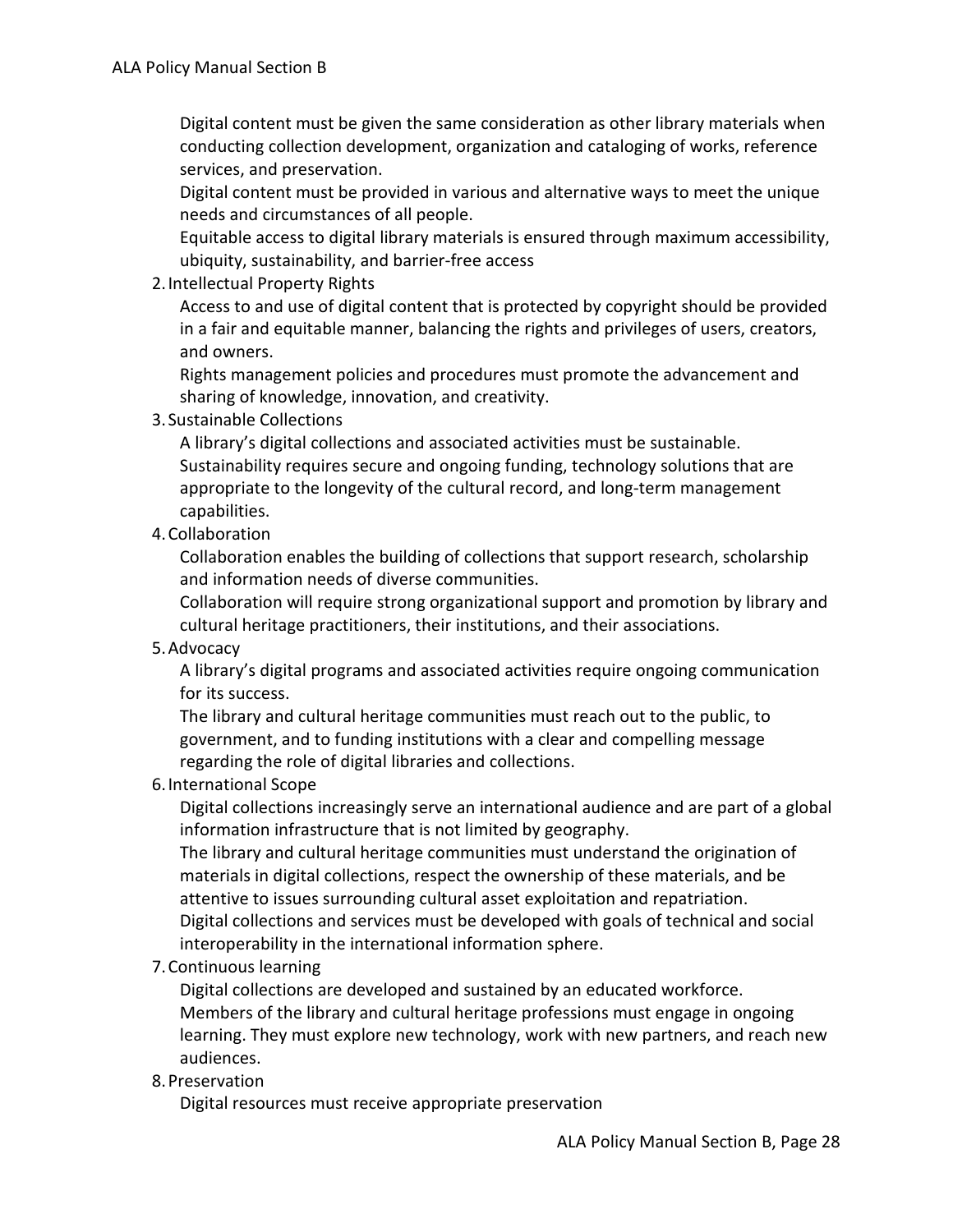Preservation activities require the development of standards, best practices, and sustainable funding models to support long-term commitment to digital resources.

9.Importance of Standards

Digital collections must be built upon standards and best practices that maximize their usefulness.

Such standards and best practices must serve the broadest community of users, including those with disabilities, support sustainable access and use over time, and provide user functionality that promotes the core library values.

Preference should be given to open standards and non-proprietary technologies that support long-term sustainability.

# **B.5. Libraries and the Public Good (Old Number 50—part of)**

#### **B.5.1 Nominations to the Posts of Librarian of Congress and of Archivist of the United States (Old Number 50.7)**

The privilege of reviewing nominations made by the President of the United States to the highest government posts in their respective professions is one accorded the major national professional organizations. The American Library Association strongly supports the extension of a similar privilege to ALA, enabling it to review the recommendations and nominations for the positions of Librarian of Congress and of Archivist of the United States whenever new appointments to those posts are under consideration.

#### (See ''Policy Reference File'': July 1975 CD #58, 1986-1987 CD #18 - PDF, 8 pgs)

#### **B.5.2 Financing of Libraries (Old Number 50.8)**

In order to assist libraries facing severe economic problems resulting from inflation, the American Library Association will engage in a broad media information program to make the public aware of the benefits to be gained through tax support of libraries, and will simultaneously explore public financing alternatives for libraries facing financial problems.

#### **B.5.3 Disarmament and Conflict Solving Information in Libraries (Old Number 50.10)**

Libraries should make available and readily accessible information on possibilities for disarmament and alternative ways of solving conflicts.

#### **B.5.4 Nuclear Freeze, the Arms Race and National Security (Old Number 50.11)**

The American Library Association supports the concept of a nuclear freeze on the development and deployment of nuclear weapons. It urges libraries to establish balanced up-to-date collections of library materials on national security in the nuclear age, on nuclear arms, and the movements for disarmament and a nuclear moratorium. The Association furthermore urges libraries to stimulate public interest in these issues and make information available about various courses of action concerned individuals may take.

(See ''Policy Reference File.'')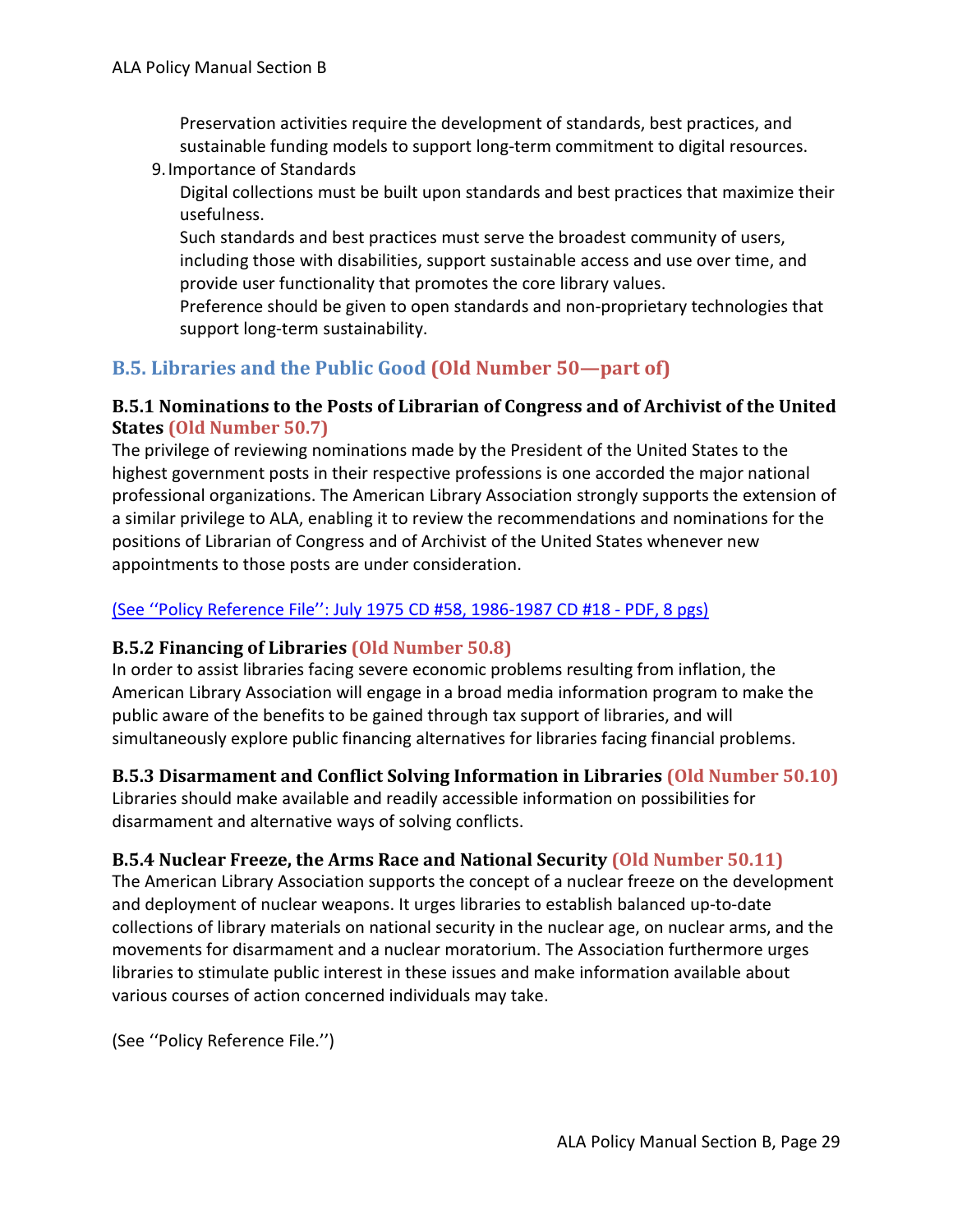#### **B.5.5 Environmental Issues (Old Number 50.12)**

The American Library Association urges librarians and library governing boards to collect and provide information on the condition of our Earth, its air, ground, water, and living organisms from all available sources.

#### (See ''Policy Reference File'': 1989-1990 CD #48 - PDF, 1 pg)

#### **B.5.6 Federal Legislative Policy (Old Number 51)**

The Federal Government's Role in Library and Information Services \*\*

A democratic society depends on the Federal government's ensuring the right of access for all its citizens to a comprehensive range of knowledge and variety of communications media. Through declaration of policy, by legislation, regulation, and the appropriation of financial support, the Executive Branch and the Congress of the United States have responded to requests for a Federal role in support of libraries as vital institutions serving the needs and wellbeing of individuals and the nation. Thus, while most libraries are regional and local institutions, under local, state, or private control, the Federal government plays an essential role in helping ensure access to resources and services for all.

Open government is vital to a democracy. Federal policy makers must continue to recognize the unique role of libraries, their delivery systems, and their community base in the dissemination of information to the public. The Federal government must continue to assume special responsibility to ensure that information produced or funded by the government is readily accessible to the people through the nation's libraries within the constraints of national security, privacy, efficient decision-making, and costs.

The Federal government must also provide leadership in the development and application of new technologies and services. Federal action stimulates local pilot programs for innovative services designed for specific user groups, programs that require specialized materials and technology, and education programs for library personnel.

Emerging technologies and advancements in telecommunications are altering the profile of library service. The Federal government initiates and facilitates cooperation, encourages resource sharing among all types of libraries, and establishes standards and practices for development of quality library networks that extend beyond state and national boundaries. The Department of Education through its mandate to assist libraries across the country raises standards of service and develops new programs to benefit library users. The Department not only administers important grant programs to public libraries, elementary and secondary school library media centers, and academic and research libraries, but also provides leadership, technical assistance, and dissemination of information. These functions must continue.

The Federal government also plays a critical role in the compilation and timely dissemination of statistical information, including data about libraries, information essential to long-range planning, and library development.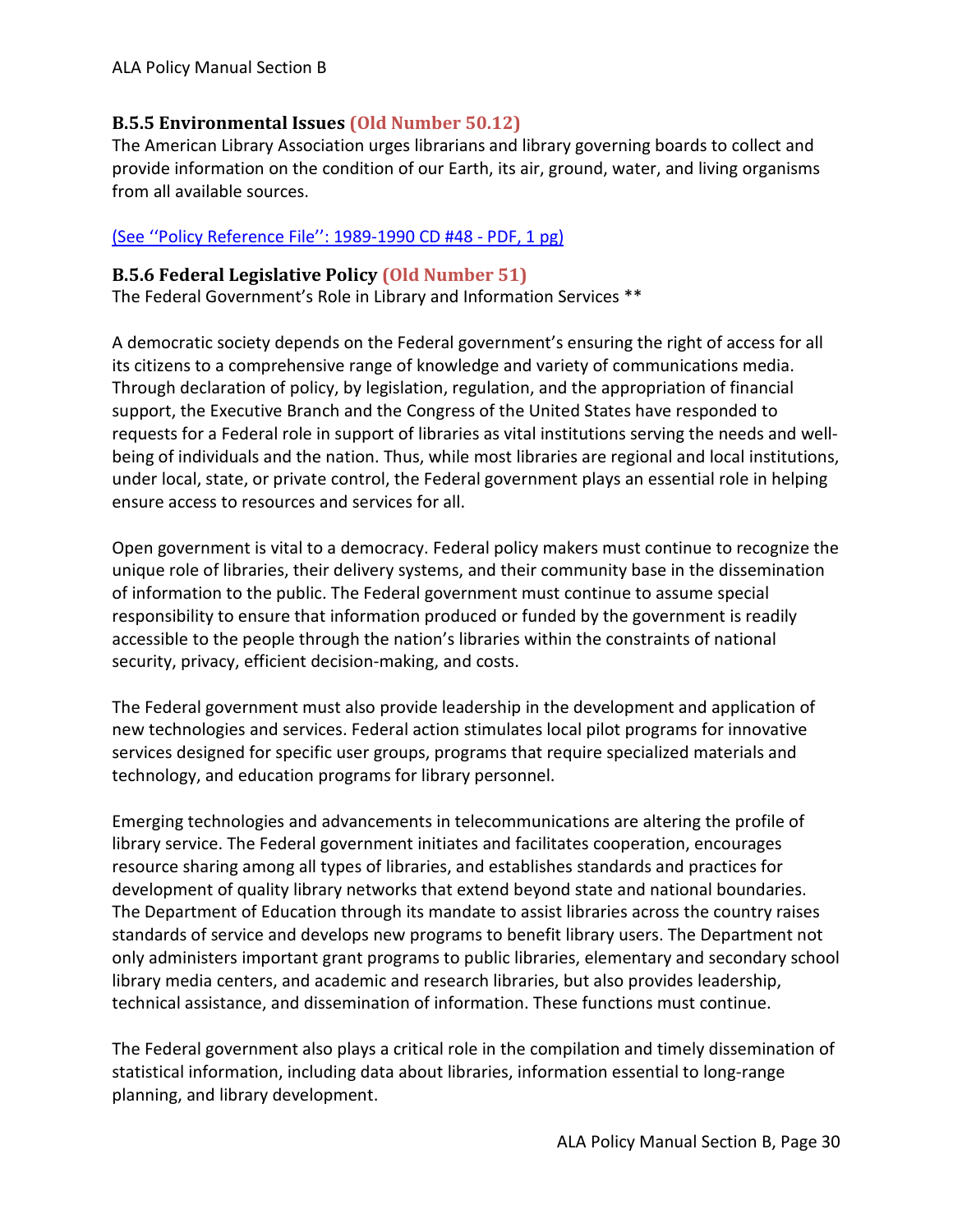In an age of international communication and interchange of resources, the Federal government is pivotal in the development of libraries as institutions that transcend national boundaries. International protocols, participation in international organizations, transnational data flow and monetary policies are within the domain of the Federal government and all affect libraries throughout the world. The Federal role complements, without supplanting, the basic responsibilities of state and local governments and institutions to assure quality library and information service.

*\*\*The ALA Federal Legislative Policy, the product of an on-going revision, was adopted by Council in January, 1993. The entire text, from which the preceding is taken, is available online (PDF - 16 pgs), or may be ordered for free from the ALA Washington Office, 1615 New Hampshire Ave NW, 1st Floor, Washington DC 20009-2520, Phone : 202-628-8410, Toll Free Number: 1-800-941-8478.* 

Sections of the ALA Federal Legislative Policy are:

- *The Federal Government's Role in Library and Information Services.*
- *Access to Information: Public Access to Federal Information:* Public Access to Federal Information; Depository Libraries; Sale of Government Information; Access to Unpublished and Classified Government Information; Equal Access to Library Services.
- *Intellectual Freedom.*
- *Federal Policies:* Postal Rates and Quality of Postal Service; Statistics; Taxation; Copyright; Preservation of Library Materials.
- *Federal Programs*: Federal Libraries: A National Resource; *Library of Congress;* Other National Libraries; Federal Libraries; Bibliographic and Reference Services; National Commission on Libraries and Information Science; U.S. Department of Education; National Archives and Records Administration; National Foundation on the Arts and the Humanities; Federal Support for State Library Agencies; Federal Aid to Libraries, Systems, Education Agencies and Institutions; School Library Media Centers; Technical, Professional and Vocational Institution Libraries; College and Research Libraries; Public Libraries; Youth Services; Services to People in Institutions; Federal Support for Library Facilities.
- *Information Technologies:* National Library and Information Networks; Technical Standards; Telecommunications and Broadcast Media.
- *Education, Research, and Personnel Education*: Education; Research; Personnel.
- *White House Conference on Library and Information Services*.
- *Equal Rights Amendment*.
- *International Programs*: United Nations; United Nations Educational, Scientific and Cultural Organization (UNESCO); International Exchange of Persons; International Flow of Publications; Florence Agreement; United States Libraries and Information Centers Abroad; International Copyright; International Postal Policy; Economic and Educational Development Programs.
- *Existing Federal Laws Affecting Librarians, Libraries and Their Users.*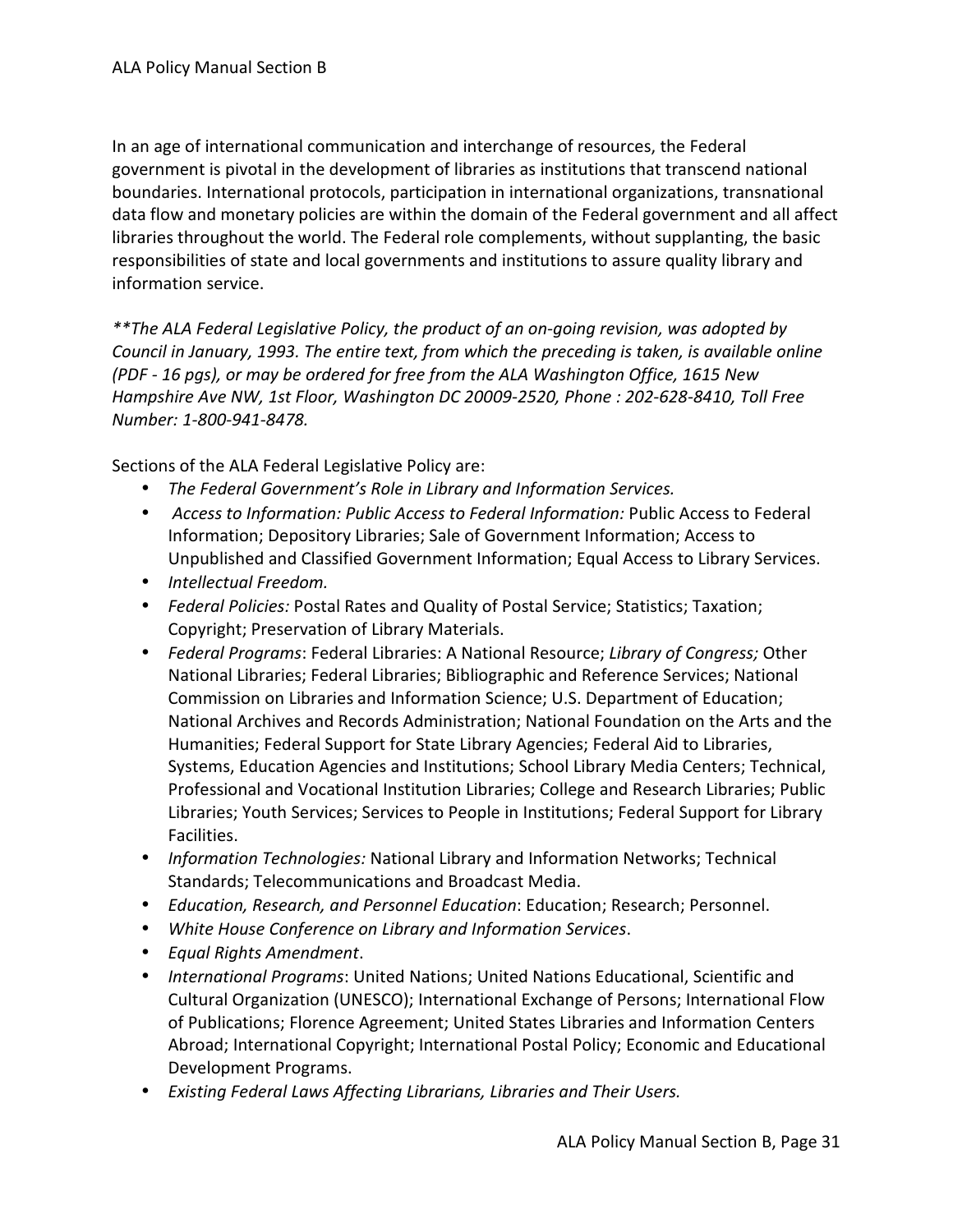# **B.6. International Relations (Old Number 58)**

# **B.6.1 Policy Objectives (Old Number 58.1)**

The ALA Charter states that the Association was formed "for the purpose of promoting library interest throughout the world by exchanging views, reaching conclusions and inducing cooperation in all departments of bibliothecal science and economy."The commitment in the area of international relations is carried out, in part, through the activities and programs of ALA's International Relations Office. The American Library Association establishes these objectives and responsibilities for its international relations programs:

- 1. To encourage the exchange, dissemination, and access to information and the unrestricted flow of library materials in all formats throughout the world (ALA Key Action Area: Equitable Access to Information and Library Services).
- 2. To promote and support human rights and intellectual freedom worldwide (ALA Key Action Area: Intellectual Freedom; ALA Key Action Area: Diversity)
- 3. To foster, promote, support and participate in the development of international standards relating to library and information services, including informational tools and technologies (ALA Key Action Area: Transforming Libraries).
- 4. To promote legislation and treaties that will strengthen library, information and telecommunications services worldwide (ALA Key Action Area: Transforming Libraries).
- 5. To encourage involvement of librarians, information specialists, and other library personnel in international library activities and in the development of solutions to library service problems that span national boundaries (ALA Key Action Area: Transforming Libraries).
- 6. To promote the education of librarians, information specialists, and other library personnel in such ways that they are knowledgeable about librarianship in the international context (ALA Key Action Area: Education and Lifelong Learning).
- 7. To promote public awareness of the importance of the role of librarians, libraries, and information services in national and international development (ALA Key Action Area: Advocacy for Libraries and the Profession).

(*See* "Policy Reference File" for full text, including implementation: 1989-1990 CD #14 - PDF, 30 pgs)

# **B.6.2 Human Rights and Freedom of Expression (Old Number 58.4.1 for heading)**

## **B.6.2.1 Article 19 of the United Nations' Universal Declaration of Human Rights (Old Number 58.4)**

Everyone has the right to freedom of opinion and expression; this right includes freedom to hold opinions without interference and to seek, receive and impart information and ideas through any media regardless of frontiers.

# (See "Policy Reference File": 1990-1991CD#24and CD #76 - PDF, 3 pgs)

# **B.6.2.2 Abridgment of the Rights of Freedom of Foreign Nationals (Old Number 58.3)**

Threats to the freedom of expression of any person become threats to the freedom of all; therefore ALA adopts as policy the principles of Article 19 of the Universal Declaration of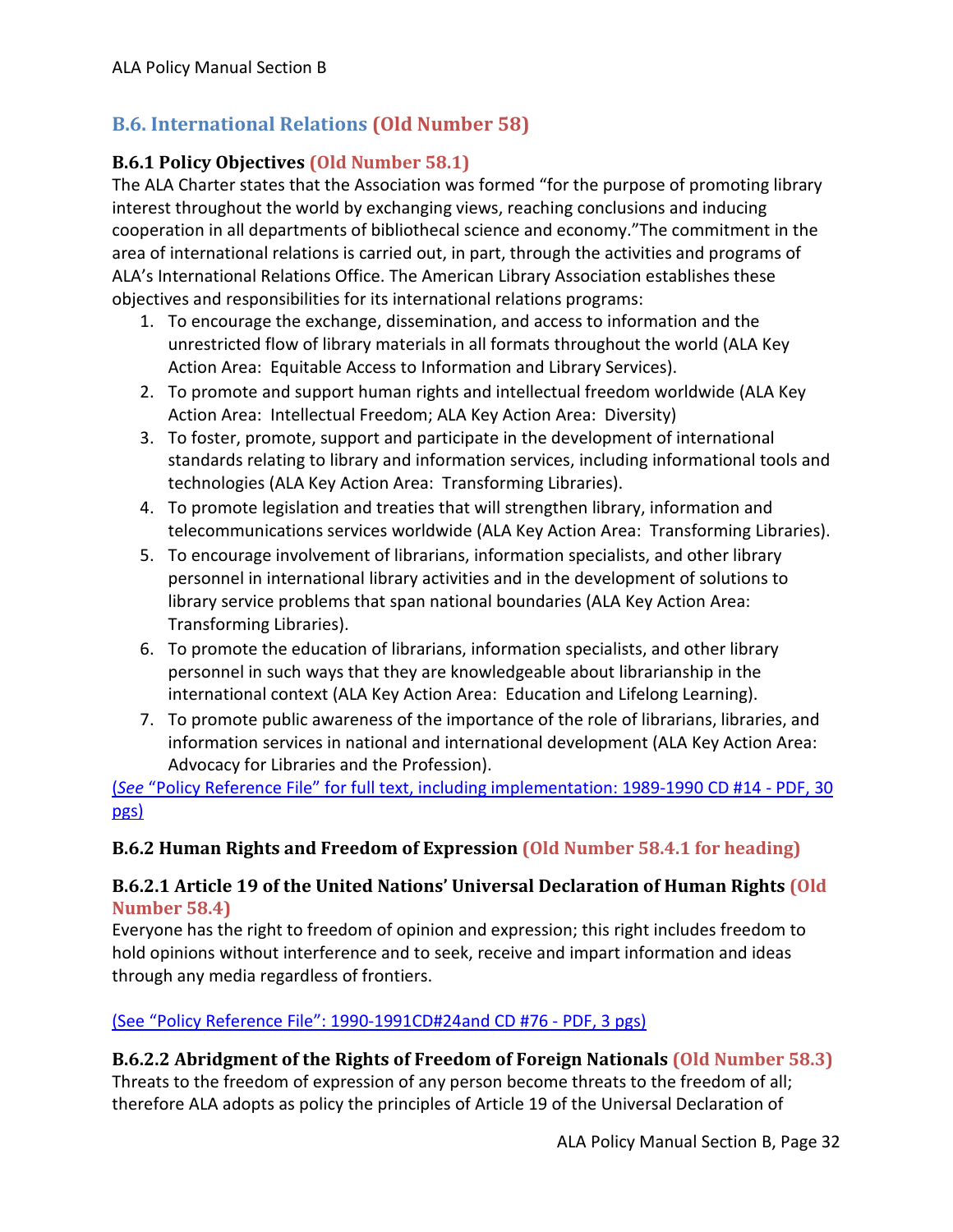Human Rights adopted by the United Nations General Assembly. The Association will address the grievances of foreign nationals where the infringement of their rights of free expression is clearly a matter in which all free people should show concern. Resolutions or other documents attesting to such grievances will be brought to the attention of the Executive Board and Council by the ALA International Relations Committee.

(See "Policy Reference File": Policy on Abridgment of the Rights of Freedom of Foreign Nationals and Freedom of Expression of Foreign Nationals; Abridgment of Human Rights in South Africa: 1985- 1986 CD #58 - PDF, 19 pgs)

# **B.6.2.3** *ALA and IFLA* **(Old Number 58.4.1—for policy language))**

The ALA shall work with other associations and institutions that belong to IFLA to develop positions and programmatic plans of action in support of human rights and freedom of expression. The president or the member officially representing the Association at IFLA conferences shall be directed to support and carry them out; and, in the absence of such specific direction, the president or the member officially representing the Association at IFLA conferences is empowered to vote on new IFLA resolutions related to human rights and freedom. Their votes shall be guided by ALA's adoption of Article 19 of the Universal Declaration of Human Rights and the good of the Association.

# (See "Policy Reference File": 1996-1997 CD #18.4 - PDF, 3 pgs)

# **B.6.3 Selection of Consultants to Serve Abroad (Old Number 58.2)**

The American Library Association, serving the public interest, assigns a high priority to the development of libraries, librarianship, and information services throughout the world. ALA reaffirms its continuing desire to foster international library development in all countries and, in return, hopes to continue to learn from its participation.

In response to requests for assistance from abroad, ALA must be able to recommend librarians and information specialists who are both highly qualified and sensitive to cultural and national differences. ALA will therefore apply its approved guidelines and criteria in recommending, nominating, and selecting international consultants.

#### (*See* "Policy Reference File" for full text and guidelines and criteria - PDF, 2 pgs)

# **B.6.4 Rights of Librarians and Library Workers to Travel (Old Number 58.5)**

The American Library Association affirms and supports the rights of librarians and library workers in or from the U.S. to travel to all countries in order to attend and participate in conferences, to purchase books and other library materials, to meet and develop working relationships with librarians, to develop gift and exchange programs, to pursue and establish ties with library and other professional associations and libraries, and to conduct educational and professional library-related activities. In addition, ALA affirms and supports the rights of librarians and library workers from outside the U.S. to travel to the U.S. and not be prohibited or impeded by U.S. government policies, to attend and participate in conferences, to purchase books and other library materials, to meet and develop working relationships with librarians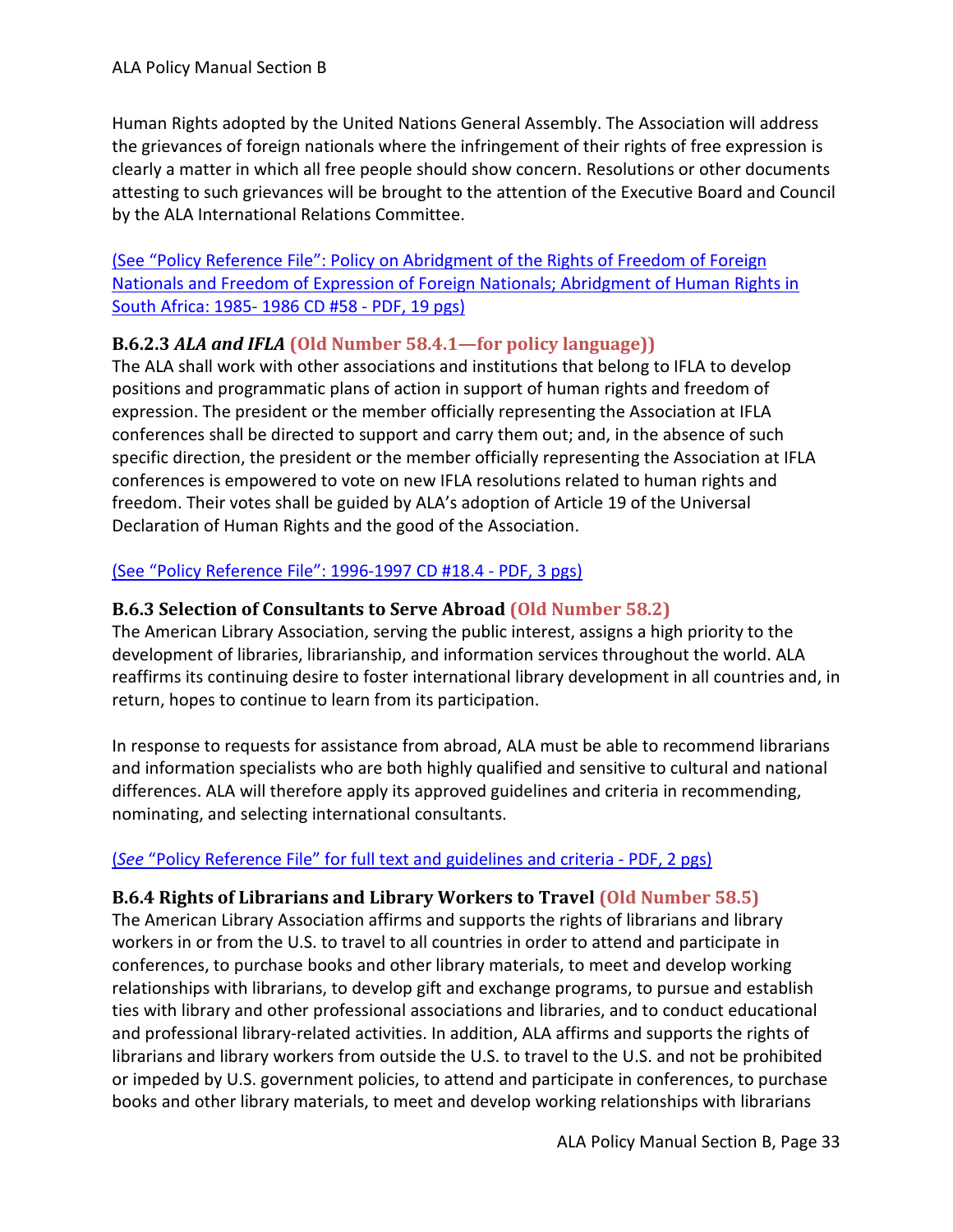and library staff, to develop gift and exchange programs, to pursue and establish ties with library and other professional associations and libraries, and to conduct educational and professional library-related activities.

(*See* "Policy Reference File": Resolution on Rights of Librarians and Library Workers to Travel: 2005-2006 ALA CD# 18.2)

# **B.7. Library Education (Old Number 56)**

## **B.7.1 Graduate Programs in Library and Information Studies (Old Number 56.1)**

The American Library Association supports the provision of library services by professionally qualified personnel who have been educated in graduate programs within institutions of higher education. It is of vital importance that there be professional education available to meet the social needs and goals of library services. Therefore, the American Library Association supports the development and continuance of high quality graduate programs in library and information studies (LIS) of the quality, scope and availability necessary to prepare individuals in the broad profession of information dissemination.

The American Library Association supports education for the preparation of professionals in the field of library and information studies (LIS) as a university program at the master's level. LIS programs are central to a discipline that will continue to concern itself with the development of information literate citizens and to fill a necessary role in the information society of the next century. LIS education is currently challenged by dynamic changes in the society it serves and prepares students for a rapidly growing information profession that can extend well beyond the customarily defined parameters of libraries. It is undergirded by a growing research base that is diverse and draws upon a broad range of disciplines, and its faculty members are expected to translate their knowledge into improved library and information services.

#### (See ''Policy Reference File'': 1992-1993CD#13.1- PDF, 4 pgs)

#### **B.7.2 Affirmative Action (Old Number 56.2)**

The American Library Association encourages ALA-accredited programs of library and information studies to continue to implement their affirmative action programs in admissions and in employment in the wake of the Bakke case decision by the Supreme Court.

(See "Goals for Inclusive and Culturally Competent Library and Information Services" [B.3.5] , '' Standards of Accreditation in Library Education: Appeals Procedure''[B.7.4])

#### **B.7.3 Continuing Education (Old Number 56.3)**

The American Library Association is committed to a national comprehensive long-range plan for continuing education to improve the quality of library service with appropriate support from ALA funds. Standards for libraries and library education and guidelines for services developed by any ALA unit should include a significant continuing education component where appropriate.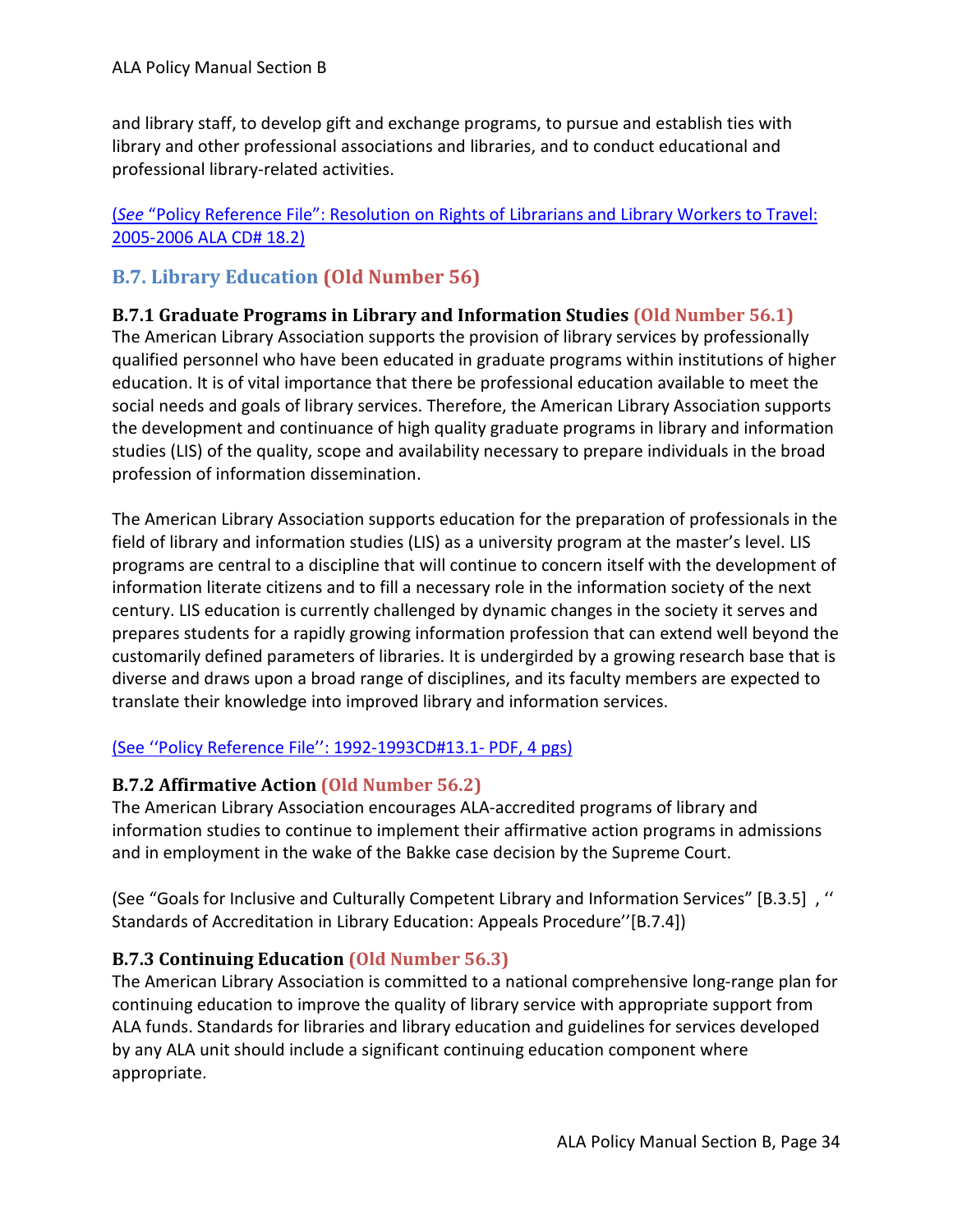## (See ''Policy Reference File'': Continuing Education.- PDF, 2 pgs)

## **B.7.4 Standards of Accreditation in Library Education: Appeals Procedure (Old Number 55.4)**

A graduate program in library and information studies may file a written appeal against any accreditation decision, by the Committee on Accreditation, which does not result in accreditation. Details regarding the appeals procedure shall be supplied to all programs participating in the accreditation process.

#### (See "Policy Reference File": Executive Board Appeal Procedure - PDF, 31 pgs)

# **B.8. Services and Responsibilities of Libraries (Old Number 52)**

## **B.8.1 Literacy (Old Number 50.6)**

## **B.8.1.1 Literacy and State Library Agencies (Old Number 50.6.1)**

The American Library Association supports the achievement of national literacy through educational activities utilizing the historical and cultural experience of libraries and librarians.

The American Library Association urges state library agencies to address the problems of illiteracy and give high priority to solutions in their short and long range plans for library development and use of federal and state funds.

#### **B.8.1.2 Literacy and the Role of Libraries (Old Number 50.6.2)**

The American Library Association reaffirms and supports the principle that lifelong literacy is a basic right for all individuals in our society and is essential to the welfare of the nation. ALA advocates the achievement of national literacy through educational activities utilizing the historical and cultural experiences of libraries and librarians.

ALA confirms that libraries of all types, as appropriate to their mission, have the responsibility to make literacy a high priority in planning and budgeting for library services. As pioneer and equal partners in the national literacy movement, libraries will continue to take a strong leadership role and must join with other literacy providers to urge local, state, federal, and private agencies to promote active development of literacy on a policy level and to support funding of the literacy services in libraries.

#### **B.8.2 Service to Detention Facilities and Jails (Old Number 52.1)**

The American Library Association encourages public libraries and systems to extend their services to residents of jails and other detention facilities within their taxing areas. ALA instructs its Association of Specialized and Cooperative Library Agencies in cooperation with the Public Library Association, The Association of Library Trustees, Advocates, Friends and Foundations, and other interested units to design a plan to assist public libraries in extending their services to local jails and detention facilities.

# **B.8.3 Preservation (Old Number 52.2)**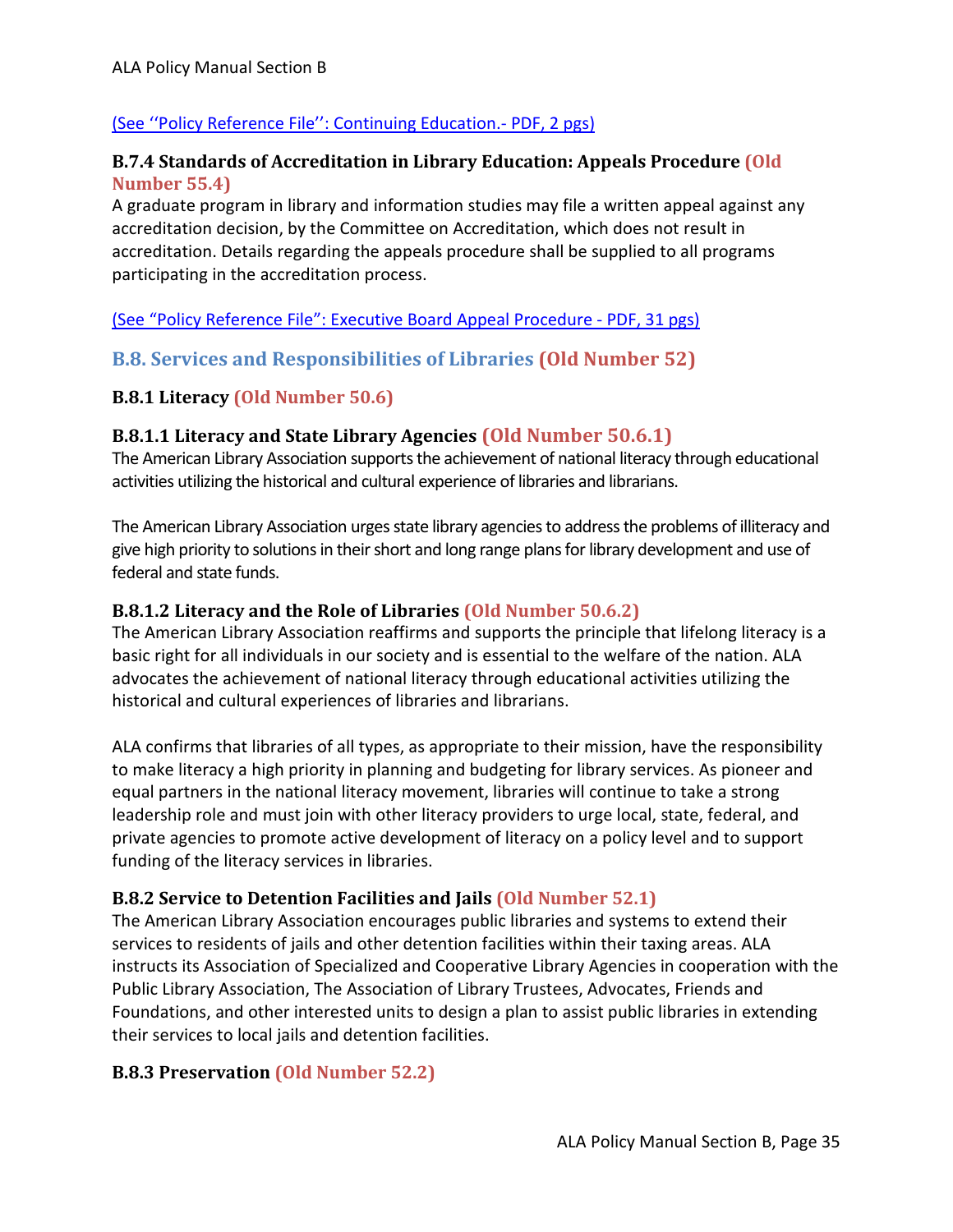# **B.8.3.1 Definition of Digital Preservation and the Revised Preservation Policy (Old Number 52.2.1)**

Digital preservation combines policies, strategies and actions to ensure the accurate rendering of authenticated content over time, regardless of the challenges of media failure and technological change. Digital preservation applies to both born digital and reformatted content.

Publishers and distributors of content in digital form must address the usability and longevity of their electronic works. The Association encourages publishers to provide metadata that will facilitate the life cycle management of works in digital formats and to deposit digital works in repositories that provide for the long-term persistence and usability of digital content. The Association will work with the publishers to develop guidelines on digital preservation to help ensure that such information will not be lost when publishers can no longer retain and disseminate it. The Association encourages research on metadata, software, operating systems, and life cycle management techniques that may affect the preservation of digital works.

ALA affirms that the preservation of library resources protects the public's right to the free flow of information as embodied in the First Amendment to the Constitution and the *Library Bill of Rights*.

The Association supports the preservation of information disseminated and published in all media and formats. The Association affirms that the preservation of information content and information resources are central to libraries and librarianship.

The Association will actively support its Divisions and other organizations in developing preservation guidelines and best practices that may serve as catalysts for official national and international standards.

It is the Association's official position that publishers, information distributors and manufacturers have an obligation and responsibility to libraries and to the public to report appropriate information about the usability, durability and longevity of media. The Association strongly urges publishers to use paper and other media that meet standards promulgated by the American National Standards Institute (ANSI) and the International Standards Organization (ISO) for all publications of enduring value. Publishers should include a statement of compliance on the verso of the title page of a book or the masthead or copyright area of a periodical, and in catalogs, advertising, and bibliographic references.

The Association will engage in active education and public relations efforts to develop, promote, and publicize standards for the usability, durability, and longevity of information media; to engage both librarians and information producers in the preservation process; and to produce educational materials devoted to promoting the longevity of information resources. The federal government must provide leadership in developing an expansive and inclusive national preservation policy. The Association urges the federal and state government to take responsibility for the longevity of information that it publishes on paper, in microform, and in digital formats.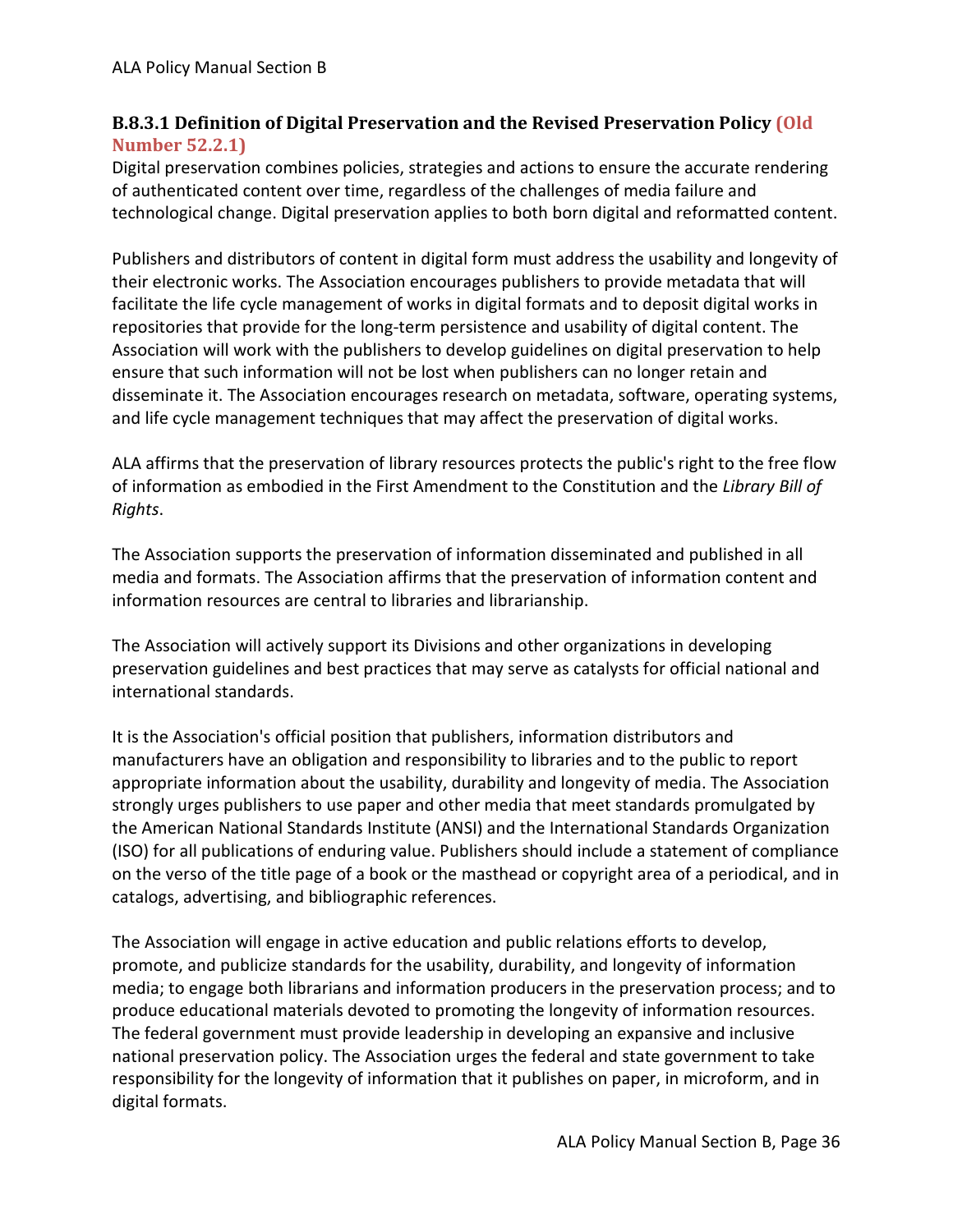The Association, through its ALA Washington Office and its Legislation Agenda, will strongly support the efforts of librarians to increase Federal and state government funding for preservation programs.

The preservation of primary source documents is integral to our right to know about and understand ourselves and the communities in which we live. Libraries have an obligation (a) to inform donors, users, administrators, and local officials about the ephemeral nature of primary source materials, (b) to promote strategies for the proper care, handling, and storage of these materials, and (c) to recommend the use of durable media and methods of documentation.

(*See* "Policy Reference File" 2007-2008 CD#55, Resolution Adopting the Definition of Digital Preservation and the Revised Preservation Policy for the American Library Association.)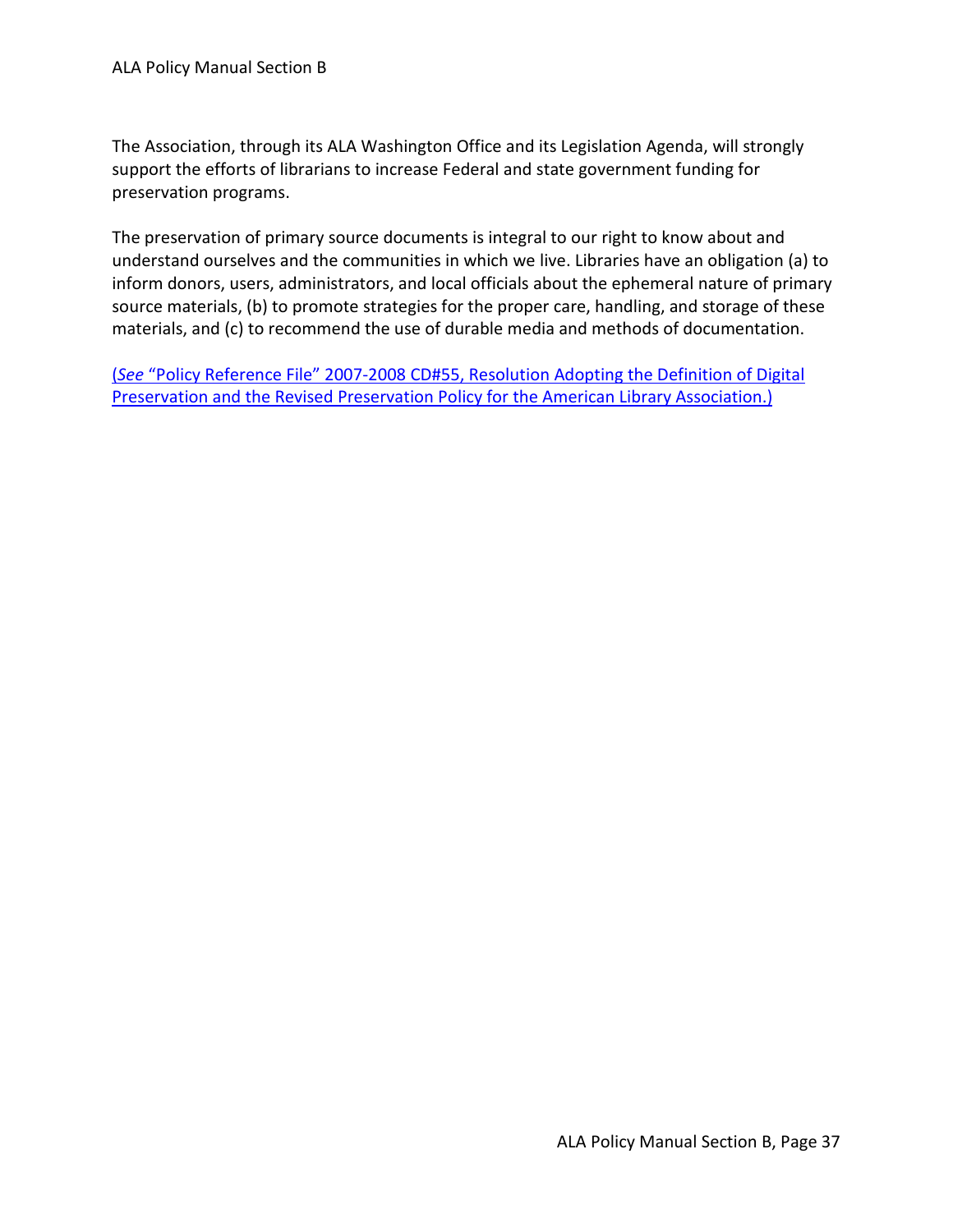## **B.8.3.2 Recycled Paper (Old Number 52.2.2)**

The American Library Association urges all publishers, including the government, to use recycled paper for publications normally issued on nonpermanent paper and urges librarians to dispose of discarded paper so that it is available for recycling.

## **B.8.4 School Library Media Programs (Old Number 52.2.3)**

## **B.8.4.1 Instruction in the Role of Libraries in Teacher Education (Old Number 52.3)**

The American Library Association and the American Association of School Librarians Division recommend instruction in the role of libraries and the use of information resources as an integral part of all teacher education programs.

#### **B.8.4.2 The School Library Media Program (Old Number 52.3.1)**

The purpose of the library media program is to ensure that students and staff are effective users of ideas and information. Within the program, the school library media specialist serves as an information specialist, teacher, and instructional consultant.

## **B.8.4.3 School Library Media Programs: Materials Selection Policy Statements (Old Number 52.3.2)**

The American Library Association recommends that every school district have a written materials selection policy-formally adopted by the school board that includes criteria and procedures for the selection and reconsideration of resources, following the principles of the Library Bill of Rights. The Association recommends that each school building have its own collection development plan that supplements the district selection policy and provides specific guidelines for developing the school's collection.

# **B.8.5 Confidentiality of Library Records (Old Number 52.4)**

# **B.8.5.1 The Rights of Library Users and the USA PATRIOT Act (Old Number 52.4.1)**

The American Library Association opposes any use of governmental power to suppress the free and open exchange of knowledge and information or to intimidate individuals exercising free inquiry. All librarians, library administrators, library governing bodies, and library advocates are encouraged to educate their users, staff, and communities about the process for compliance with the USA Patriot Act and other related measures and about the dangers to individual privacy and the confidentiality of library records resulting from those measures. (See "Policy Reference File" The USA PATRIOT Act and Related Measures That Infringe on the Rights of Library Users: 2002-2003 CD #20.1 - PDF, 8 pgs)

## **B.8.5.2 Confidentiality of Personally Identifiable Information about Library Users (Old Number 52.4.2)**

The American Library Association strongly recommends that the responsible officers of each library, cooperative system, and consortium in the United States:

- 1. Formally adopt a policy which specifically recognizes its circulation records and other records identifying the names of library users with specific materials to be confidential.
- 2. Advise all librarians and library employees that such records shall not be made available to any agency of state, federal, or local government except pursuant to such process,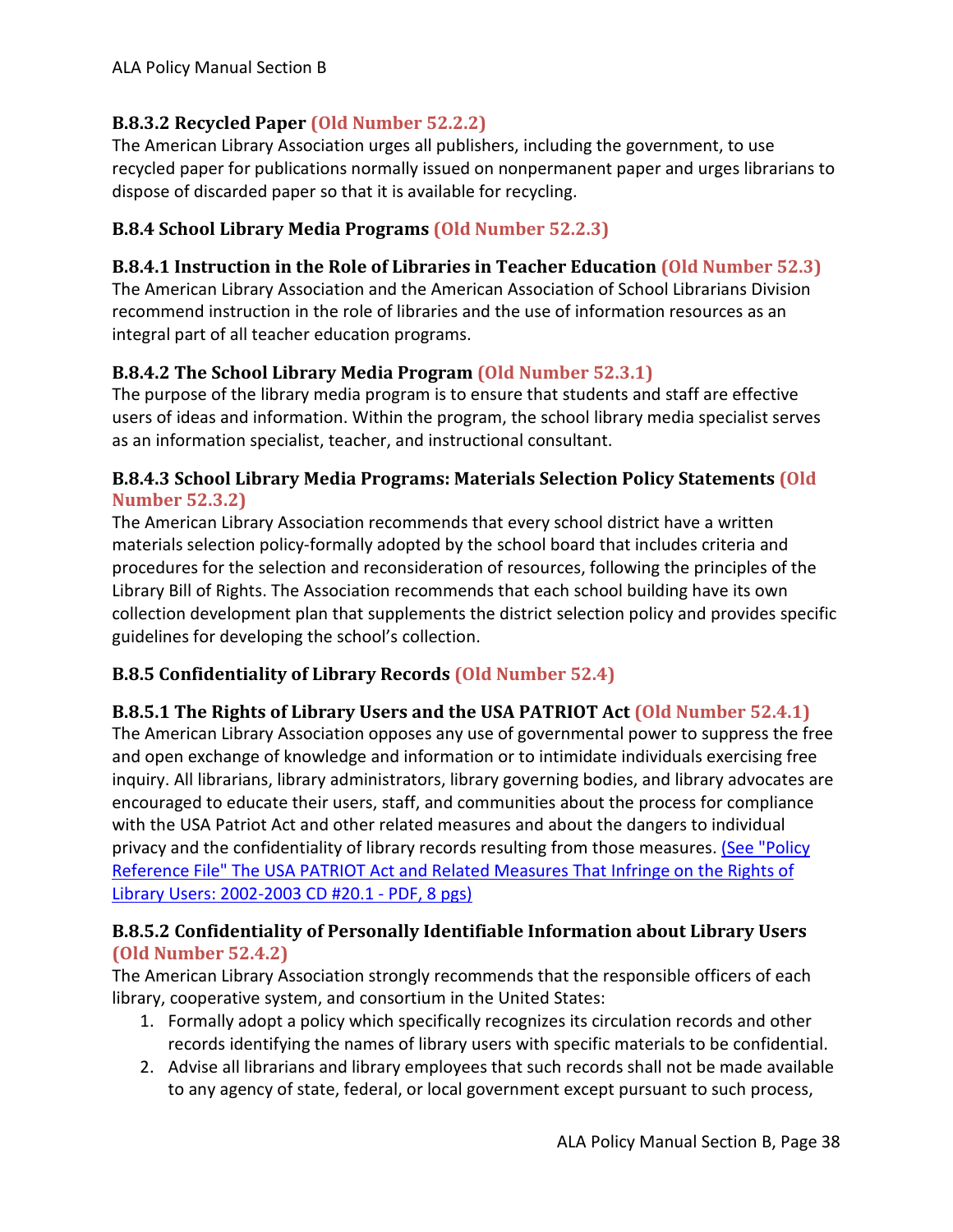order, or subpoena as may be authorized under the authority of, and pursuant to, federal, state, or local law relating to civil, criminal, or administrative discovery procedures or legislative investigatory power.

3. Resist the issuance or enforcement of any such process, order, or subpoena until such time as a proper showing of good cause has been made in a court of competent jurisdiction.

(See "Policy Reference File": Policy Concerning Confidentiality of Personally Identifiable Information About Library Users: 2003-04 CD#19.9 - PDF, 2 pgs)

## **B.8.5.2.1. Protect Library User Confidentiality in Self-Service Hold Practices****(NEW)**

ALA urges all libraries that implement self-service holds to protect patron identity by adopting practices and procedures that conceal the library user's personally identifiable information in connection with the materials being borrowed; and, urges libraries, librarians, and the responsible bodies of ALA to work with vendors to incorporate applications into integrated library systems that enable libraries to conceal a library user's identity in a cost-effective manner. Adopted AC 2011.

(See "Policy Reference File" Resolution to Protect Library User Confidentiality in Self-Service Hold Practices: 2010-2011 ALA CD#19.3-PDF, 4 pgs.)

## **B.8.5.3 Immigrants' Rights to Free Public Library Access (Old Number 52.4.3)**

The American Library Association in cooperation with REFORMA and other affiliates works to inform and educate public libraries and member constituents about alternate forms of identification that will encourage the use of free public library services by all immigrant populations.

(See "Policy Reference File": Resolution in Support of Immigrants' Rights to Free Public Library Access. 2004-2005 ALA CD #65 - PDF, 1 pg)

#### **B.8.5.4 Retention of Library Records (Old Number 52.4.4)**

ALA urges all libraries to:

- limit the degree to which personally identifiable information is collected, monitored, disclosed, and distributed;
- avoid creating unnecessary records;
- limit access to personally identifiable information to staff performing authorized functions;
- dispose of library usage records containing personally identifiable information unless they are needed for the efficient and lawful operation of the library, including, but not limited to data-related logs, digital records, vendor-collected data, and system backups;
- ensure that the library work with its organization's information technology unit to ensure that library usage records processed or held by the IT unit are treated in accordance with library records policies;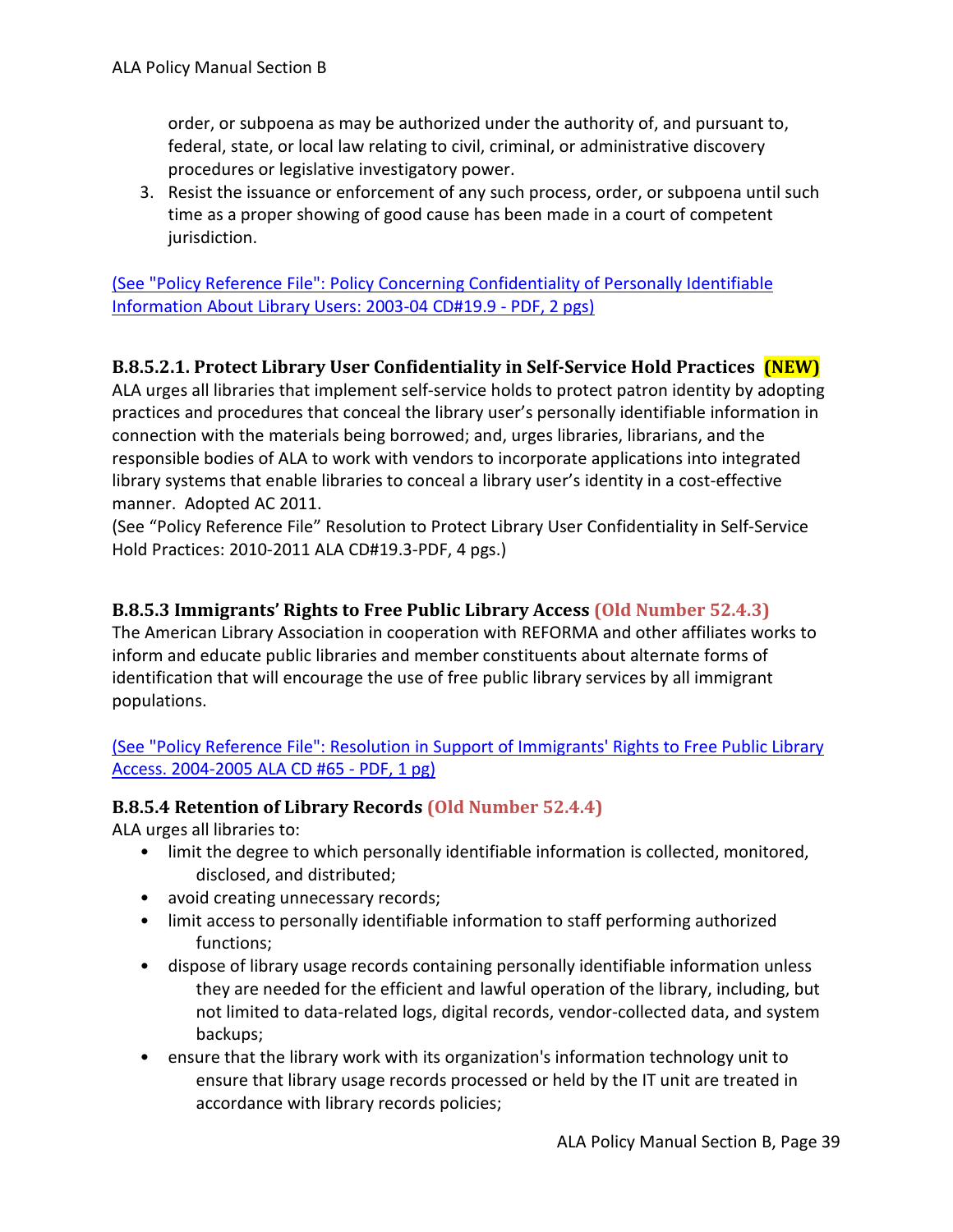- ensure that those records that must be retained are secure;
- avoid library practices and procedures that place personally identifiable information on public view;
- assure that vendor agreements guarantee library control of all data and records; and
- conduct an annual privacy audit to ensure that information processing procedures meet privacy requirements by examining how information about library users and employees is collected, stored, shared, used, and destroyed.

ALA also urges all libraries and the library community to:

- adopt or update a privacy policy protecting users' personally identifiable information;
- communicate to library users how their information is used;
- explain the limited circumstances under which personally identifiable information could be disclosed; and
- advocate that records retention laws and regulations limit retention of library usage records containing personally identifiable information to the time needed for efficient operation of the library.

#### **B.8.5.5 Support of Immigrant Rights (Old Number 52.4.5)**

ALA strongly supports the protection of each person's civil liberties, regardless of that individual's nationality, residency, or status; and that ALA opposes any legislation that infringes on the rights of anyone in the USA or its territories, citizens or otherwise, to use library resources, programs, and services on national, state, and local levels.

#### **B.8.6 Library Services for Youth (Old Number 52.5)**

#### **B.8.6.1 Youth Services (Old Number 52.5.1)**

The American Library Association recognizes that the future of libraries and of society itself depends upon the preparedness of youth to carry adult responsibilities for business, government, parenthood and other leadership. Children and young adults cannot fulfill their potential or that of society without high quality library opportunities through both public and school libraries. ALA is committed to the support and development of resources and services for children and young adults through both school and public libraries.

#### **B.8.6.2 Sex Education Materials in Libraries (Old Number 52.5.2)**

ALA affirms the right of youth to comprehensive, sex-related education, materials, programs, and referral services of the highest quality; affirms the active role of librarians in providing such; and urges librarians and library educators to reexamine existing policies and practices and assume a leadership role in seeing that information is available for children and adolescents, parents, and youth-serving professionals.

#### **B.8.6.3 Selective Service Information in Libraries (Old Number 52.5.3)**

Librarians should have available information on the full range of alternatives within and without the military services for those young persons who are facing the prospect of conscription.

#### **B.8.7 Instruction in the Use of Libraries (Old Number 52.6)**

In order to assist individuals in the independent information retrieval process basic to daily living in a democratic society, the American Library Association encourages all libraries to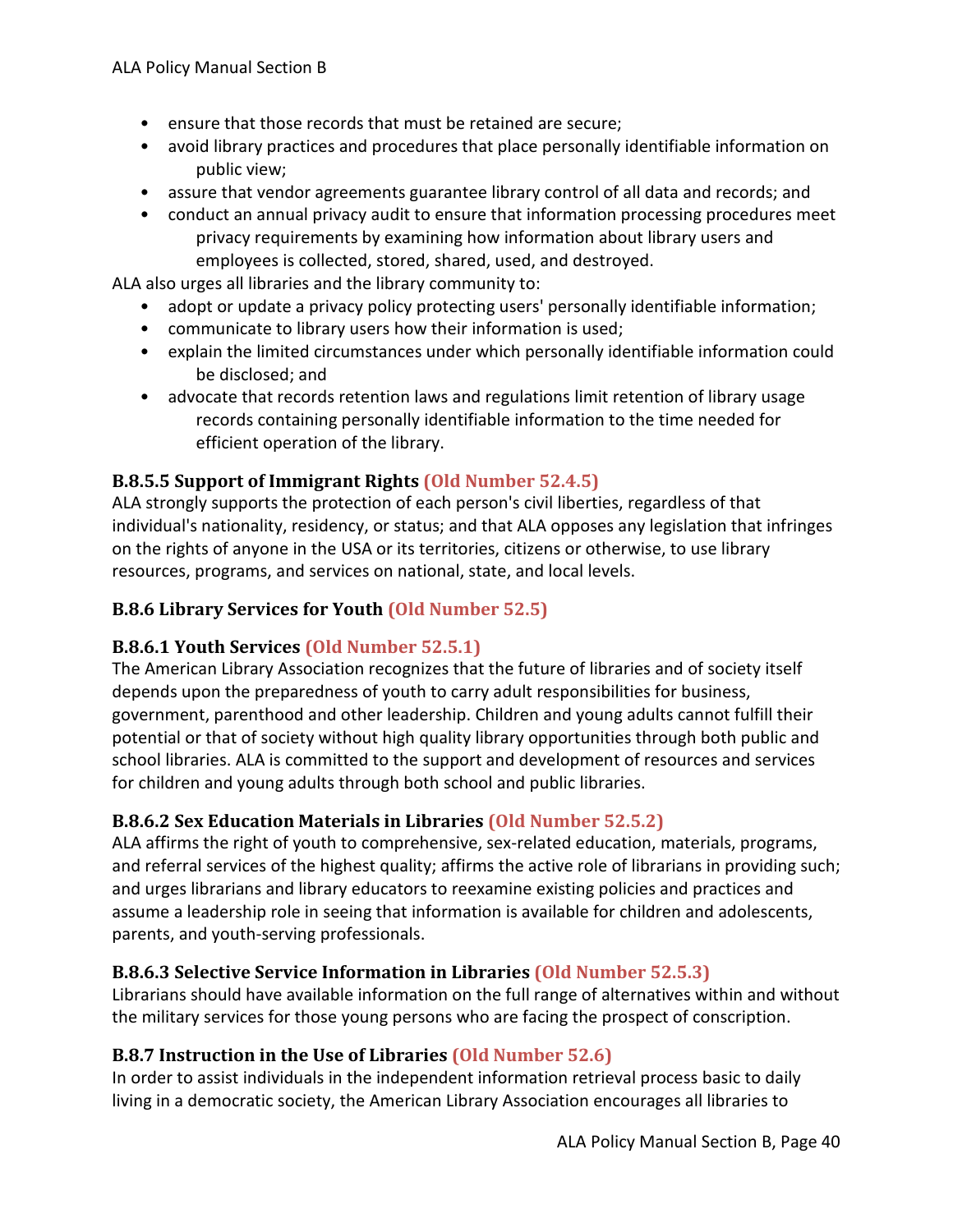include instruction in the use of libraries as one of the primary goals of service. Libraries of all types share the responsibility to educate users in successful information location, beginning with their childhood years and continuing the education process throughout their years of professional and personal growth.

## **B.8.8 Privatization of Publicly Funded Libraries (Old Number 52.7)**

ALA affirms that publicly funded libraries should remain directly accountable to the public they serve. Therefore, the American Library Association opposes the shifting of policy making and management oversight of library services from the public to the private for-profit sector.

## **B.8.9 Disinformation, Media Manipulation and the Destruction of Public Information (Old Number 52.8)**

The ALA opposes the use by government of disinformation, media manipulation, the destruction and excision of public information, and other such tactics, and ALA encourages its members to help raise public consciousness regarding the many ways in which disinformation and media manipulation are being used to mislead public opinion in all spheres of life, and encourages librarians to facilitate this awareness with collection development, library programming and public outreach that draws the public's attention to those alternative sources of information dedicated to countering and revealing the disinformation often purveyed by the mainstream media.

(See "Policy Reference File": Resolution on Disinformation. Media Manipulation and The Destruction of Public Information. 2004-2005 ALA CD #64 - PDF, 6 pgs)

# **B.8.10 Library Services to the Poor (Old Number 61)**

The American Library Association promotes equal access to information for all persons, and recognizes the urgent need to respond to the increasing number of poor children, adults, and families in America. These people are affected by a combination of limitations, including illiteracy, illness, social isolation, homelessness, hunger, and discrimination, which hamper the effectiveness of traditional library services. Therefore it is crucial that libraries recognize their role in enabling poor people to participate fully in a democratic society, by utilizing a wide variety of available resources and strategies. Concrete programs of training and development are needed to sensitize and prepare library staff to identify poor people's needs and deliver relevant services. And within the American Library Association the coordinating mechanisms of programs and activities dealing with poor people in various divisions, offices, and units should be strengthened, and support for low-income liaison activities should be enhanced.

# **B.8.10.1 Policy Objectives (Old Number 61.1)**

The American Library Association shall implement these objectives by:

- 1. Promoting the removal of all barriers to library and information services, particularly fees and overdue charges.
- 2. Promoting the publication, production, purchase, and ready accessibility of print and non-print materials that honestly address the issues of poverty and homelessness, that deal with poor people in a respectful way, and that are of practical use to lowincome patrons.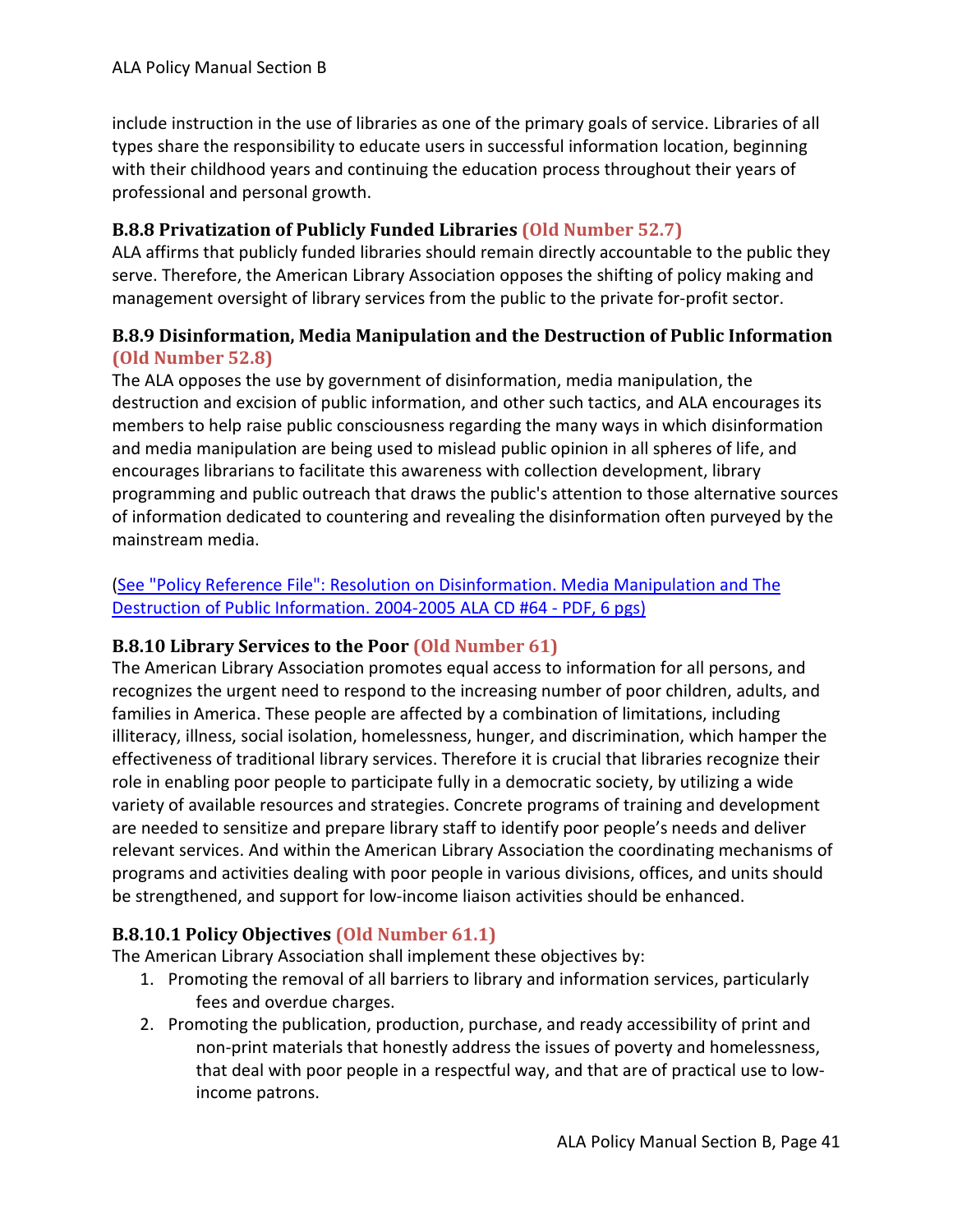- 3. Promoting full, stable, and ongoing funding for existing legislative programs in support to flow income services and for pro-active library programs that reach beyond traditional service-sites to poor children, adults, and families.
- 4. Promoting training opportunities for librarians, in order to teach effective techniques for generating public funding to upgrade library services to poor people.
- 5. Promoting the incorporation of low-income programs and services into regular library budgets in all types of libraries, rather than the tendency to support these projects solely with "soft money" like private or federal grants.
- 6. Promoting equity in funding adequate library services for poor people in terms of materials, facilities, and equipment.
- 7. Promoting supplemental support for library resources for and about low-income populations by urging local, state, and federal governments, and the private sector, to provide adequate funding.
- 8. Promoting increased public awareness through programs, displays, bibliographies, and publicity of the importance of poverty related library resources and services in all segments of society.
- 9. Promoting the determination of output measures through the encouragement of community needs assessments, giving special emphasis to assessing the need so low-income people and involving both anti-poverty advocates and poor people themselves in such assessments.
- 10. Promoting direct representation of poor people and anti-poverty advocates through appointment to local boards and creation of local advisory committees on service to low-income people, such appointments to include library paid transportation and stipends.
- 11. Promoting training to sensitize library staff to issues affecting poor people and to attitudinal and other barriers that hinder poor people's use of libraries.
- 12. Promoting networking and cooperation between libraries and other agencies, organizations, and advocacy groups in order to develop programs and services that effectively reach poor people.
- 13. Promoting the implementation of an expanded federal low-income housing program, national health insurance, full-employment policy, living minimum wage and welfare payments, affordable daycare, and programs likely to reduce, if not eliminate, poverty itself.
- 14. Promoting among library staff the collection of food and clothing donations, volunteering personal time to antipoverty activities and contributing money to direct-aid organizations.
- 15. Promoting related efforts concerning minorities and women, since these groups are disproportionately represented among poor people.

# **B.8.11 The Role of Libraries in Providing E-Government and Emergency Services (Old Number 50.16)**

The American Library Association urges governments at all levels to acknowledge and support the essential role local libraries play in providing e-government and emergency response/recovery services, and to include libraries in relevant legislative or other policy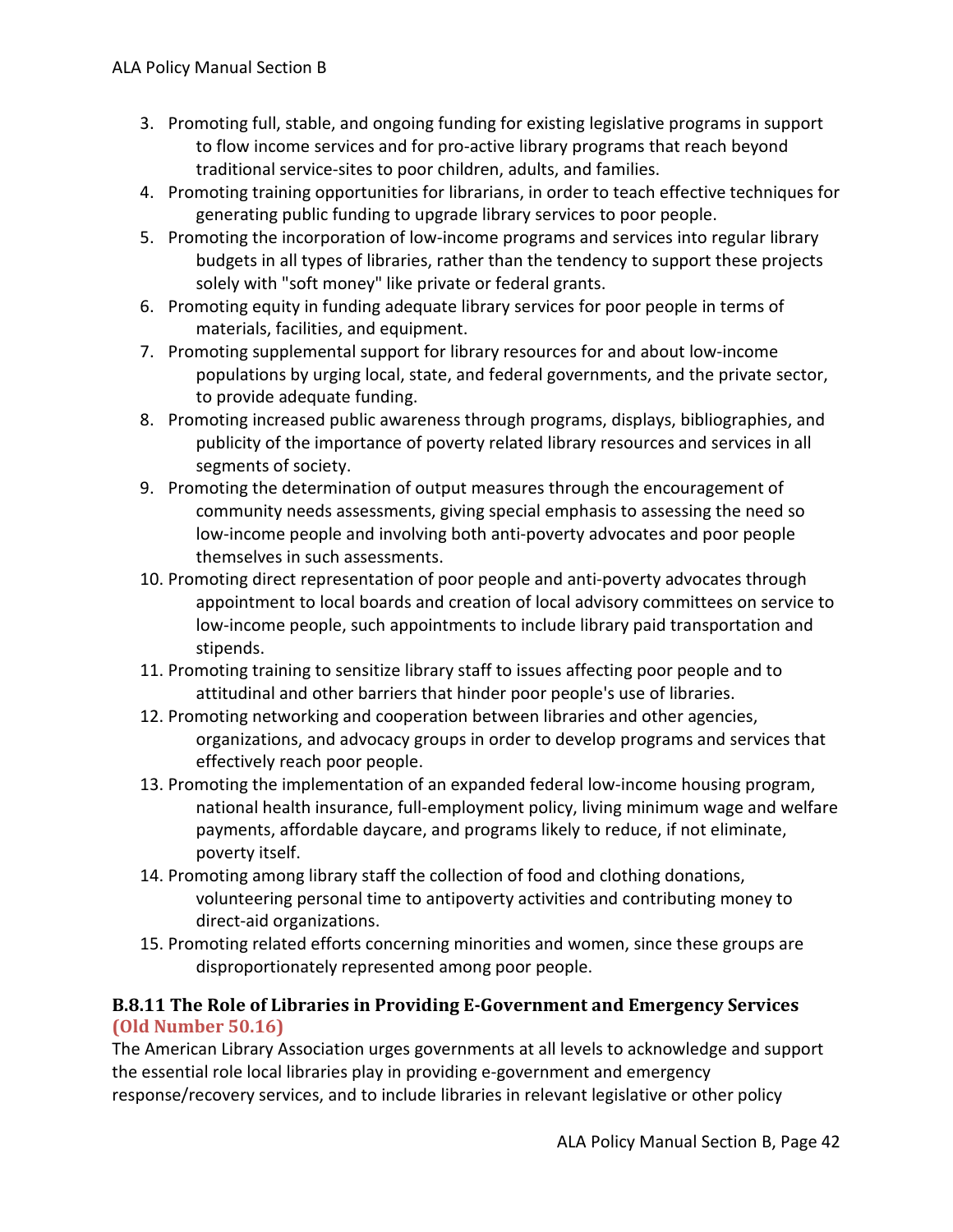actions. The American Library Association also encourages continued research documenting library needs and capacity to provide effective e-government and emergency response/recovery services, and help libraries develop best practices and train staff to deliver these essential services.

# **B.9 Library Personnel Practices (Old Number 54)**

#### **B.9.1 Library and Information Studies and Human Resource Utilization: A Statement of Policy (Old Number 54.1)**

To meet the goals of library service, both professional and supportive staff are needed in libraries. Thus, the library occupation is much broader than that segment of it which is the library profession, but the library profession has responsibility for defining the training and education required for the preparation of personnel who work in libraries at any level, supportive or professional.

Skills other than those of library and information studies also have an important contribution to make to the achievement of superior library service. There should be equal recognition in both the professional and supportive ranks for those individuals whose expertise contributes to the effective performance of the library.

The title ''Librarian'' carries with it the connotation of ''professional'' in the sense that professional tasks are those which require a special background and education.

(See ''Policy Reference File'': ALA Library and Information Studies Education and Human Resource Utilization: A Statement of Policy 2001-2002 CD #3 - PDF, 23 pgs).

#### **B.9.2 Librarians: Appropriate Degrees (Old Number 54.2)**

The master's degree from a program accredited by the American Library Association (or from a master's level program in library and information studies accredited or recognized by the appropriate national body of another country) is the appropriate professional degree for librarians.

(See ''Policy Reference File'': Historical Note on the Use of Terminology Pertaining to Degree Programs Accredited by the American Library Association - PDF, 4 pgs).

#### **B.9.2.1 Academic Librarians (Old Number 54.2.1)**

The master's degree in library and information studies from a library school program accredited by the American Library Association is the appropriate terminal professional degree for academic librarians.

#### **B.9.2.2 School Librarians (OLD NUMBER #54.2.2)**

The master's degree in library and information studies from a program accredited by the American Library Association or a master's degree with a specialty in school librarianship from an ALA/AASL Nationally Recognized program in an educational unit accredited by the Council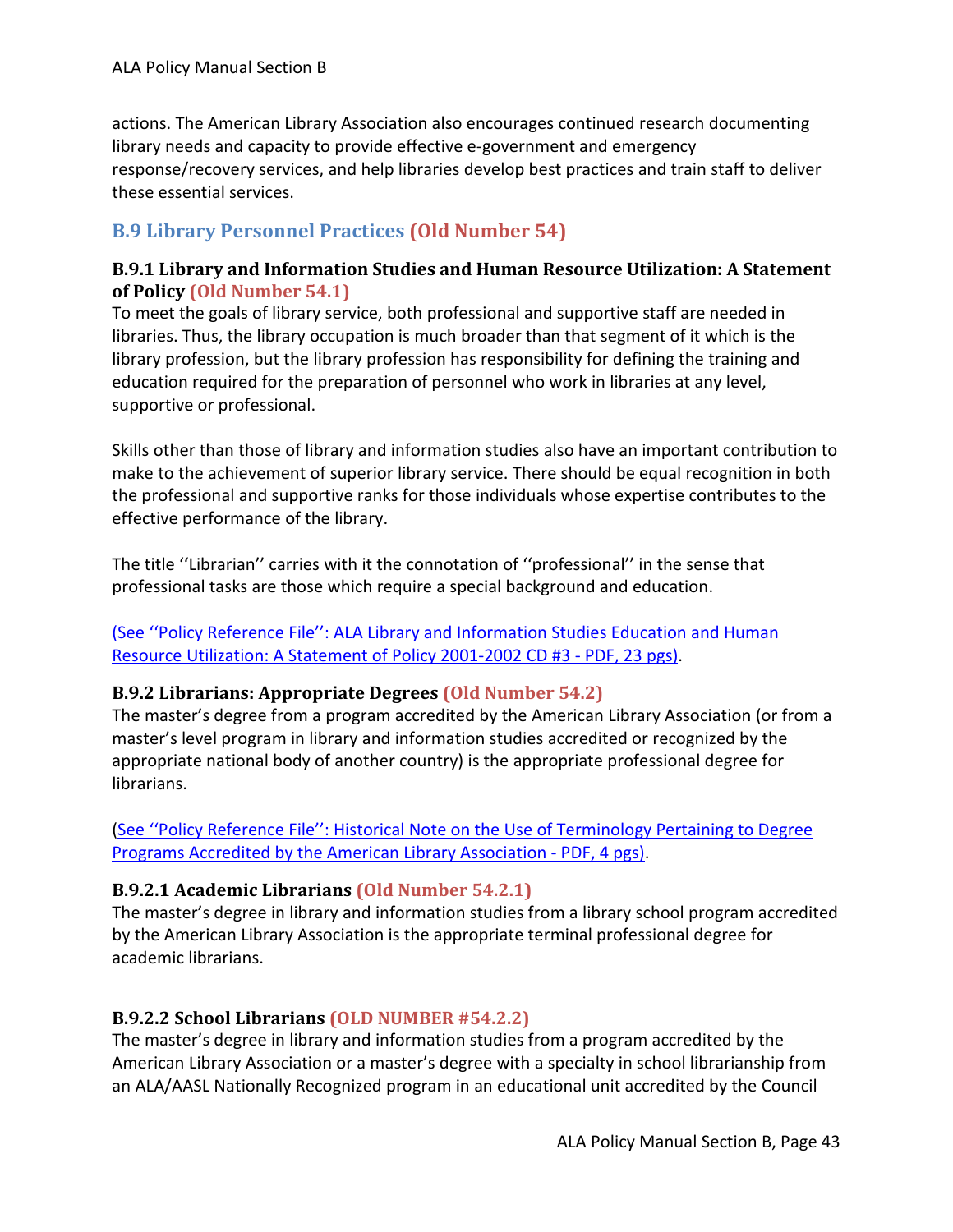for the Accreditation of Educator Preparation is the appropriate first professional degree for school librarians.

(Adopted July 11, 1988, by ALA Council; revised 2008, MW2013.)

## **B.9.3 Equal Employment Opportunity (Old Number 54.3)**

The American Library Association is committed to equality of opportunity for all library employees or applicants for employment, regardless of race, color, creed, sex, sexual orientation, gender identity or expression, age, disability, individual life-style, or national origin: and believes that hiring individuals with disabilities in all types of libraries is consistent with good personnel and management practices.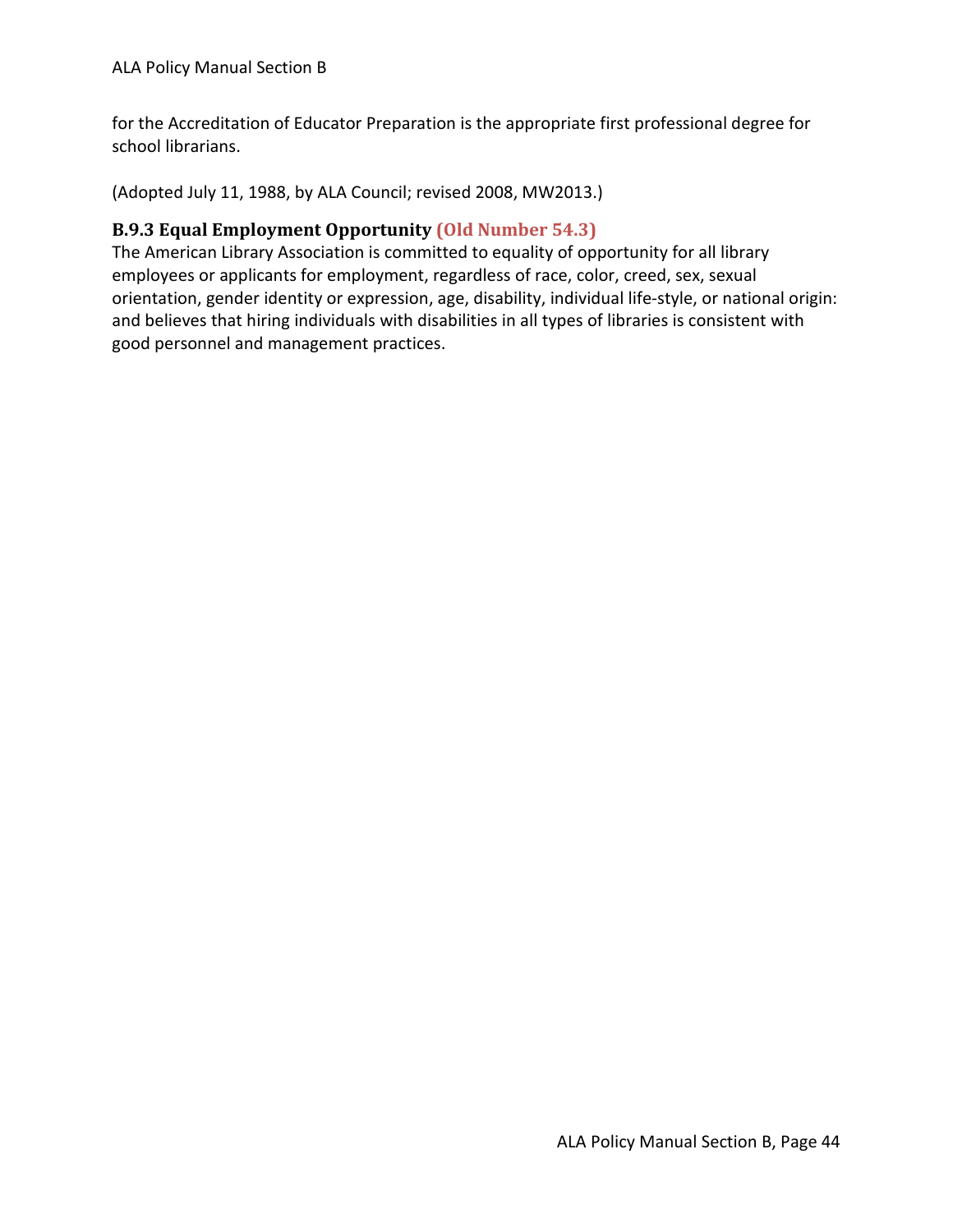# **B.9.3.1 Affirmative Action Plans (Old Number 54.3.1)**

Member libraries and library schools with 15 or more staff shall formulate written affirmative action plans and shall submit these plans to HRDR for review.

#### *B.9.3.2 Library Services for People with Disabilities* **(Old Number 54.3.2)**

The American Library Association recognizes that people with disabilities are a large and neglected minority in the community and are severely under-represented in the library profession. Disabilities cause many personal challenges. In addition, many people with disabilities face economic inequity, illiteracy, cultural isolation, and discrimination in education, employment and the broad range of societal activities.

Libraries play a catalytic role in the lives of people with disabilities by facilitating their full participation in society. Libraries should use strategies based upon the principles of universal design to ensure that library policy, resources and services meet the needs of all people.

ALA, through its divisions, offices and units and through collaborations with outside associations and agencies, is dedicated to eradicating inequities and improving attitudes toward and services and opportunities for people with disabilities.

For the purposes of this policy, "must" means "mandated by law and/or within ALA's control" and "should" means "it is strongly recommended that libraries make every effort to . . ." Please see http://www.ala.org/ascla/asclaissues/libraryservices for the complete text of the policy, which includes explanatory examples.

- 1. The Scope of Disability Law. Providing equitable access for persons with disabilities to library facilities and services is required by Section 504 of the Rehabilitation Act of 1973, applicable state and local statutes, and the Americans with Disabilities Act of 1990 (ADA).
- 2. Library Services. Libraries must not discriminate against individuals with disabilities and shall ensure that individuals with disabilities have equal access to library resources. Libraries should include persons with disabilities as participants in the planning, implementing, and evaluating of library services, programs, and facilities.
- 3. Facilities. The ADA requires that both architectural barriers in existing facilities and communication barriers that are structural in nature be removed as long as such removal is "readily achievable." (i.e., easily accomplished and able to be carried out without much difficulty or expense.)
- 4. Collections. Library materials must be accessible to all patrons including people with disabilities. Materials must be available to individuals with disabilities in a variety of formats and with accommodations, as long as the modified formats and accommodations are "reasonable," do not "fundamentally alter" the library's services, and do not place an "undue burden" on the library. Within the framework of the library's mission and collection policies, public, school, and academic library collections should include materials with accurate and up-to-date information on the spectrum of disabilities,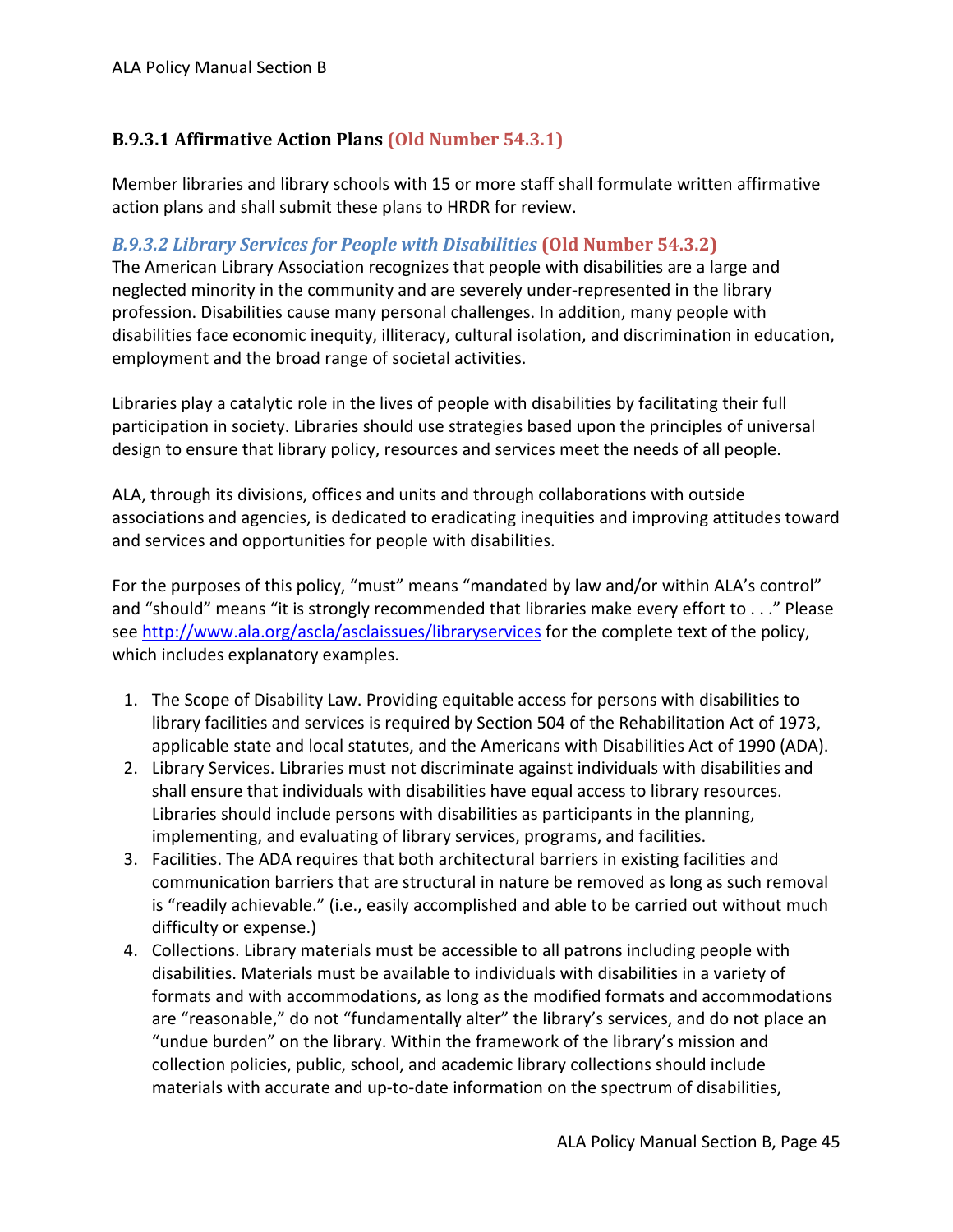disability issues, and services for people with disabilities, their families, and other concerned persons.

- 5. Assistive Technology. Well-planned technological solutions and access points, based on the concepts of universal design, are essential for effective use of information and other library services by all people. Libraries should work with people with disabilities, agencies, organizations and vendors to integrate assistive technology into their facilities and services to meet the needs of people with a broad range of disabilities, including learning, mobility, sensory and developmental disabilities. Library staff should be aware of how available technologies address disabilities and know how to assist all users with library technology.
- 6. Employment. ALA must work with employers in the public and private sectors to recruit people with disabilities into the library profession, first into library schools and then into employment at all levels within the profession. Libraries must provide reasonable accommodations for qualified individuals with disabilities unless the library can show that the accommodations would impose an "undue hardship" on its operations. Libraries must also ensure that their policies and procedures are consistent with the ADA and other laws.
- 7. Library Education, Training and Professional Development. All graduate programs in library and information studies should require students to learn about accessibility issues, assistive technology, the needs of people with disabilities both as users and employees, and laws applicable to the rights of people with disabilities as they impact library services. Libraries should provide training opportunities for all library employees and volunteers in order to sensitize them to issues affecting people with disabilities and to teach effective techniques for providing services for users with disabilities and for working with colleagues with disabilities.
- 8. ALA Conferences. ALA conferences held at facilities that are "public accommodations" (e.g. hotels and convention centers) must be accessible to participants with disabilities. The association and its staff, members, exhibitors, and hospitality industry agents must consider the needs of conference participants with disabilities in the selection, planning, and layout of all conference facilities, especially meeting rooms and exhibit areas. ALA Conference Services Office and division offices offering conferences must make every effort to provide accessible accommodations as requested by individuals with special needs or alternative accessible arrangements must be made. Conference programs and meetings focusing on the needs of, services to, or of particular interest to people with disabilities should have priority for central meeting locations in the convention/conference center or official conference hotels.
- 9. ALA Publications and Communications. All ALA publications, including books, journals, and correspondence, must be available in alternative formats including electronic text. The ALA website must conform to the currently accepted guidelines for accessibility, such as those issued by the World Wide Web Consortium.

(See "Policy Reference File": Library Services for People with Disabilities Policy, 2000-2001 CD #24 - PDF, 20 pgs)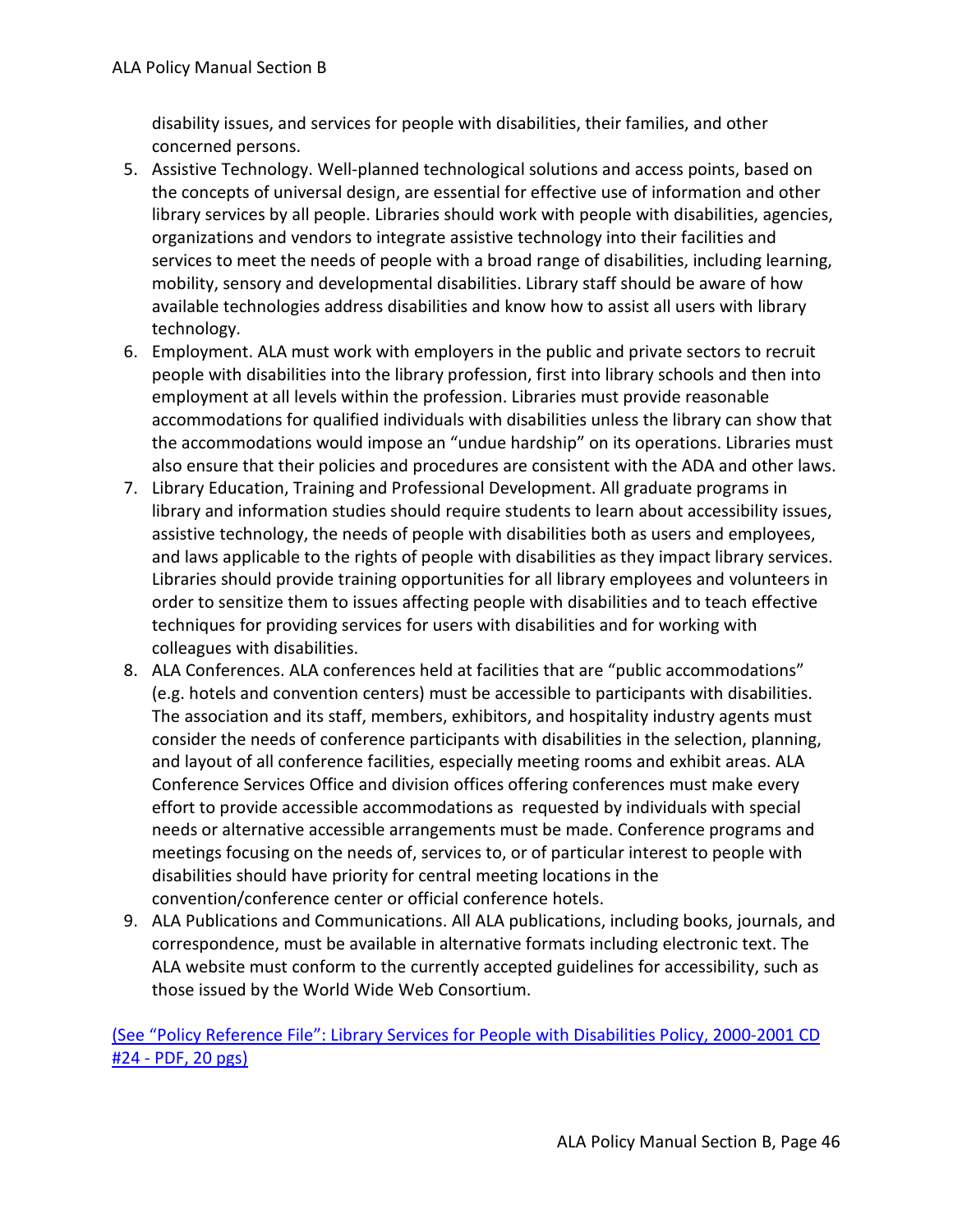## **B.9.4 Comparable Rewards (Old Number 54.4)**

The American Library Association supports salary administration which gives reasonable and comparable recognition to positions having administrative, technical, subject, and linguistic requirements. It is recognized that all such specialist competencies can be intellectually vigorous and meet demanding professional operational needs. In administering such a policy, it can be a useful guide that, in major libraries, as many non-administrative specialties be assigned to the top classifications as are administrative staff. Whenever possible there should be as many at the top rank with less than 30 percent administrative load as there are at the highest rank carrying over 70 percent administrative load.

#### **B.9.5 Faculty Status of College and University Librarians (Old Number 54.5)**

The intellectual contributions made by academic librarians to the teaching, research, and service mission of their colleges and universities merit the granting of faculty status. Faculty status for librarians should entail the same rights and responsibilities granted to and required of other members of the faculty.

#### **B.9.6 Security of Employment for Library Employees (Old Number 54.6)**

Security of employment means that, following the satisfactory completion of a probationary period, the employment of a library employee under permanent appointment\* carries with it an institutional commitment to continuous employment. Job competence, in accordance with the aims and objectives of the library, should be the criterion for acceptable performance for a library employee with permanent appointment. Library employees shall not be terminated without adequate cause and then only after being accorded due process.

-----------------------

-----------------------

\*Permanent appointment in different types of libraries is variously called tenure, continuous appointment, career service, regular contract, etc.

Employing anyone for successive, limited periods with the intent to avoid the granting of permanent appointment is deemed unethical.

Security of employment, as an elementary right, guarantees specifically

- 1. Intellectual freedom, defined as freedom to assume the responsibility placed upon a person by a democratic society to educate oneself and to improve one's ability to participate usefully in activities in which one is involved as a citizen of the United States and of the world, and institutional adherence to the Library Bill of Rights.
- 2. Appointments and promotions based solely on merit without interference from political, economic, religious, or other groups.
- 3. A sufficient degree of economic security to make employment in the library attractive to men and women of ability.
- 4. The opportunity for the library employee to work without fear of undue interference or dismissal and freedom from discharge for racial, political, religious, or other unjust reasons.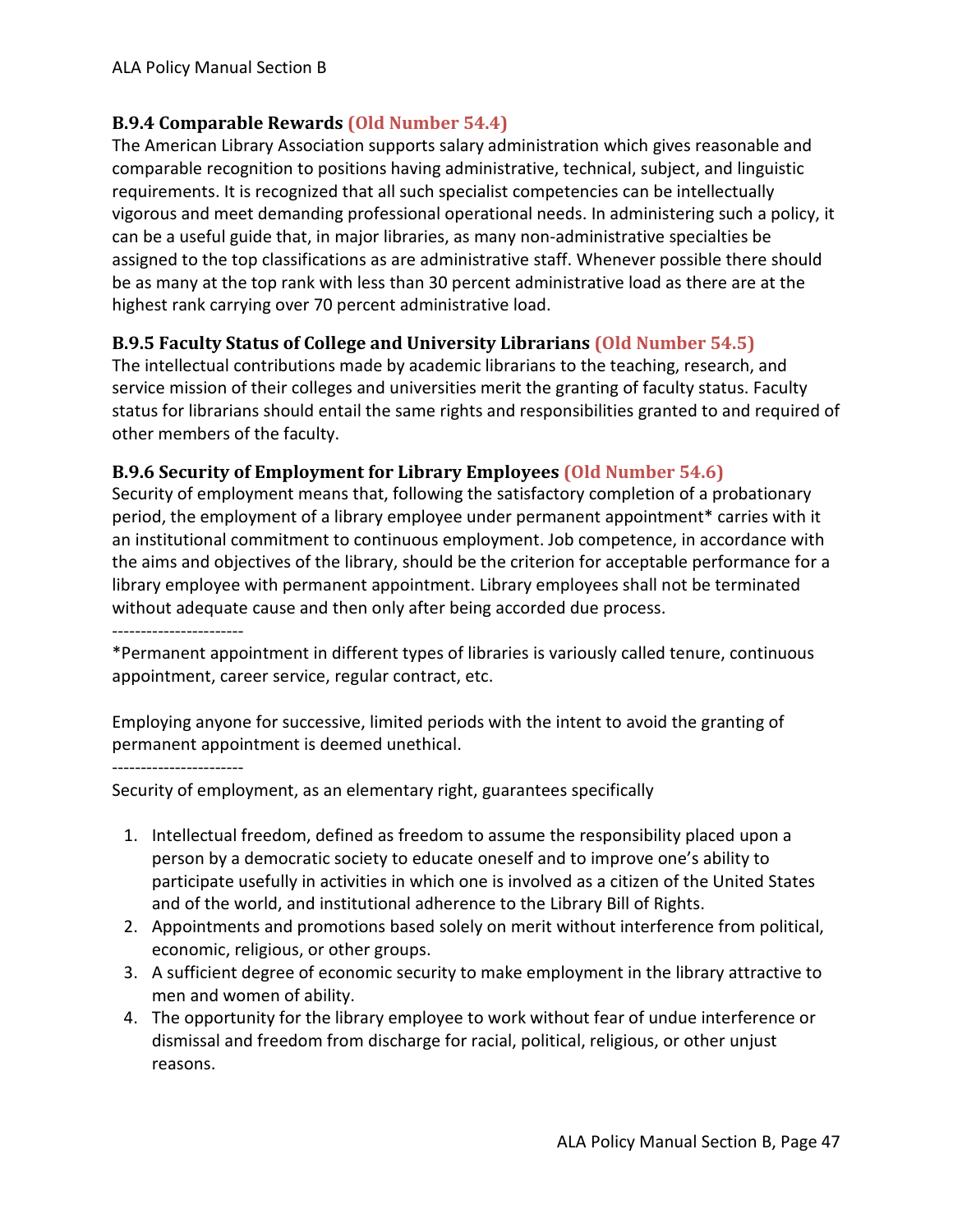#### **B.9.7 Inclusiveness and Mutual Respect (Old Number 54.7)**

The American Library Association values, respects, and welcomes the contributions and participation of all library workers. ALA actively promotes inclusiveness within the Association and communicates images and information about all types of library careers. ALA provides services and developmental opportunities for all library workers.

The American Library Association affirms the importance of inclusiveness and mutual respect as essential for employee productivity, morale, and learning. Library employers that have developed respectful organizational cultures with inclusive language and developmental opportunities for all library workers should be recognized as models for others.

(See "Policy Reference File": ALA Policy on Inclusiveness and Mutual Respect, 2004-2005 ALA CD#49 - PDF, 4 pgs)

#### **B.9.8 The Library's Pay Plan (Old Number 54.8)**

In order to assure equal pay for equal work, libraries should have a well-constructed and welladministered pay plan based on systematic analysis and evaluation of jobs in the library.

(See ''Policy Reference File'': The Library's Pay Plan: A Public Policy Statement. - PDF, 4 pgs)

#### **B.9.9 Permanent Part-Time Employment (Old Number 54.9)**

The right to earn a living includes a right to part-time employment on a par with full-time employment, including prorated pay and fringe benefits, opportunity for advancement and protection of tenure, access to middle-and upper-level jobs, and exercise of full responsibilities at any level.

ALA shall create more voluntarily chosen upgraded permanent part-time jobs in its own organization and supports similar action on the part of all libraries.

#### **B.9.10 Equal Opportunity and Salaries (Old Number 54.10)**

The American Library Association supports and works for the achievement of equal salaries and opportunity for employment and promotion for men and women.

The Association fully supports the concept of comparable wages for comparable work that aims at levels of pay for female-oriented occupations equal to those of male-oriented occupations; ALA therefore supports all legal and legislative efforts to achieve wages for library workers commensurate with wages in other occupations with similar qualifications, training, and responsibilities.

ALA particularly supports the efforts of those library workers who have documented, and are legally challenging, the practice of discriminatory salaries, and whose success will benefit all library workers throughout the nation.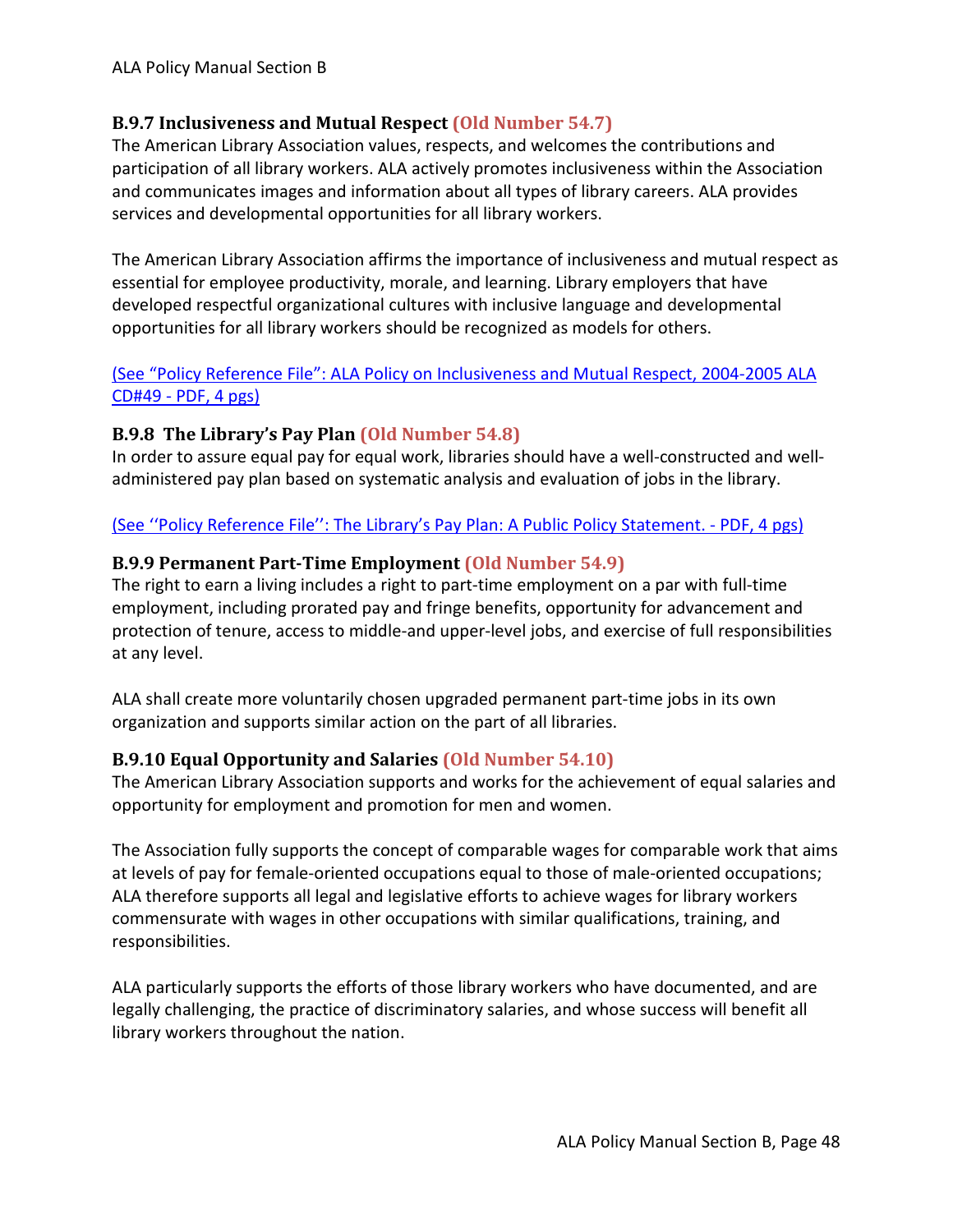## **B.9.11 Collective Bargaining (Old Number 54.11)**

The American Library Association recognizes the principle of collective bargaining as one of the methods of conducting labor-management relations used by private and public institutions. The Association affirms the right of eligible library employees to organize and bargain collectively with their employers, or to refrain from organizing and bargaining collectively, without fear of reprisal.

(See ''Policy Reference File'': Collective Bargaining, Statement of Guidelines. - PDF, 2 pgs)

## **B.9.12 Residency and Citizenship Requirements (Old Number 54.12)**

The American Library Association is opposed to any rule, regulation or practice, imposing as a condition of new or continued employment in any library, a requirement of residence or U.S. citizenship except where a demonstrable danger to national security is involved.

## **B.9.13 Drug Testing (Old Number 54.13)**

The American Library Association opposes mandatory drug testing of library employees and advocates employee assistance programs as the best way for library employers to respond to performance deficiencies due to drug use.

#### (See ''Policy Reference File'': 1987-88 CD #61 - PDF, 1 pg)

## **B.9.14 Information and Referral Services (Old Number 54.14)**

ALA provides, through its offices, divisions, round tables, and committees, information and referral services regarding tenure, status, fair employment practices (including discrimination and sexual harassment), and the principles of intellectual freedom as set forth in policies adopted by Council.

## **B.9.15 Institutional Support of ALA Members to Attend ALA Conferences (Old Number 54.15)**

The American Library Association supports the principle of giving preference, in libraries, to members of ALA in providing financial support and administrative leave to attend ALA Conferences. ALA supports encouraging staff in both administrative and nonadministrative positions in libraries to attend the annual ALA Conference.

#### **B.9.16 Gay, Lesbian, Bisexual, and Transgender Rights (Old Number 54.16)**

The American Library Association supports equal employment opportunity for gay, lesbian, and transgender librarians and library workers. (See "Policy Reference File." A Resolution Reaffirming Equal Employment Opportunity for Gay, Lesbian, Bisexual and Transgender Librarians and Library Workers, 2010-2011 ALA CD#43) (See also B.9.3)

# **B.9.17 Advertising Salary Ranges (Old Number 54.17)**

Available salary ranges shall be given for positions listed in any placement services provided by ALA and its units. A regional salary guide delineating the latest minimum salary figures recommended by state library associations shall be made available from any placement services provided by ALA and its units.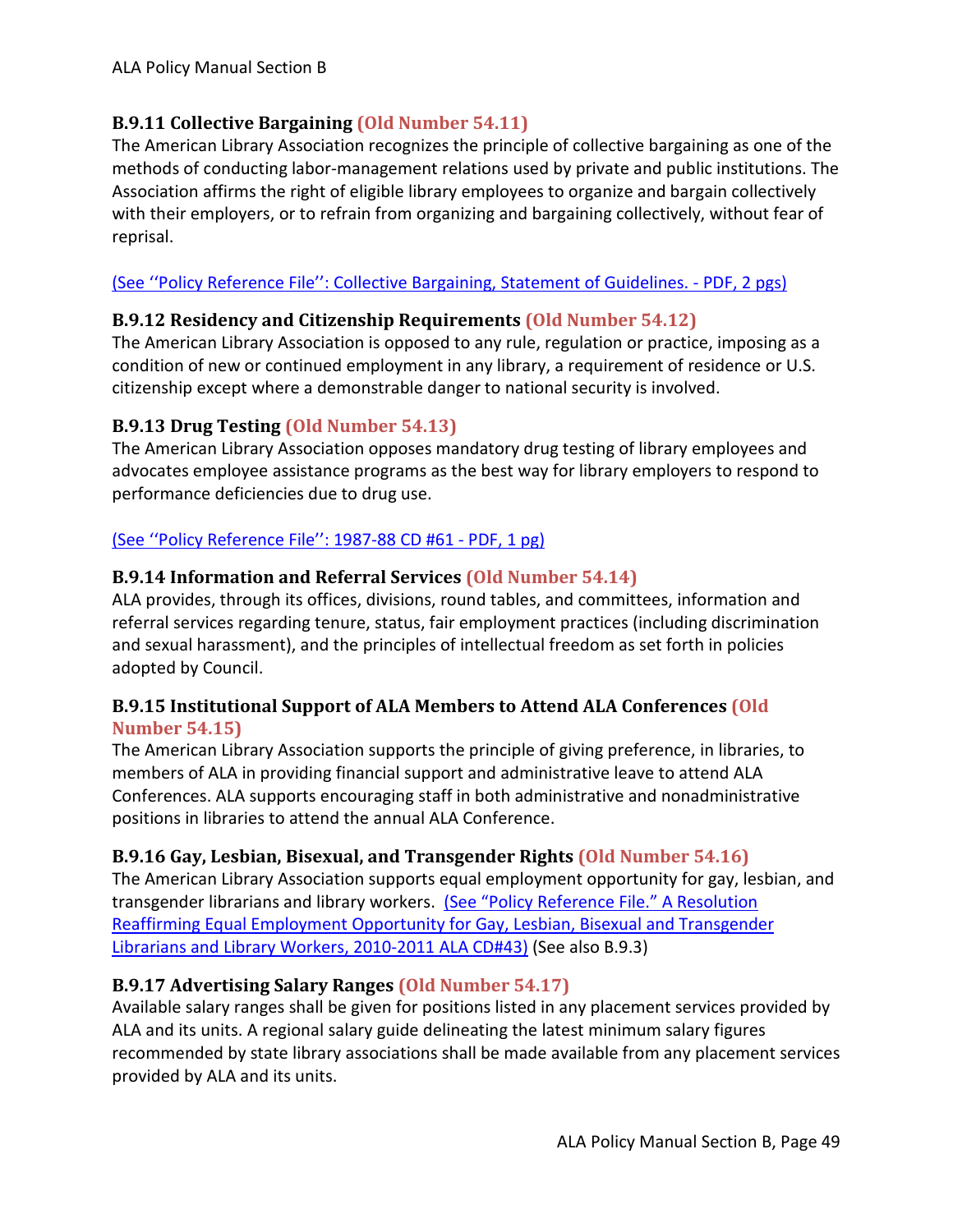All ALA and unit publications printing classified job advertisements shall list the salary ranges established for open positions where available and shall include a regional salary guide delineating the latest minimum salary figures recommended by state library associations for library positions.

#### **B.9.18 Reproduction of Noncommercial Educational and Scholarly Journals (Old Number 54.18)**

ALA encourages authors writing primarily for purposes of educational advancement and scholarship to reserve to themselves licensing and reproduction rights to their own works in the publishing contracts they sign.

ALA, in cooperation with other educational organizations, urges publishers to adopt and include in their journals or similar publications a notice of a policy for the noncommercial reproduction of their materials for educational and scholarly purposes.

#### **B.9.19 AIDS Screening (Old Number 54.19)**

The American Library Association opposes mandatory AIDS screening of library employees and advocates employee assistance programs as the best way for library employers to respond to performance deficiencies related to [such illness as] AIDS and AIDS-Related Complex (ARC).

(See ''Policy Reference File'': 1988-89 CD #22. - PDF, 1 pg)

#### **B.9.20 Comprehensive Health Care (Old Number 54.20)**

ALA recognizes the importance of comprehensive health care for all Americans and its impact on libraries.

ALA encourages that that potential employers specify explicitly in their job announces in ALA publications or website whether or not they provide domestic partner benefits by means of appending one of the following two phrases; 'Domestic-partner benefits are not offered by this institution' or 'Domestic-partner benefits are offered by this institution.'

ALA urges other publishers and providers to encourage potential employers to specify explicitly in their job announcements whether or not they provide domestic partner benefits by means of appending one of the following two phrases: 'Domestic-partner benefits are not offered by this institution' or 'Domestic-partner benefits are offered by this institution'. Adopted 2005. Amended 2010

(See"Policy Reference File": Clarification within Job Listings as to the Presence or Absence of Domestic Partner Benefits, ALA CD#35)

#### **B.9.21 Workplace Speech (Old Number 54.21)**

Libraries should encourage discussion among library workers, including library administrators, of non-confidential professional and policy matters about the operation of the library and matters of public concern within the framework of applicable laws.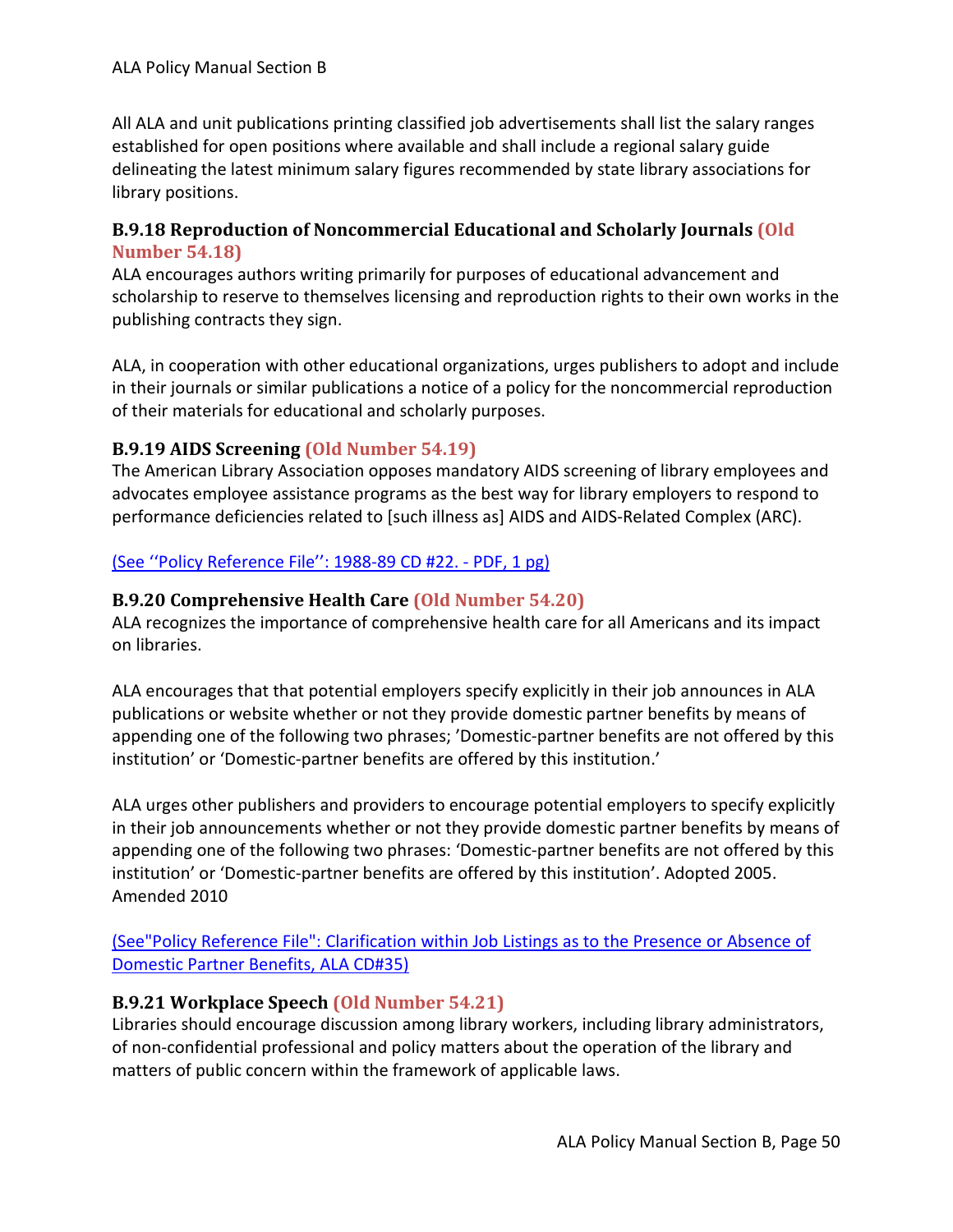# (See "Policy Reference File": Resolution on Workplace Speech, 2004-2005 ALA CD#38.1 - PDF, 1 pg)

# **B.10 Research and Statistics (Old Number 57)**

The American Library Association recognizes the need to continuously build and strengthen the knowledge base upon which library services and the library profession depend. Basic and applied research in the field of library and information studies, as well as research results in related disciplines will, in large measure, shape library and information services and the nature of the library profession in the future. Statistics are a necessary foundation for many kinds of research, as well as for policy and planning. Through its Office for Research and Statistics (ORS), as well as through related groups in its membership units, ALA strives to reach ALA's goals in the areas of research and statistics.

In order to reach these goals:

- ALA defines and identifies priority research areas;
- stimulates and promotes the funding required to conduct research;
- cooperates with library education research programs;
- coordinates with other institutions and associations implementing the profession's research agenda;
- stimulates discussion of research methodologies;
- proposes programs designed to improve the quality, quantity, and impact of research;
- promotes the role, importance, and necessity of research.

In addition, the Association performs and supports research and participates in cooperative research activities related to those research areas and topics identified as Association priorities.

(See ''Policy Reference File'': Research and Statistics Policy Statement: 1993-1994 CD #41 Revised - PDF, 1 pg)

# **B.11 Public Relations (Old Number 59)**

# **B.11.1 Policy Objectives (Old Number 59.1)**

Through public information programs, and through its publications and membership activities, the ALA seeks to:

- keep the American public aware of libraries,
- encourage greater use of libraries, and
- stimulate citizen support of libraries.

It is ALA's policy to engage in public information programs that are primarily national in scope, that benefit all types of libraries and their constituents, and that, in turn, inspire local or special libraries to engage in promotion and education activities in their own communities.